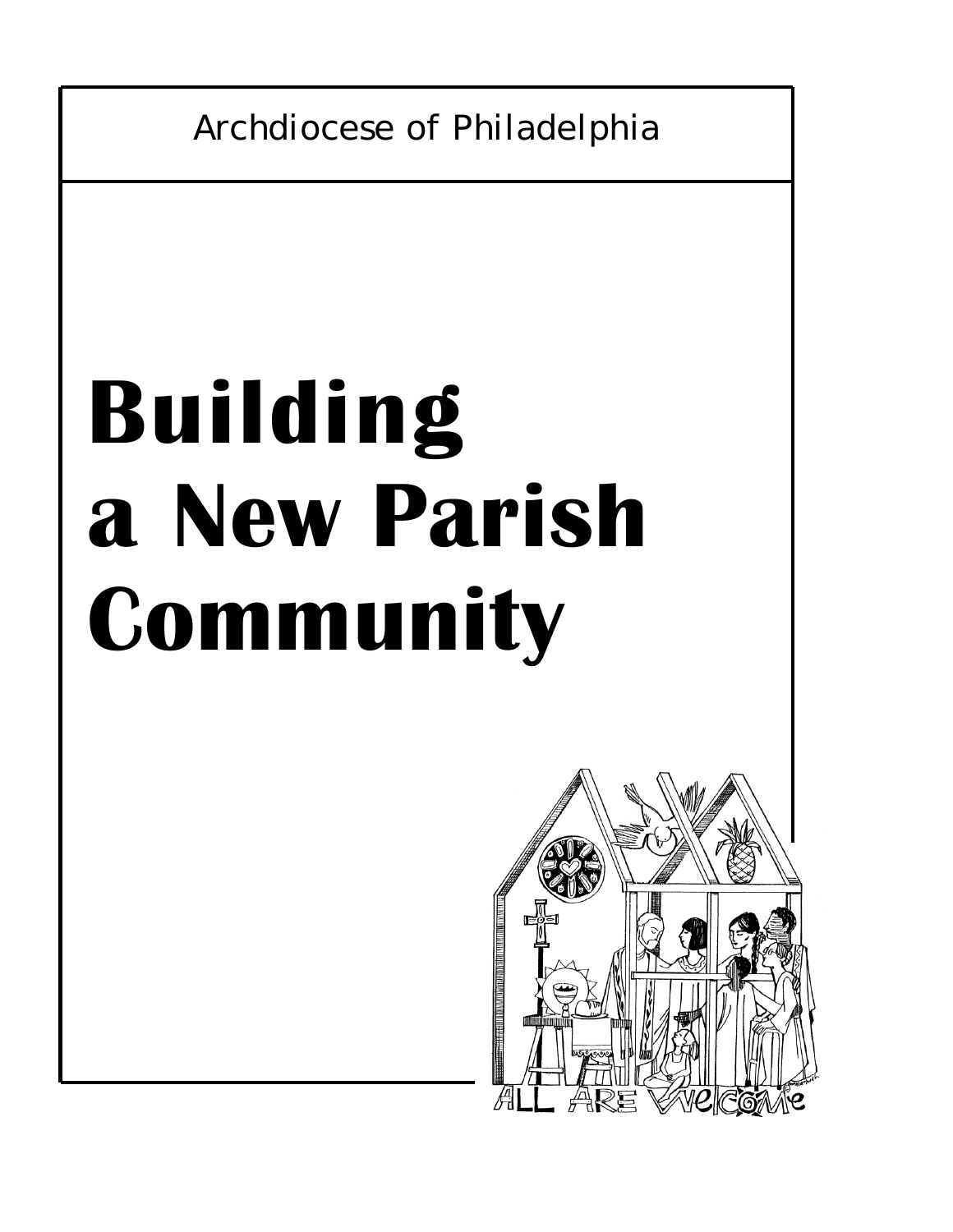## **Table of Contents**

| 1. |                                                                                   |  |
|----|-----------------------------------------------------------------------------------|--|
| 2. |                                                                                   |  |
|    | Sample Meeting Agenda                                                             |  |
|    | <b>Suggested Opening Prayers for Meetings</b>                                     |  |
|    | Transition Prayer - "Building a New Parish Community"                             |  |
|    | Healing Prayer - "Transform All Things in Christ"                                 |  |
| 3. |                                                                                   |  |
|    | Specific Roles and Responsibilities                                               |  |
|    | Sample meeting Agenda                                                             |  |
| 4. |                                                                                   |  |
|    |                                                                                   |  |
|    |                                                                                   |  |
|    |                                                                                   |  |
|    |                                                                                   |  |
|    |                                                                                   |  |
|    |                                                                                   |  |
| 5. |                                                                                   |  |
|    | Leadership Sample Meeting Agenda                                                  |  |
|    | Membership Sample Meeting Agenda                                                  |  |
| 6. |                                                                                   |  |
| 7. |                                                                                   |  |
|    | <b>Appendices</b>                                                                 |  |
|    |                                                                                   |  |
|    |                                                                                   |  |
|    |                                                                                   |  |
|    |                                                                                   |  |
|    | Appendix E - Liturgical Celebration to Mark the Formal Opening of a New Parish 74 |  |
|    |                                                                                   |  |
|    |                                                                                   |  |
|    |                                                                                   |  |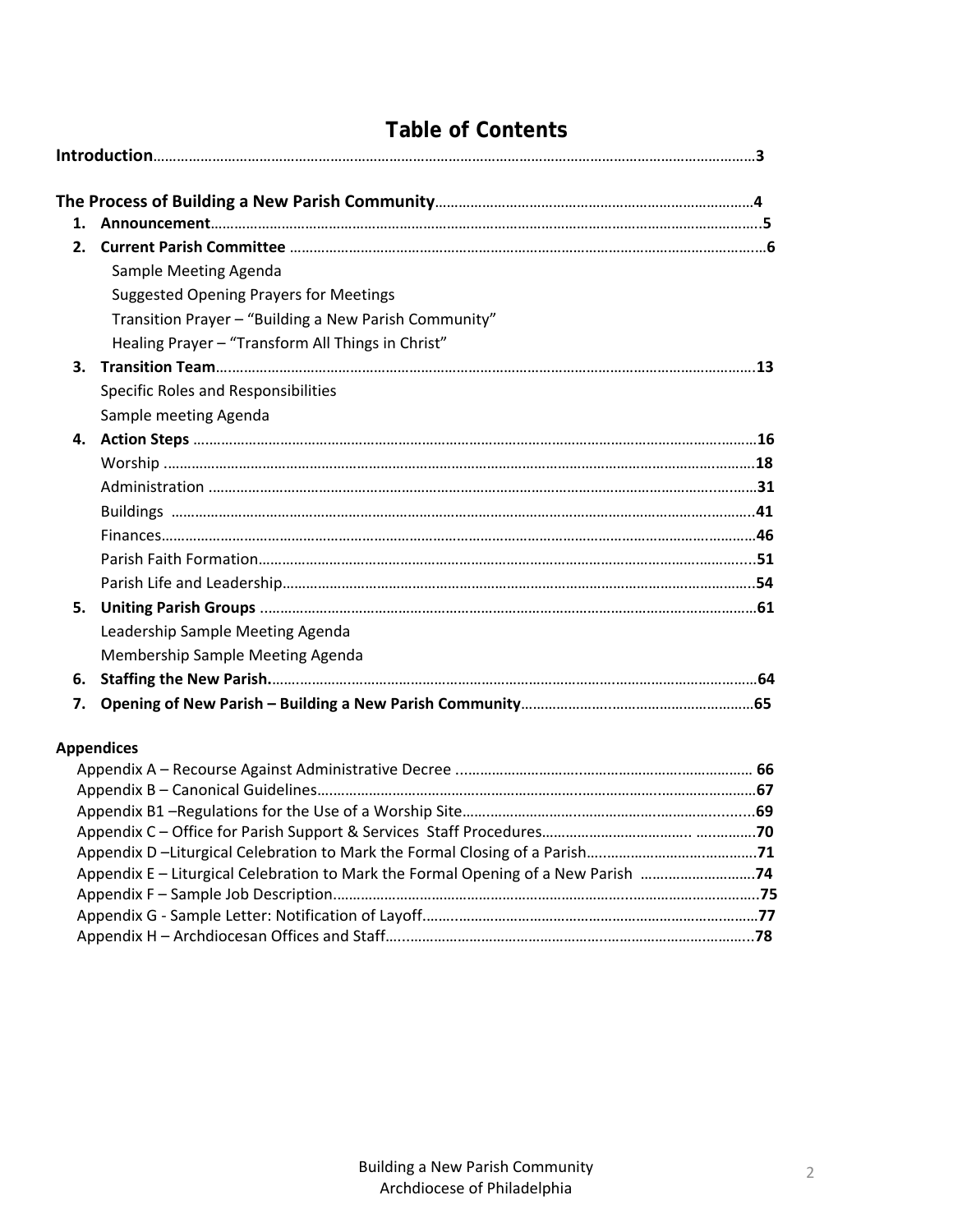## **INTRODUCTION**

*Do not let your hearts be troubled. You have faith in God, have faith also in Me.* –John 14:1

There are many factors that bring about the need for change. Periods of change cause great pain, and those most affected will experience grief. The merging of parish communities is a difficult process that means the loss of what is familiar and much loved and the uncertainty about what lies ahead. At the same time, the coming together of parishes brings with it the sharing of many different gifts that are unique to each community, enriching all. For this reason, this time of change is also a moment of new birth and a time to rediscover the gift of being the Mystical Body of Christ. Now, more than ever, the Church community is called to look to the Lord Jesus Christ for consolation, peace and guidance. For it is in Christ that the community is held together in love. As his disciples, we are confident that if we follow him, he will lead us to the new life he is bringing about through the new parish community.

This manual, *Building a New Parish Community*, has been put together to assist you and your parish community in the process of forming a new parish. While the process of building a new parish is not identical in each situation, this manual provides the basic steps that are common to all. It is designed in a simple format that provides both a general overview of the merger process as well as the concrete details that make it happen. It begins with an at‐a‐glance outline of the basic movements of the transition process. This outline, found on page 2, is the guiding structure for the whole manual. Each general step listed in the outline has a section in the manual where further information is offered and action steps are laid out. This will facilitate the distribution of tasks, the organization of details and the collaboration of many people both in the parish and between parishes. While this process may be complex and involved, this organized approach can help simplify a process that seems very daunting.

Some key elements to remember in this process:

- *Make the process a prayerful one*.
- *Communicate information* and decisions frequently and consistently, informing parishioners of each parish simultaneously.
- *Collaborate and consult* with one another within the parish and between parishes throughout the entire transition process.
- *Move at a deliberate pace*, putting priority on those items that must be in place at the time of the new parish opening.
- *Prepare for emotional difficulty* and provide ways to help one another move through the grieving process.

During this time of transition, let us look to the Paschal Mystery of Christ. For it is in Christ's dying and rising that we find our confidence and hope, knowing that the pains of this transition will give way to the joy of new life in a new parish community.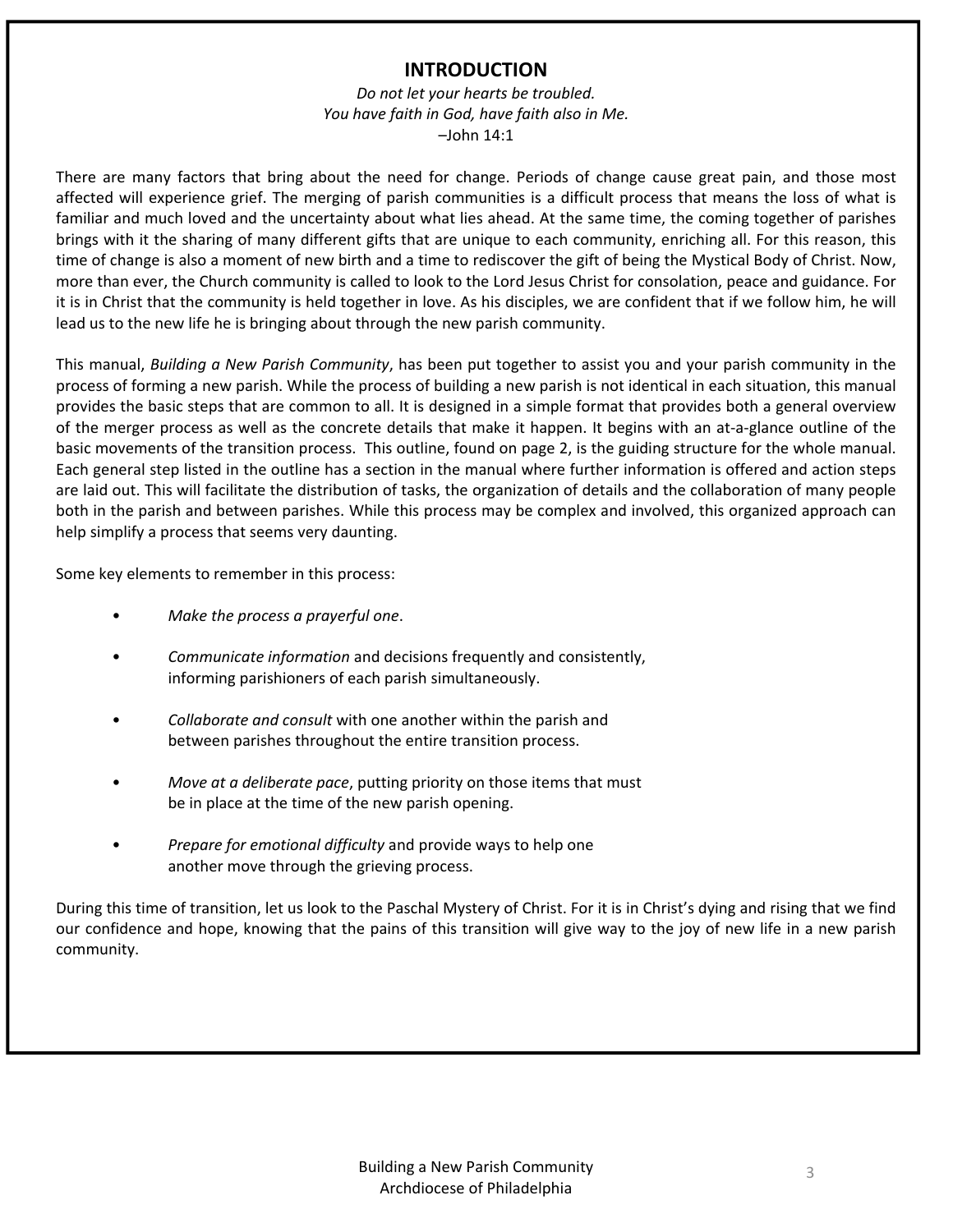# *Building a New Parish Community*

**Archdiocese of Philadelphia** 

| Announcement                                                                        | Archbishop officially decrees parish mergers<br>٠<br>Parish merger announced to Parish Pastoral Council and staff<br>Parish merger announced to parishioners at all weekend Masses<br>and in parish Bulletin<br>Office for Communication sends out News Release                                                                                                                                                                                                                                                                              |
|-------------------------------------------------------------------------------------|----------------------------------------------------------------------------------------------------------------------------------------------------------------------------------------------------------------------------------------------------------------------------------------------------------------------------------------------------------------------------------------------------------------------------------------------------------------------------------------------------------------------------------------------|
| $\overline{2}$<br><b>Current Parish</b><br>Committee (CPC)                          | Form CPC composed of Pastor and representatives from Parish Pastoral<br>$\bullet$<br>(PPC) and Finance Councils (PFC), School, PREP and other parish leaders<br>Meet regularly to facilitate a smooth transition to new parish<br>Support and advise the Transition Team<br>Communicate progress regularly to parishioners<br>Provide opportunities to celebrate past and embrace future<br>Plan Healing Prayer Service, Mass for merger of parish; other final events                                                                       |
| 3<br><b>Transition Team</b><br>(11)                                                 | Meet regularly to facilitate a smooth transition to a new parish community<br>٠<br>Establish uniform method of communication to all parishioners<br>$\bullet$<br>Make recommendations for budget, staffing and building usage, etc.<br>Determine use and scheduling of worship site<br>٠<br>Oversee the uniting of ministries, organizations, committees and activities<br>Plan Mass for Opening of Parish                                                                                                                                   |
| 4<br><b>Action Steps</b>                                                            | During the transitional period, the pastors, staff of the current parishes, and<br>$\bullet$<br>TT will work together to accomplish the suggested action steps necessary<br>for parishes to become one new parish                                                                                                                                                                                                                                                                                                                            |
| 5<br><b>Uniting Parish</b><br>Groups                                                | The Transition Team (TT) will delegate one person from each parish to<br>$\bullet$<br>coordinate the uniting of parish groups (ministries, organizations,<br>committees)<br>Coordinate leadership, membership, scheduling, communication, training<br>$\bullet$<br>*Please note: Prioritize ministries, beginning with those needed<br>immediately for parish opening, e.g., liturgical, catechetical                                                                                                                                        |
| 6<br>Staffing the<br><b>New Parish</b>                                              | Decide what staff positions are needed and develop job descriptions<br>٠<br>Hire new staff<br>Consider office space in terms of new staff's roles and relationships<br>Establish interim Parish Pastoral Council and Parish Finance Council                                                                                                                                                                                                                                                                                                  |
| Opening of<br><b>New Parish</b><br><b>Building a New</b><br><b>Parish Community</b> | Publicize new parish information to all parishioners, including Mass times,<br>٠<br>address changes, parish contact info, and website<br>Celebrate Opening Mass for the Formal Opening of the Parish<br>Host open house and other community-building events<br>Pastor and Interim PPC and PFC continue to meet throughout first year<br>Continue uniting all ministries, organizations, committees and activities<br>Continue to integrate the ideas and practices of former parish communities<br>into all new parish events and activities |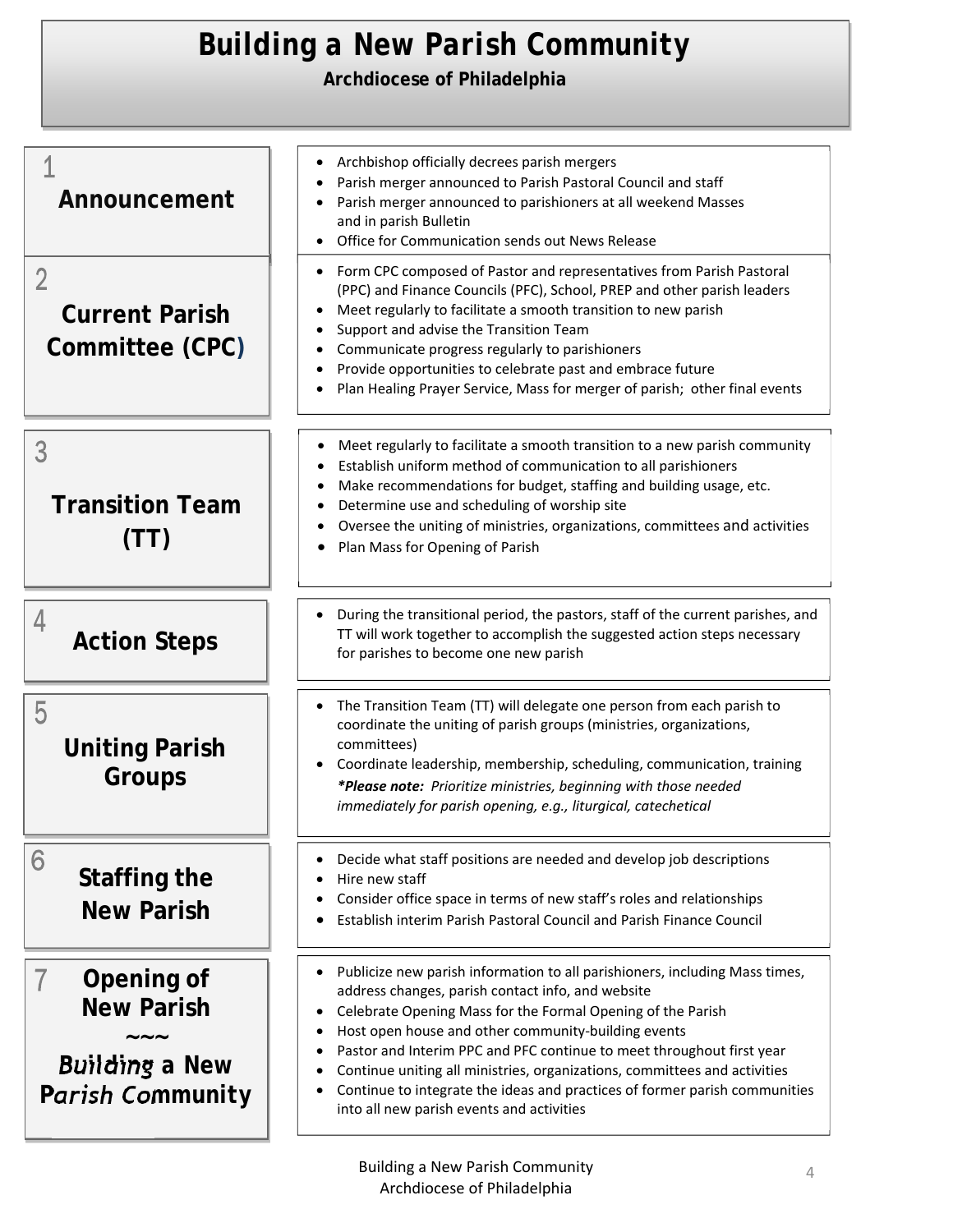# *Announcement*

## **OFFICIAL ANNOUNCEMENT TO PASTORS**

Archbishop Charles Chaput officially decrees parish mergers.

#### **TO PARISH PERSONNEL AND COUNCILS**

 Immediately following Archbishop Chaput's announcement, the Parish Pastoral Council, Parish Finance Council and Parish Staff are informed.

## **TO PARISHIONERS**

 A letter is sent to all registered parishioners, followed by an announcement at all Masses and in the Sunday Bulletin.

## **TO MEDIA**

The Office for Communication sends out a news release, and assists parish with media inquiries.

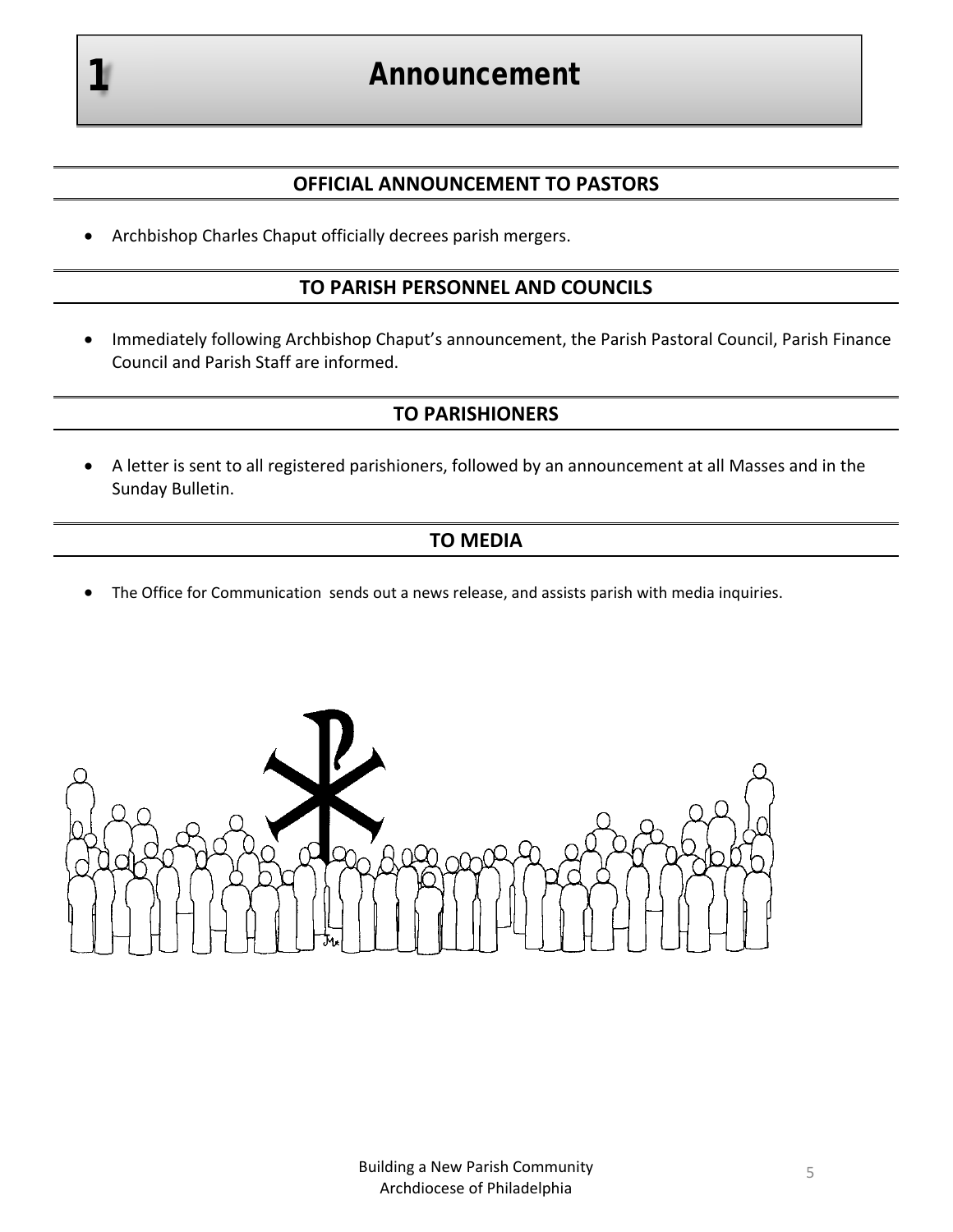*2*

# *Current Parish Committee*

Each Pastor forms **Current Parish Committee (CPC)** composed of representatives from the Parish Pastoral Council, Finance Council, Catholic School, Religious Education Program and other active parishioners.

This committee may already be in place from the In‐Depth Evaluation of Parish Life process.

Representatives from CPC will be selected to serve on the **Transition Team (TT).**

Once the new parish formation is complete, some members of this team will serve on Interim Parish Pastoral Council and Parish Finance Council.

## **Goals**

- Meet regularly during transition period to assist pastor, staff and parishioners
- Support and advise Transition Team (TT) by providing information on the unique identity of the current parish for integration into new parish community
- Communicate progress to parishioners through emails, letters, website, announcements and bulletin
- Provide opportunities for parishioners to celebrate past and embrace future
- Plan Mass for Formal Closure of Parish and other final parish events

## **Schedule Meetings**

- Set dates and times for meetings
- Frequency of meetings (weekly/monthly) is determined by length of transitional period
- To enable dialogue between committees, schedule meetings on alternate weeks/months

#### **Meeting Agendas**

- Review and prioritize discussion topics listed below
- Include other topics as needed
- Meetings can cover more than one topic at a time

#### **Discussion Topics**

- Communication method, uniformity
- Worship
- Buildings
- Finance
- Uniting of Ministries, Organizations, Committees
- Other concerns
- Closing Mass and Events
- Use of Healing Prayer (*Transform All Things in Christ*)
- Use of Transition Prayer (*Building a New Parish Community*)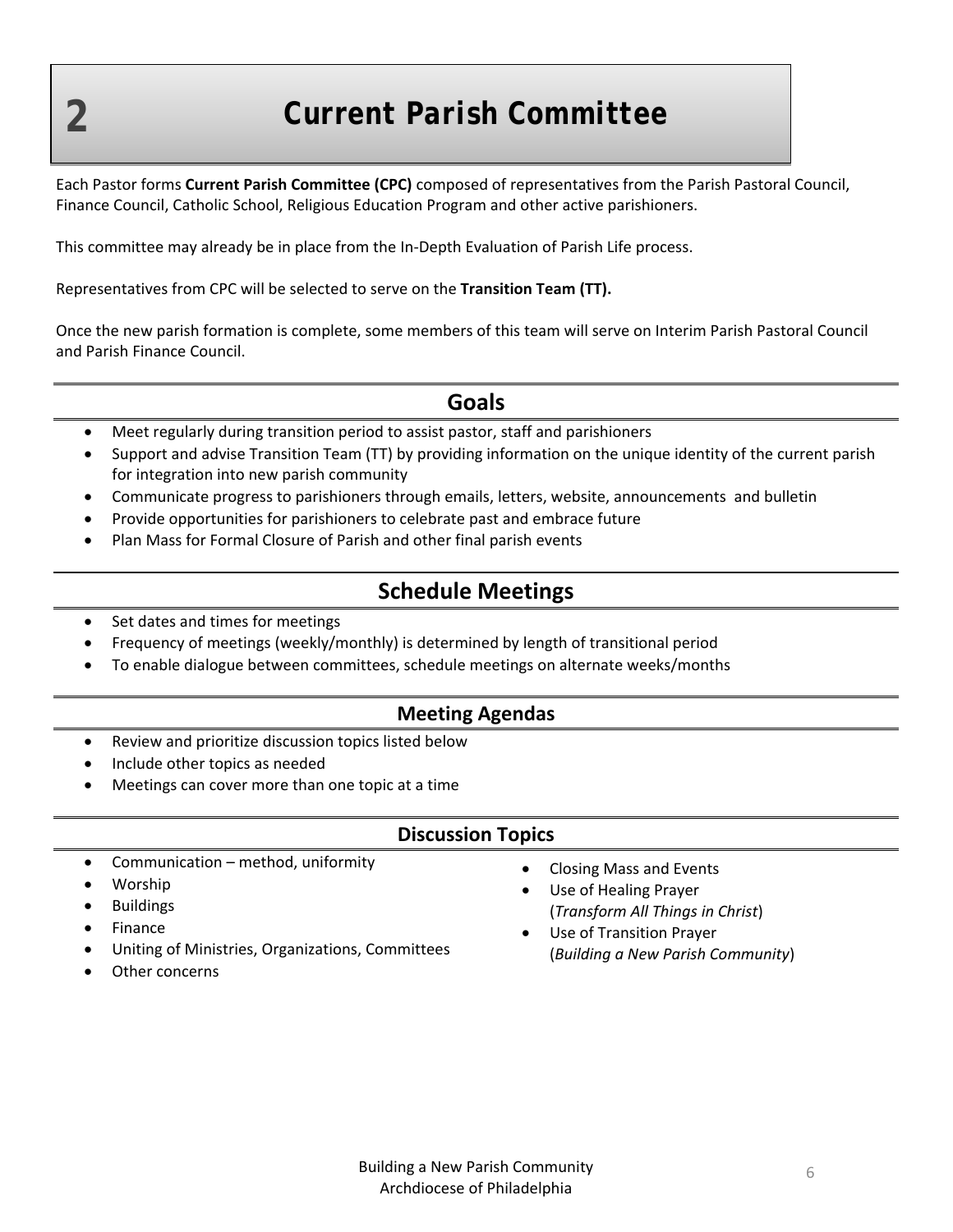# **Current Parish Committee**  *Sample Meeting Agenda*

## **Opening Prayer and Reflection**

Choose from sample Scripture readings and reflections provided

## **Discussion Topics**

See topics listed below

#### **Action steps**

- Determine what information will be communicated to parishioners. How?
- Assign other tasks as needed.
	- Who is responsible?
	- How and when will they be achieved?

#### **Next Meeting**

- Date
- Time
- Topics

## **Closing Prayer**

Building A New Parish Community – *Transition Prayer* 

**Please Note**: *Since parish closures evoke feelings of grief and anger, this prayer may help to acknowledge these emotions and give people a chance to work through them. Consider ways this prayer could be prayed by all parishioners.*



#### **Discussion Topics**

- Communication method, uniformity
- Worship
- Buildings
- finance
- Uniting of Ministries, Organizations, Committees
- Other concerns to be reported to Transitional Team
- Use of Healing Prayer (Transform All Things in Christ) & Transition Prayer (Building a New Parish Community)
- Mass for Formal Closure and other Events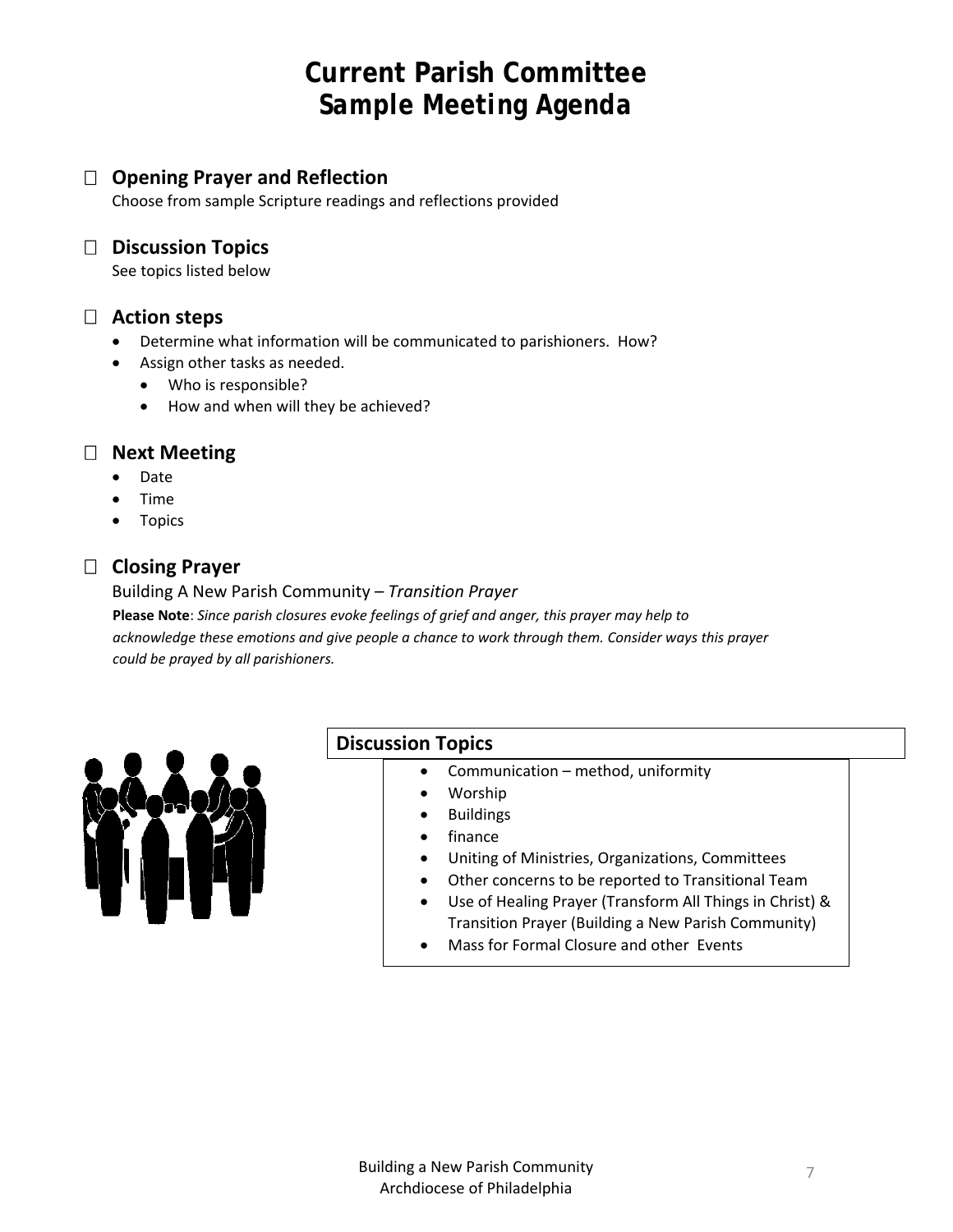# *Suggested Opening Prayers*

#### **1. Reading from Scripture: Romans 12:4‐5**

"For as in one body we have many parts, and all the parts do not have the same function, so we, *though many, are one body in Christ and individually parts of one another."*

**Reflection Question:** It is Christ who gives the community its identity and unity. In this time of transition, how can I keep my eyes fixed on Christ, staying firm in the hope that all that I have loved and received from my parish will find new expression in my new parish community?

#### **2. Reading from Scripture: 1 Cor 12:4‐7**

*"There are different kinds of spiritual gifts but the same Spirit; there are different forms of service but the same Lord; there are different workings but the same God who produces all of them in everyone. To each individual the manifestation of the Spirit is given for some benefit."*

**Reflection Question:** What gifts do I see my current parish bringing to the new parish? What gifts might I be open to receive from the other parish communities?

#### **3. Reading from Scripture: Eph 4:1‐6**

"I, then, a prisoner for the Lord, urge you to live in a manner worthy of the call you have *received, with all humility and gentleness, with patience, bearing with one another through love,* striving to preserve the unity of the spirit through the bond of peace: one body and one Spirit, as you were also called to the one hope of your call; one Lord, one faith, one baptism, one God and *Father of all, who is over all and through all and in all."*

**Reflection Question:** How will "striving to preserve the unity of the spirit" help us in the process of integrating the many different gifts that each of the parishes will bring to the new parish community? How will the virtues of humility, gentleness, patience and love help me in the process of building a new parish community?

#### **4. Reading from Scripture: Romans 6:3‐11**

*"We were indeed buried with him through baptism into death, so that, just as Christ was raised* from the dead by the glory of the Father, we too might live in newness of life. If, then, we have *died with Christ, we believe that we shall also live with him."*

**Reflection Question:** The Church is built on the Paschal Mystery. To what do we have to die as a community, so that we, the community, will have new life? How can we help one another do this?

#### **5. Reading from Scripture: Ezekiel 36:24‐28**

"I will give you a new heart and place a new spirit within you, taking from your bodies your stony hearts and giving you natural hearts. I will put my spirit within you and make you live by my *statutes, careful to observe my decrees. You shall be my people, and I will be your God."*

**\_\_\_\_\_\_\_\_\_\_\_\_\_\_\_\_\_\_\_\_\_\_\_\_\_\_\_\_\_\_\_\_\_\_\_\_\_\_\_\_\_\_\_\_\_\_\_\_\_\_\_\_\_\_\_\_\_\_\_\_\_\_\_\_\_\_\_\_\_\_\_\_\_\_\_\_\_\_**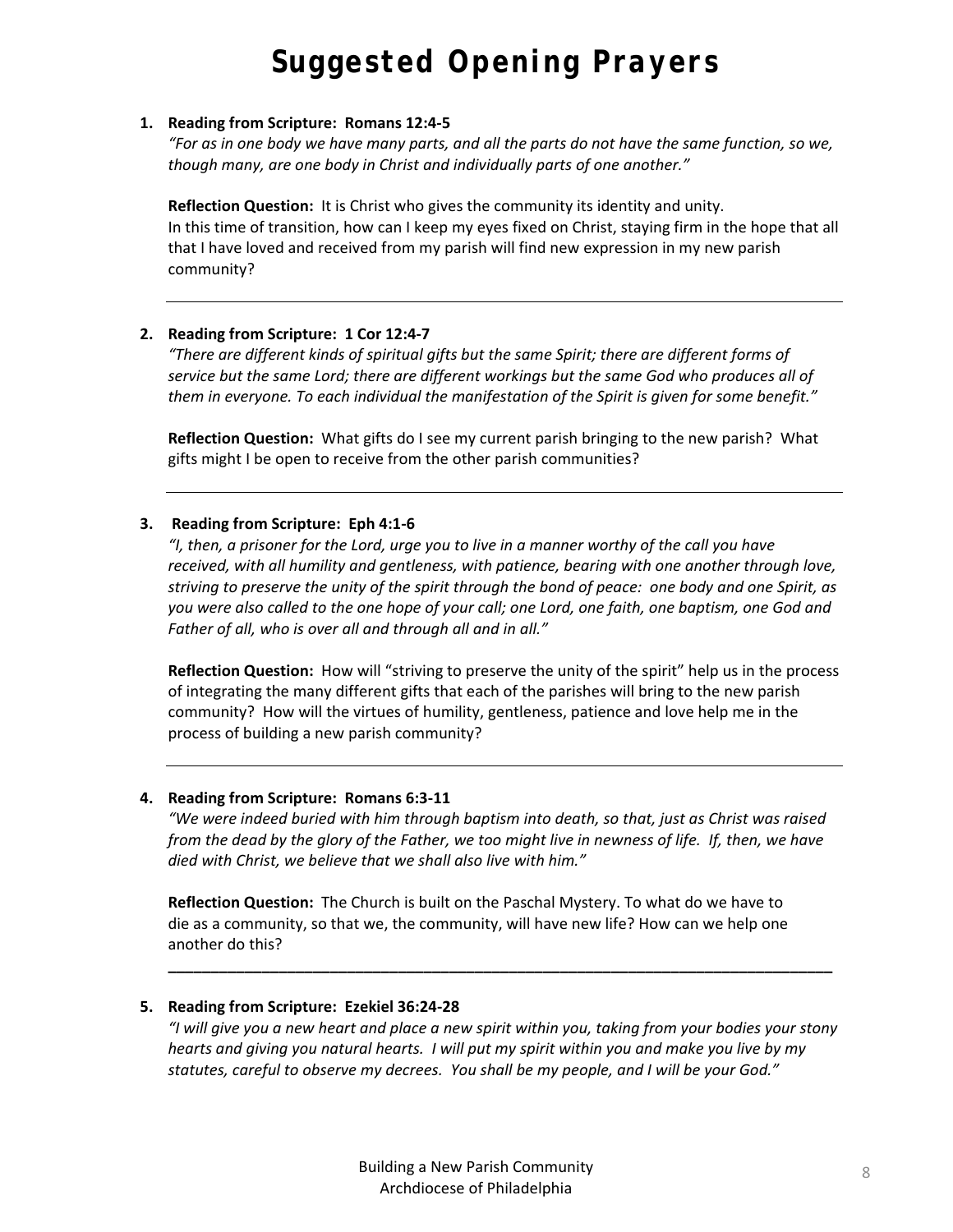**Reflection Question:** What newness of heart and spirit do I hope for as we become a new parish community? How will I help bring this hope to life?

#### **6. Reading from Scripture: John 2:13‐25**

"At this the Jews answered and said to him, 'What sign can you show us for doing this?' Jesus answered and said to them, 'Destroy this temple and in three days I will raise it up.' The Jews said, 'This temple has been under construction for forty-six years, and you will raise it up in three *days?' But he was speaking about the temple of his body."*

**Reflection Question:** How can I contribute to "building anew" my parish community?

#### **7. Reading from Scripture: 1 Peter 2:4‐5**

*"Come to the Lord, a living stone, though rejected by mortals yet chosen and precious in God's* sight, and like living stones, let yourselves be built into a spiritual house, to be a holy priesthood, *to offer spiritual sacrifices acceptable to God through Jesus Christ."*

**Reflection Question:** How can we as individuals and as a community, like living stones, let ourselves be built into a spiritual house?

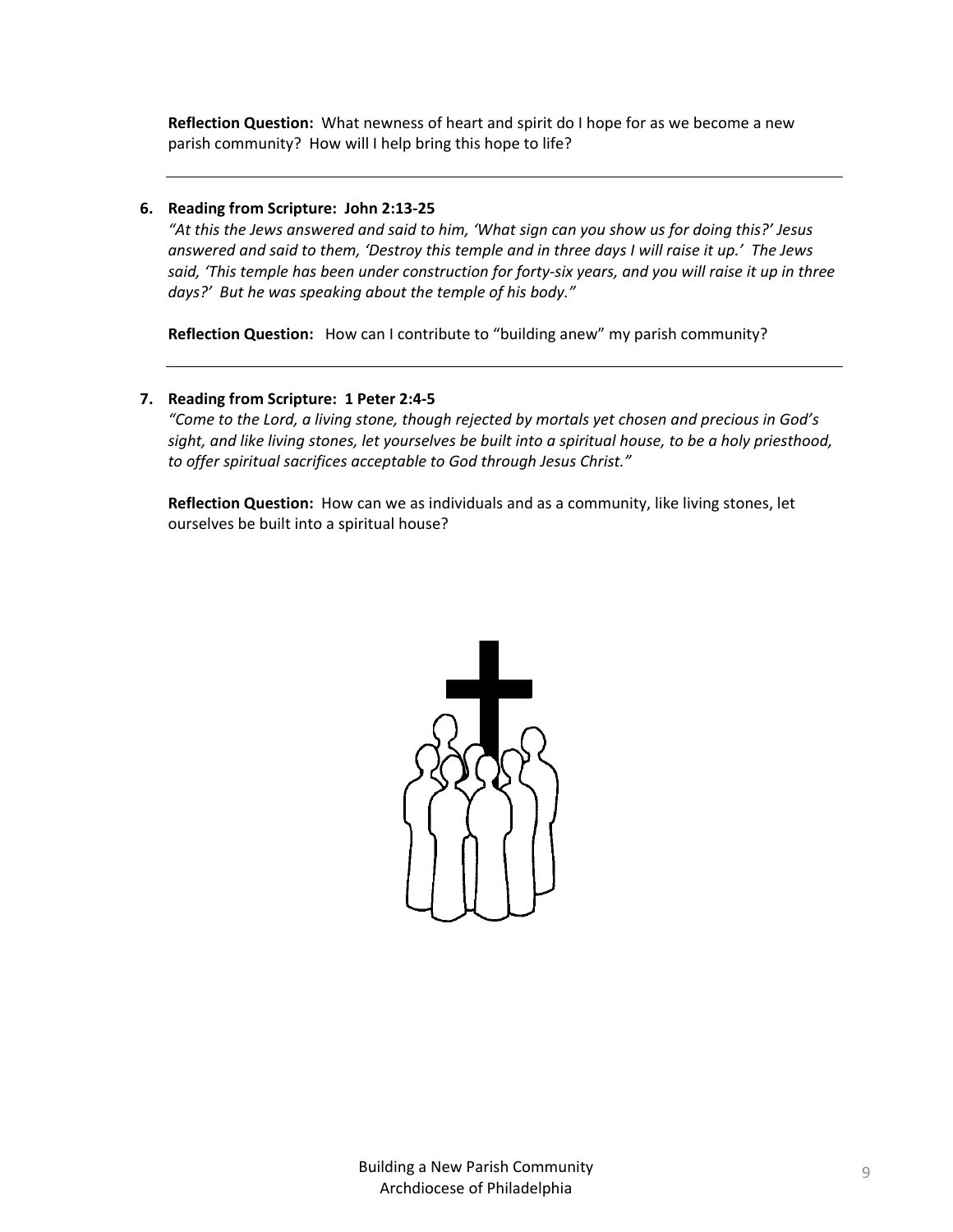# **Building a New Parish Community**  *Transition Prayer*

Heavenly Father,

Your wisdom is beyond our understanding; surround us with your love, so that we may not be overwhelmed by our loss.

Let us find comfort in our sadness, certainty in our doubt, courage to live through this difficult time and strength to meet the days to come.

We hope these months of preparation will find us open to new possibilities that will unite us as one faith community, so that we may pray, worship and serve one another in your Name.

May the richness, diversity and gifts of our people be treasured and used as we become one in the Body of Christ.

Let us view this moment of change and renewal, not as a threat to what has been, but as an invitation to build up the foundation which has been given to us: a vibrant, new community of faith, united in mission and dedicated ever more to the fruitful building up of your Kingdom.

We ask this through Christ our Lord, Amen.

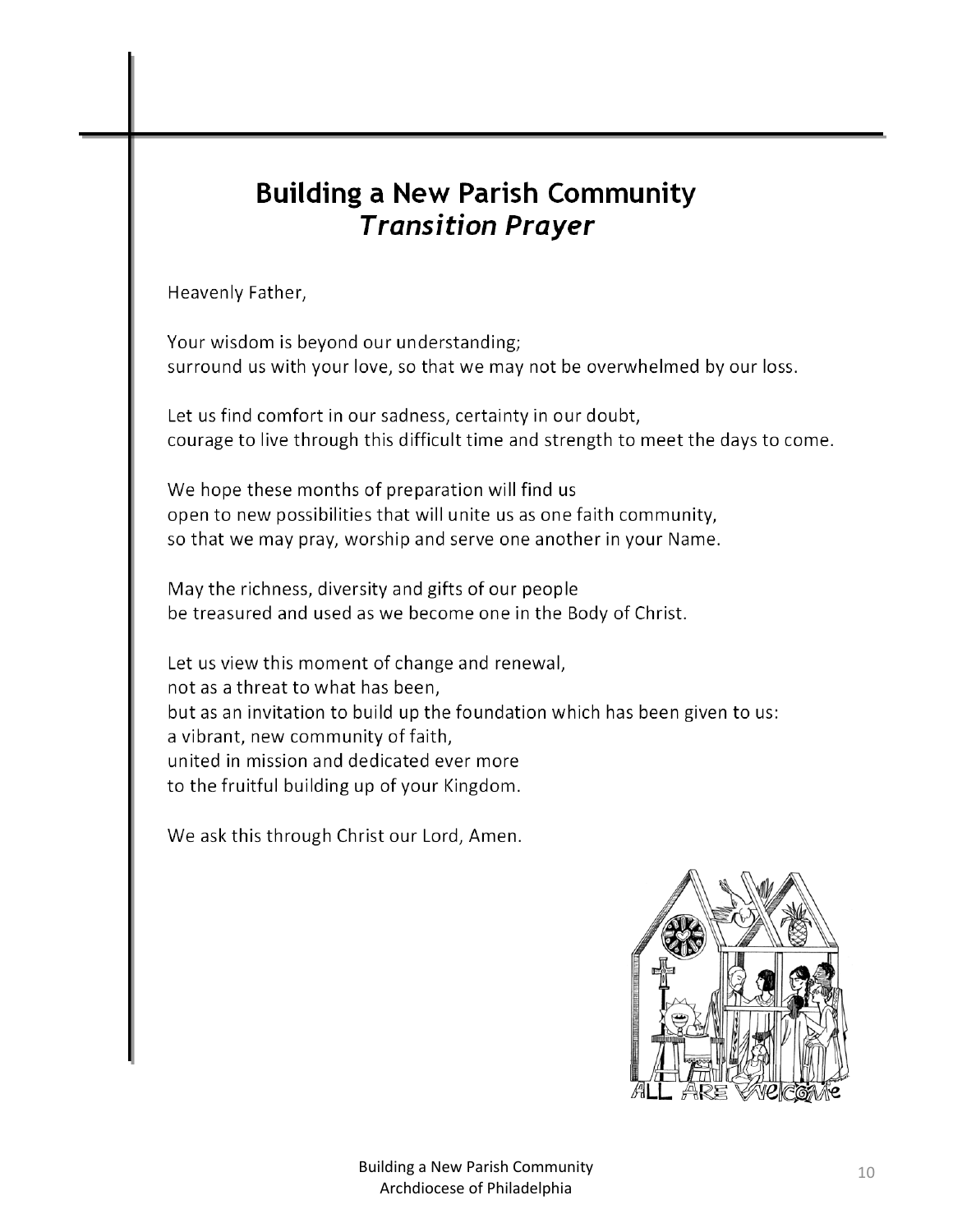# *Transform All Things in Christ*

**A faith‐sharing process for healing in response to closures, consolidations or transitions.** (Needed: open Bible in center, candle, basket, strips of paper and pencils/pens, soft music, songs for singing)

## **Opening Prayer**

#### **Leader:**

From the letter to the Romans: "For I am certain that neither death or life, neither angels nor principalities, neither the present nor the future nor powers will be able to separate us from the love of God that comes to us in Christ Jesus." (Romans 8:38‐39)

#### **Reader 1:**

Gracious God, you have walked with us since our inception, continue to walk with us and teach us your ways even in times of difficulty. Send your Holy Spirit to dwell within us and give us the peace that we yearn for at this time. We ask this through Jesus, our Lord. Amen

#### **Song** (optional)

#### **Purpose:**

#### **Leader:**

Human life is filled with transitions and loss. Some psychologists suggest that learning how to deal with the various losses we all have to face throughout life is really what living is about. We take the risk of being emotionally and spiritually wounded if we do not address loss in our lives. Wounds can fail to heal and keep us from growth in other areas of our lives. This can also be true of a community. If members do not take the time to work through a loss as a community, it may prevent the group from moving forward as a community and fulfilling its purpose and mission.

Our faith tradition roots our understanding of transition and loss in the experience of the Cross. In the life, death and resurrection of Jesus, called the Paschal Mystery, we find loss's deepest meaning and ultimate source for healing. God continues to walk with us in the mystery of every loss and helps us welcome the new life that rises from the tombs of fear, anger and sadness created by such transitions.

We come together to pray, share and reflect on God's Word as we experience this (closure, consolidation, transition). May this time together help us to feel God's strength and the support of the community.

#### **Share:**

- Recall and describe your initial and continuing reaction to this reality.
- Recall what you loved best or share a memory of the (community, parish).
- Recall a loss you have had in your life: a death, a lost job, a failed relationship. How did you face and deal with that loss? How did your faith help you deal with that loss?

#### **Scripture Reading:**

#### Read: Ecclesiastes 3:1‐8 *"There is an appointed time for everything, and a time for every purpose under the heavens…"*

**Share:** What "time" in life are you experiencing right now?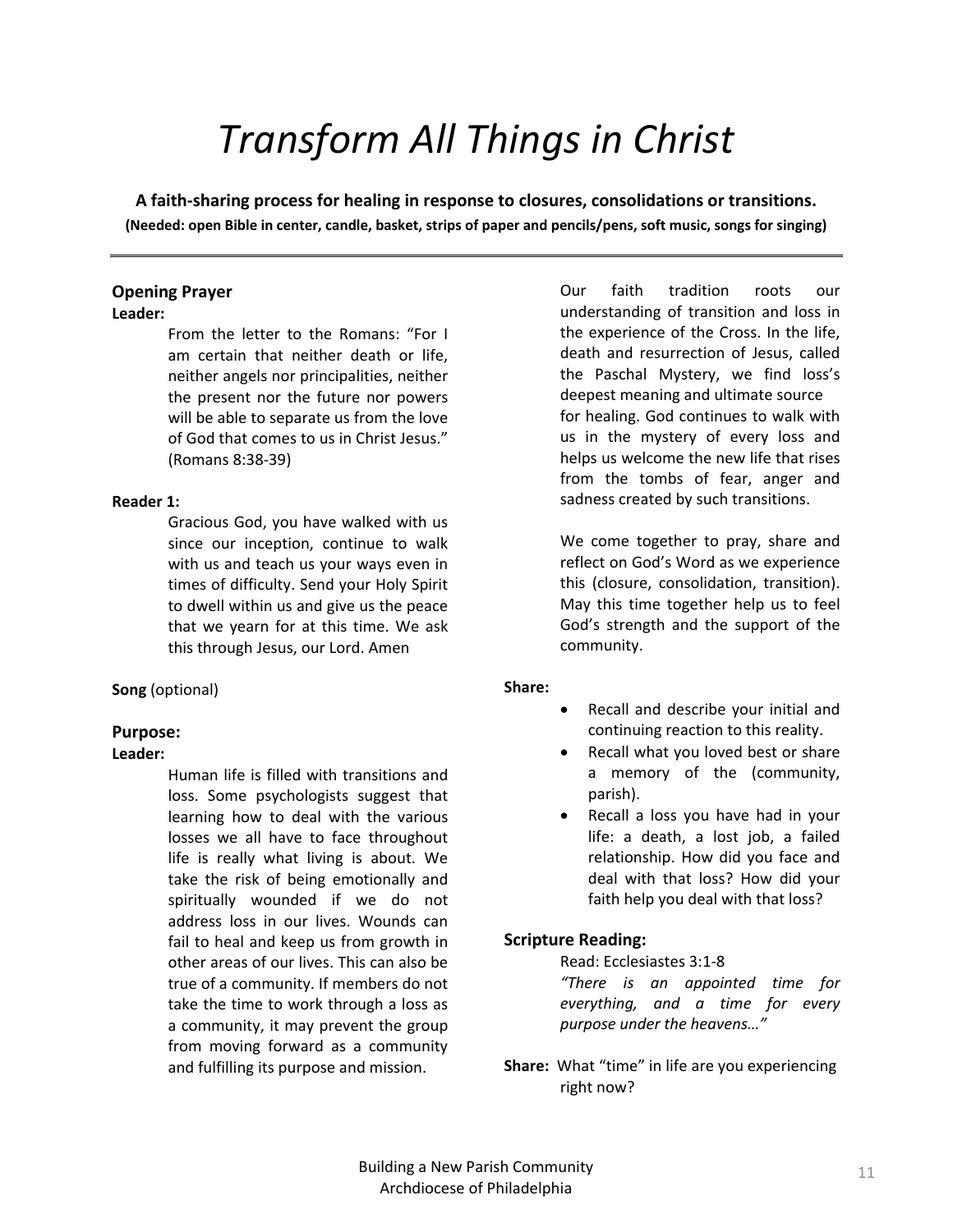#### **Reflection:**

#### **Leader:**

The words of Ecclesiastes remind us of an important truth, that living is a process. We will find in every ending the promise of a new beginning. There is a time and purpose for every step we take. Every moment of our life is sacred and is no mistake. The journey of the spirit rarely travels down a straight path. Sometimes it is contradictory or even circular, a step forward may require a step back, and sometimes learning requires unlearning. St. Teresa of Avila wrote a beautiful prayer to help us with this understanding. Let us pray together:

**All:** Let nothing disturb me. Let nothing make me afraid. All things are passing. God alone never changes. Patience gains all things. If I have God, I will want for nothing. God alone suffices.

#### **Leader:**

What feelings about the (closure, consolidation, transition) disturb you? Are you willing to surrender those feelings to Christ? *(Do not share these feelings, they are meant to lead you into the ritual)*

#### **Ritual:**

(Distribute to each person a strip of paper and pencil/pen. Play soft music while people are writing. Have them put their response in a basket by the Bible.)

*Lord, I surrender to you*

*so that I can experience new life.*

*\_\_\_\_\_\_\_\_\_\_\_\_\_\_\_\_\_\_\_\_\_\_\_\_\_\_\_\_\_*

*\_\_\_\_\_\_\_\_\_\_\_\_\_\_\_\_\_\_\_\_\_\_\_\_\_\_\_\_*

Let us pray together asking God for the strength and courage to accept this reality and trust in the promise that new life can emerge from any death.

#### **Prayer:**

God grant me the serenity to accept the things I cannot change; courage to change the things I can; and wisdom to know the difference. Living one day at a time; enjoying one moment at a time; accepting hardships as the pathway to peace; taking as He did, this sinful world as it is, not as I would have it; trusting that He will make all things right if I surrender to His Will; that I may be reasonably happy in this life and supremely happy with Him forever in the next. Amen (*The Serenity Prayer* by Reinhold Niebuhr)

#### **Closing Song** (optional)

*(Leader: The basket with strips of paper should be placed in a sacred place. Periodically lift up the intentions in prayer.)*



(Portions of this prayer service came from the Diocese of San Bernardino, Office of Small Faith Communities. Used with Permission.)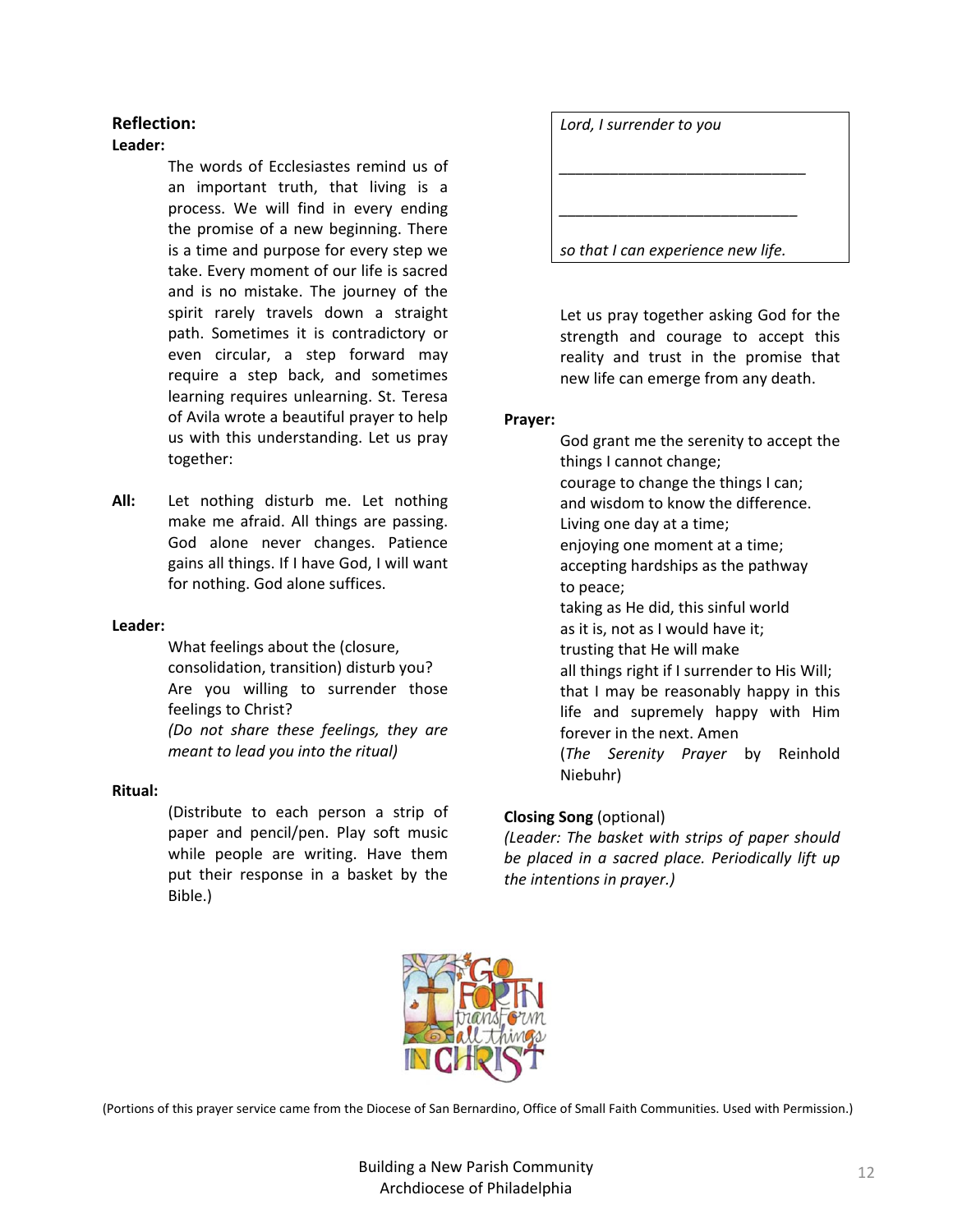# **3** *Transition Team*

- Serves as a consultative body to the pastor.
- Pastor selects a Project Manager or Project Committee from the members of the TT.
- Pastor selects a Communication Coordinator from the members of the TT.
- Pastor selects one person from each parish to coordinate the joining of parish groups (ministries, organizations and committees).

## **Goals**

- Meet regularly to facilitate a smooth transition
- Gather information from each of the parishes for integration into new parish
- Communicate decisions and other related information after each meeting to CPC
- Determine specific dates and methods of communication that will insure all parishioners are informed simultaneously and as frequently as possible

## **Schedule Meetings**

- Frequency of meetings (weekly/monthly) is determined by length of transitional period
- To enable dialogue between CPC and TT, schedule meetings on alternate weeks/months

## **Meeting Agendas**

- Review and prioritize discussion topics listed below
- Include other topics as needed
- Meetings can cover more than one topic at a time

## **Discussion Topics**

- Worship
- Buildings
- Staff
- Integrating culture and practices
- Religious Education
- Finances
- Combining Inventory
- Honoring the traditions of the merging parishes

Administrative Items:

- Data and Management Records
- Uniting of Ministries, Organizations, Committees
- Use of Healing and Transition Prayer
- Other areas of concern
- Mass for Formal Closure and other Events
- Mass for Formal Opening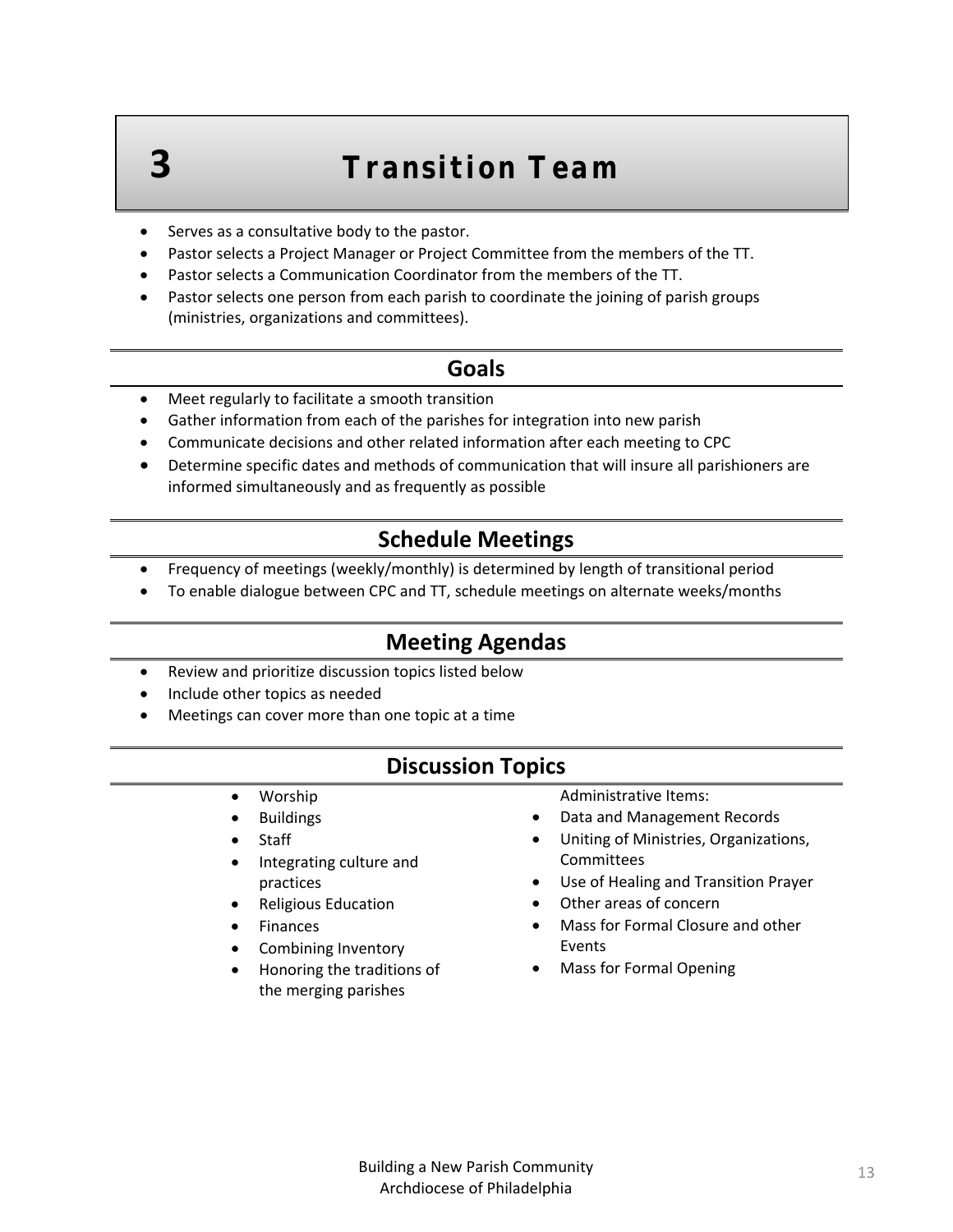# **Transition Team**  *Specific Roles and Responsibilities*

## **Communication Coordinator**

- Coordinate consistent, ongoing transmission of information to all parishioners from each parish
- Coordinate with person from each parish responsible for:
	- a. Website
	- b. Bulletin
	- c. Mass announcements
	- d. Mailings

## **Project Manager/Committee (may be shared by a few individuals)**

- Monitor the progress of action steps
- Address possible obstacles and solutions
- Surface new issues
- Report to TT on progress
- Move next steps forward

## **Coordinator of Parish Groups**

One person from each parish assigned to work together to coordinate the uniting of parish groups (ministries, organizations and committees).

## **Facilitator (Pastor will decide if beneficial for Transition Team)**

- Keeps meetings on track and on time
- Manages communication process among the group members
- Makes certain that everyone has a voice and is heard
- Helps group accomplish goals and commitments
- Guides the group in establishing a plan
- Ensures that everyone can support the outcome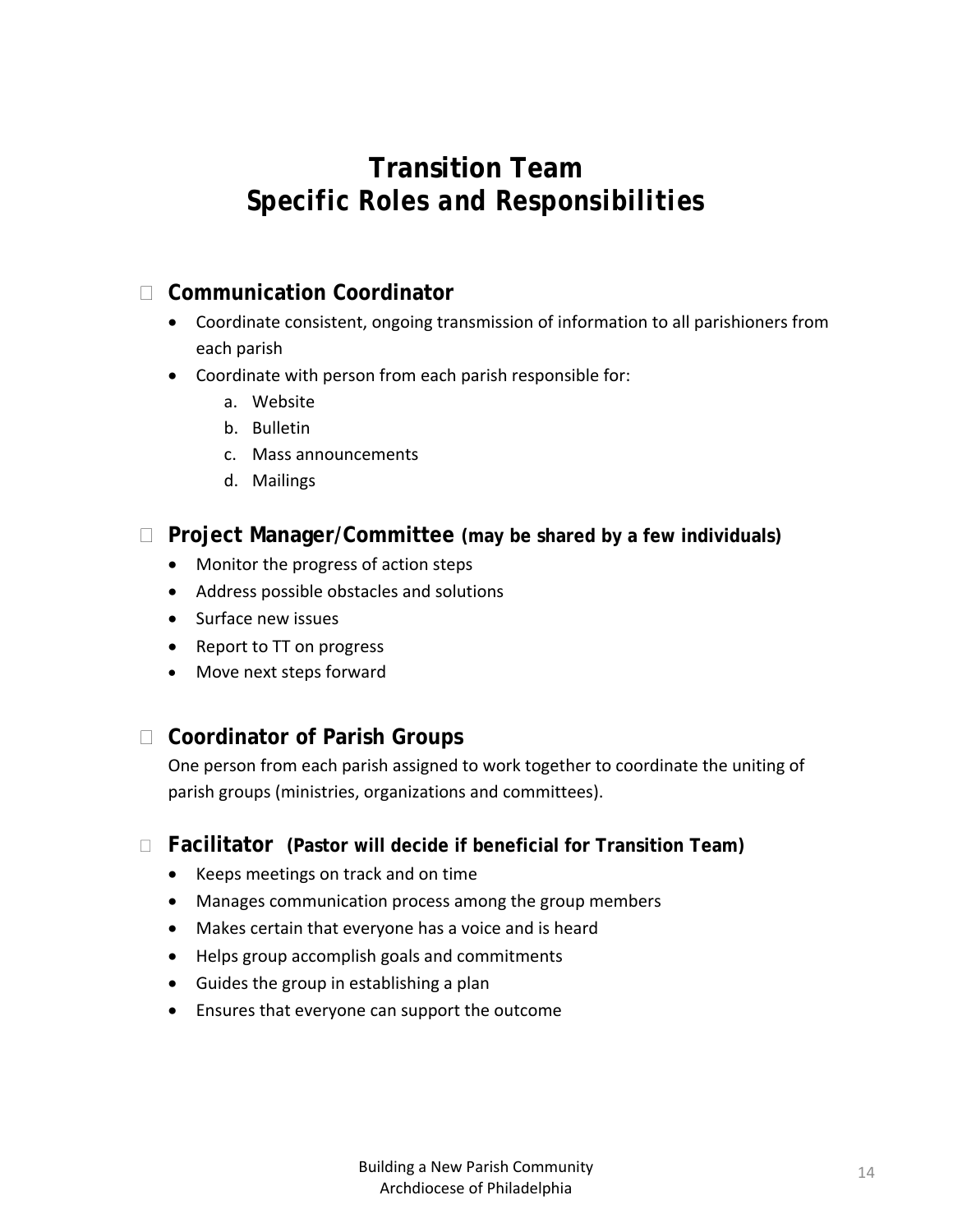# **Transition Team**  *Sample Meeting Agenda*

## **Opening Prayer and Reflection**

Choose from sample Scripture readings and reflections provided

## **Discussion Topics**

See topics listed below

## **Action steps**

Determine what information will be communicated to parishioners. How?

- Assign other tasks as needed.
	- Who is responsible?
	- How and when will they be achieved?

## **Next Meeting**

- Date
- Time
- Topic

## **Closing Prayer**

Building a New Parish Community – *Transition Prayer*



## **Discussion Topics**

- Worship
- Buildings
- Staff
- Integrating Culture & Practices
- Religious Education
- Finances
- Combining Inventory
- Honoring the traditions of the merging parishes
- Administrative Items-Data Management
- Uniting of Ministries, Organizations, Committees
- Use of Healing and Transition Prayer
- Other areas of concern
- Mass for Formal Closure and other Events
- Mass for Formal Opening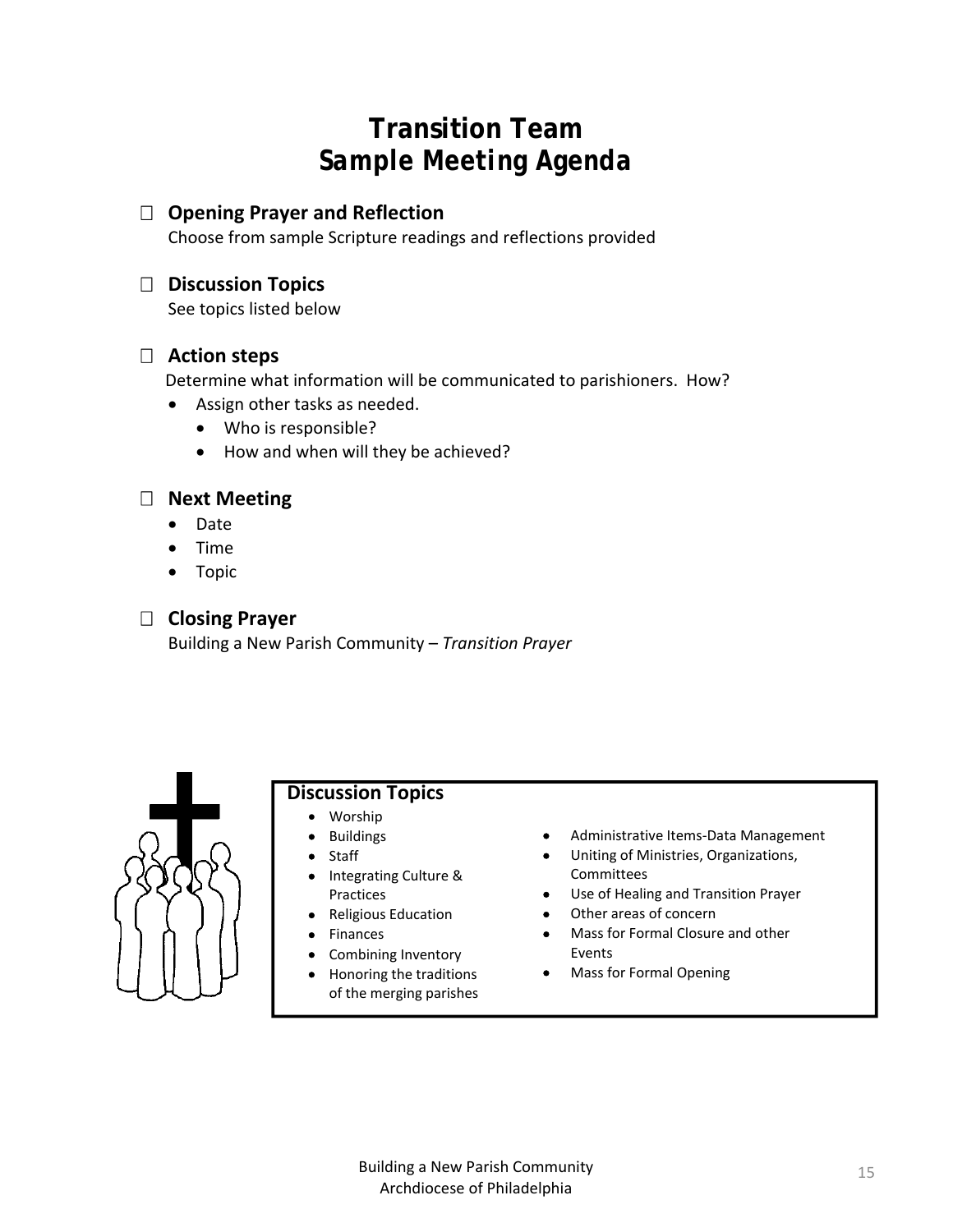# *4 Action Steps*

The following action steps are a guide to assist in the transition to a new parish.

The tasks can be distributed to appropriate staff or parish leaders to accomplish. A Project Manager or Committee (serves on Transition Team) may be appointed to oversee the coordination and accomplishment of these tasks. The archdiocesan offices referenced at the bottom of the page will provide any needed assistance.

#### **WORSHIP**

- 1. Worship Sites
- 2. Schedules of Liturgical and Devotional Celebrations
- 3. Announced Masses
- 4. Christian Initiation of Adults
- 5. Baptism Preparation
- 6. Weddings and Marriage Preparation
- 7. Pastoral Care of the Sick and Homebound (Communion Calls)
- 8. Funerals and Pastoral Care of the Bereaved
- 9. Liturgical Ministries
	- **Music Ministry**
	- **Ushers/Greeters**
	- **Altar Servers**
	- **Lectors**
	- **Extraordinary Ministers of Holy Communion**
	- **Sacristans**
- 10. Inventory of Sacred Objects and Religious Articles
- 11. Devotional Practices
- 12. Mass for Formal Closure of the Parish
- 13. Mass for Formal Opening of the Parish

#### **ADMINISTRATION**

- 1. Parishioner Information Data Management
- 2. Sacramental Records
- 3. Computers and Communications Systems
- 4. Address Changes
- 5. Contribution Envelopes
- 6. Office Equipment and Supplies
- 7. Parish Bulletin
- 8. Parish Seal
- 9. Parish Archives
- 10. Communication During Transition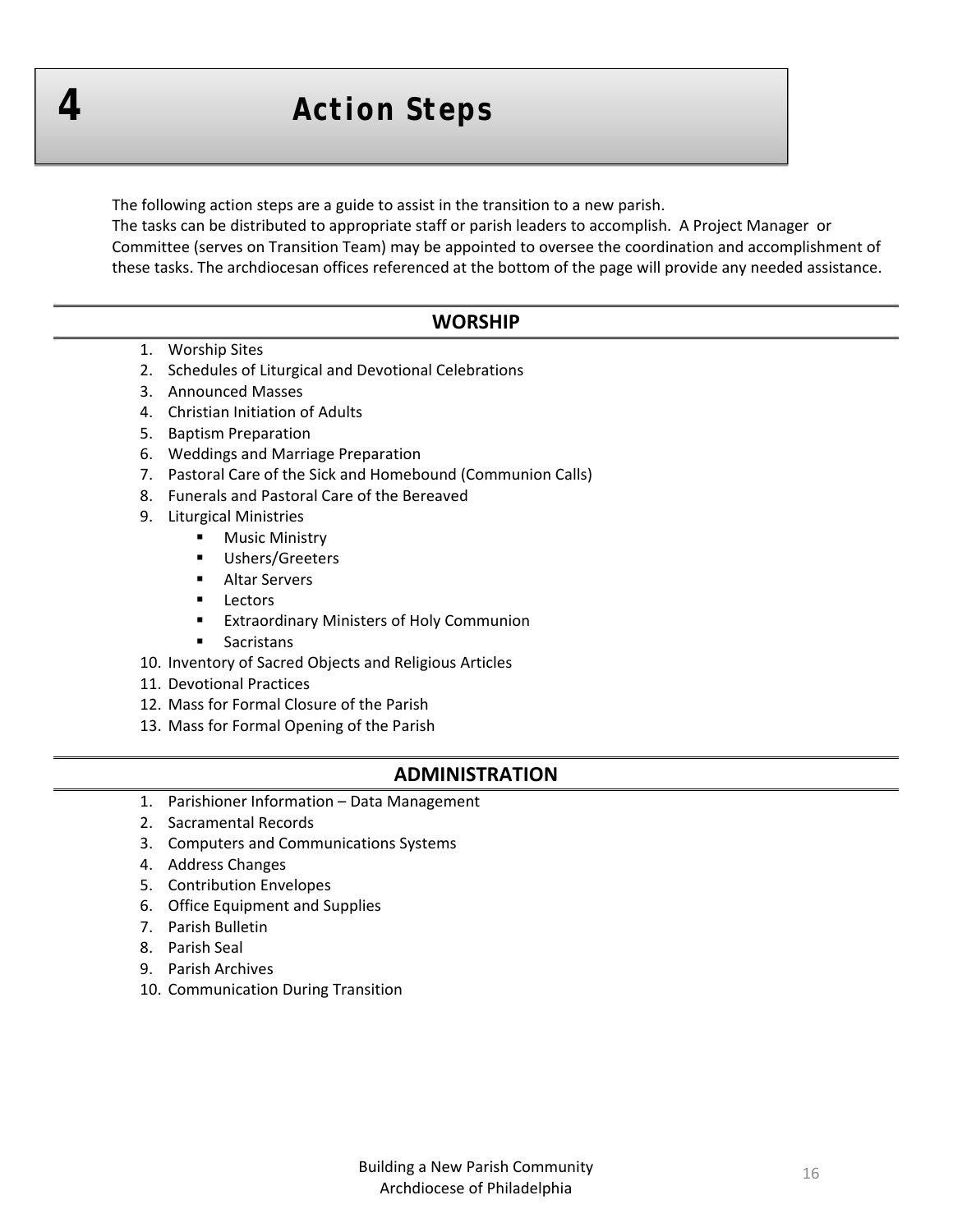#### **BUILDINGS**

- 1. Properties
- 2. Cemeteries
- 3. Facility Rental Contracts
- 4. Security
- 5. Inventory

#### **FINANCES**

- 1. Office for Parish Service & Support review
- 2. Bank Accounts
- 3. Financial Records and Bills
- 4. Budget
- 5. Capital Improvements

#### **PARISH FAITH FORMATION**

- 1. Parish Religious Education Program
- 2. Parish and Regional Catholic Schools
- 3. Adult Faith Formation

#### **PARISH LIFE AND LEADERSHIP**

- 1. Interim Parish Pastoral Council
- 2. Interim Parish Finance Council
- 3. Cultural Ministries
- 4. Ministries, Organizations, Committees
- 5. Social Services and Outreach
- 6. Fundraising Activities
- 7. Social Activities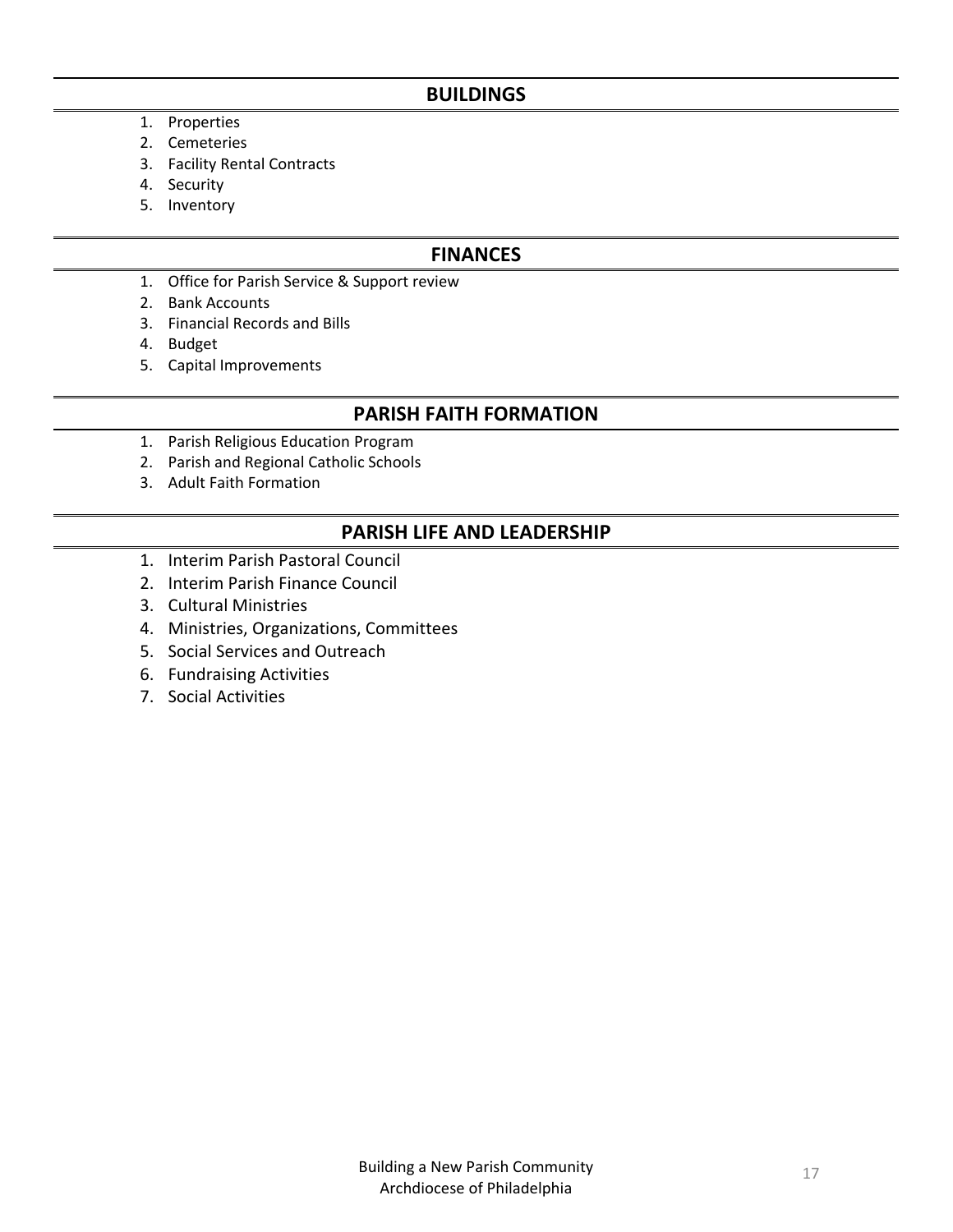*WORSHIP - 1*

## **WORSHIP SITES**

*GOAL:*To determine the use of churches other than the one parish church as a worship site.

| <b>Action Step</b>                                                              | <b>Person Responsible</b> | <b>Timeline</b> | <b>Completed</b> |
|---------------------------------------------------------------------------------|---------------------------|-----------------|------------------|
| Determine feasibility of using the current parish<br>churches as worship sites. |                           |                 |                  |
| If feasible, determine use and schedule.                                        |                           |                 |                  |
| <b>Office for Divine Worship</b><br>Phone: 215-587-3537                         |                           |                 |                  |

## **USE OF NON-PARISH CHURCHES (WORSHIP SITES)**

The parish church is to be the normal site for the celebration of the Sacraments. Funerals and devotions, however, may *always be celebrated in a worship site church.*

On special occasions, such as a feast day related to the church patron, the pastor is authorized to have Mass celebrated in *a worship site church.*

Weddings that are already scheduled for worship site churches may take place as planned. Going forward, weddings *should be scheduled only for the parish church, unless permission is obtained from the chancery.* 

*Baptism, Confirmation and the Easter Triduum are to be celebrated only in the parish church.*

The Most Blessed Sacrament must be reserved in the parish church. Permission is given to reserve the Most Blessed Sacrament in worship site churches, provided that there is a genuine pastoral advantage in doing so and provided that the *Blessed Sacrament is renewed regularly.*

*The names of all churches are to be maintained, unless otherwise determined.* 

*Appendix B*

#### **REGULATIONS FOR THE USE OF A WORSHIP SITE WITHIN A PARISH OTHER THAN THE PARISH CHURCH**

 *offered in the Worship Site(s) during the one year of transition.* In situations where worship sites have been created as a result of the merger of two or more parishes, every effort must be made to prepare the parishioners to celebrate every Sunday Liturgy together in the Parish Church. If the Pastor of the new parish in consultation with his Parish Councils would determine that providing Sunday Mass in a Worship Site for a short period will help parishioners to make the transition to one worshiping community in the parish Church, Sunday Mass may be

*Appendix B‐1, #8*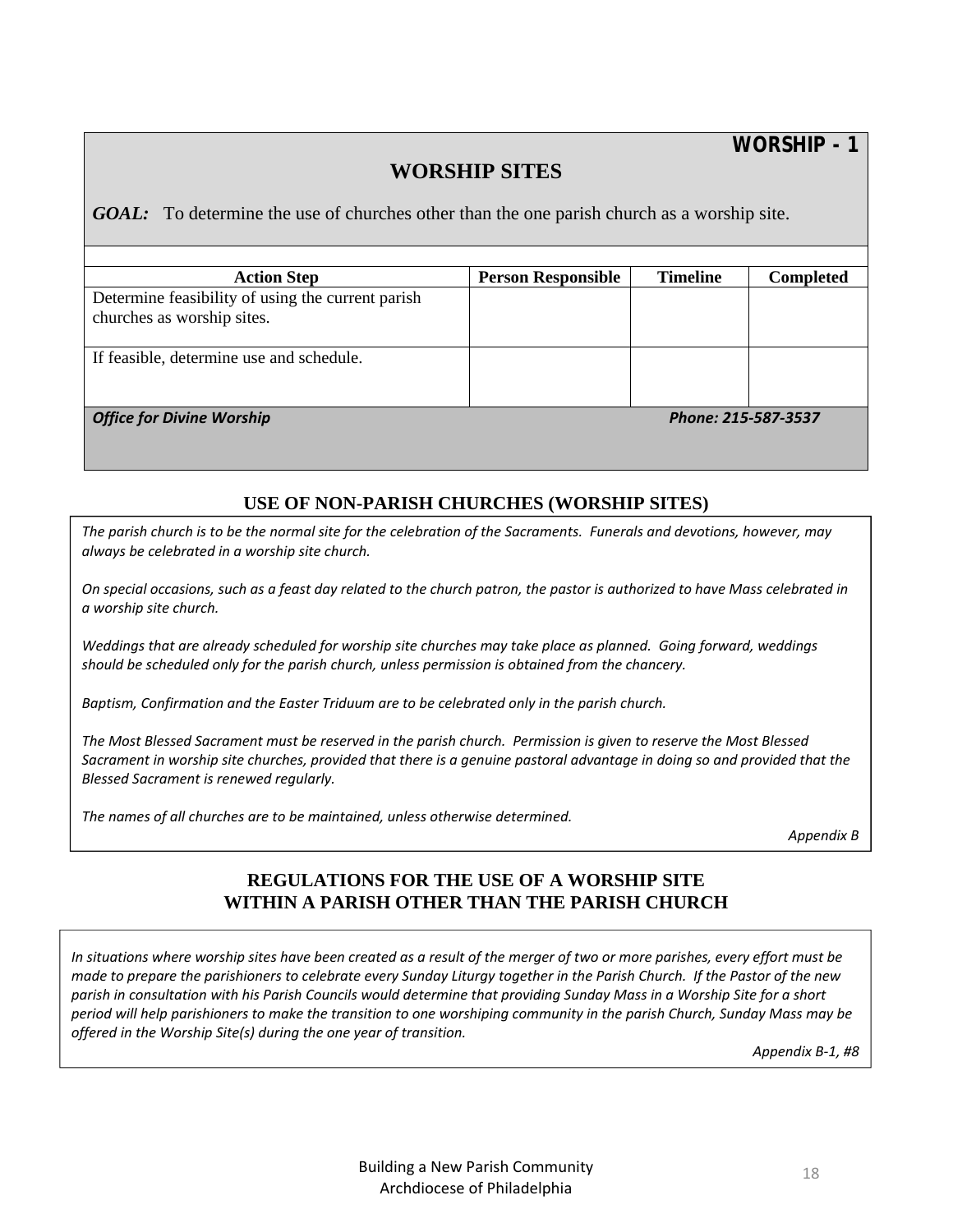*WORSHIP - 2*

## **SCHEDULES OF LITURGICAL AND DEVOTIONAL CELEBRATIONS**

**GOAL:** To establish the schedule for the celebration of the Eucharist on Sundays, holydays and weekdays, the schedule for Baptism, Penance and Reconciliation and Exposition of the Most Blessed Sacrament.

| <b>Action Step</b>                                                                                                     | <b>Person Responsible</b> | <b>Timeline</b>     | <b>Completed</b> |
|------------------------------------------------------------------------------------------------------------------------|---------------------------|---------------------|------------------|
| <b>MASSES</b>                                                                                                          |                           |                     |                  |
| Obtain from each parish the current Mass schedule<br>for Sundays, weekdays and holydays.                               |                           |                     |                  |
| Discuss and decide on new Mass schedule with<br>Transition Team. Obtain and consider the most<br>recent October Count. |                           |                     |                  |
| Make appropriate announcements.                                                                                        |                           |                     |                  |
| <b>BAPTISM</b> (also see page 22)                                                                                      |                           |                     |                  |
| Obtain from each current parish the schedule for<br>Baptisms on Sundays.                                               |                           |                     |                  |
| Discuss and decide on a new schedule with<br><b>Transition Team.</b>                                                   |                           |                     |                  |
| Make appropriate announcements.                                                                                        |                           |                     |                  |
| PENANCE AND RECONCILIATION                                                                                             |                           |                     |                  |
| Obtain from each current parish the schedule for<br>Penance and Reconciliation.                                        |                           |                     |                  |
| Discuss and decide on a new schedule with<br><b>Transition Team.</b>                                                   |                           |                     |                  |
| Make appropriate announcements.                                                                                        |                           |                     |                  |
| <b>EXPOSITION OF THE MOST BLESSED</b><br><b>SACRAMENT</b>                                                              |                           |                     |                  |
| Obtain from each current parish the schedule for<br>Exposition of the Most Blessed Sacrament.                          |                           |                     |                  |
| Discuss and decide on a new schedule with<br><b>Transition Team.</b>                                                   |                           |                     |                  |
| Make appropriate announcements.                                                                                        |                           |                     |                  |
| <b>Office for Divine Worship</b>                                                                                       |                           | Phone: 215-587-3537 |                  |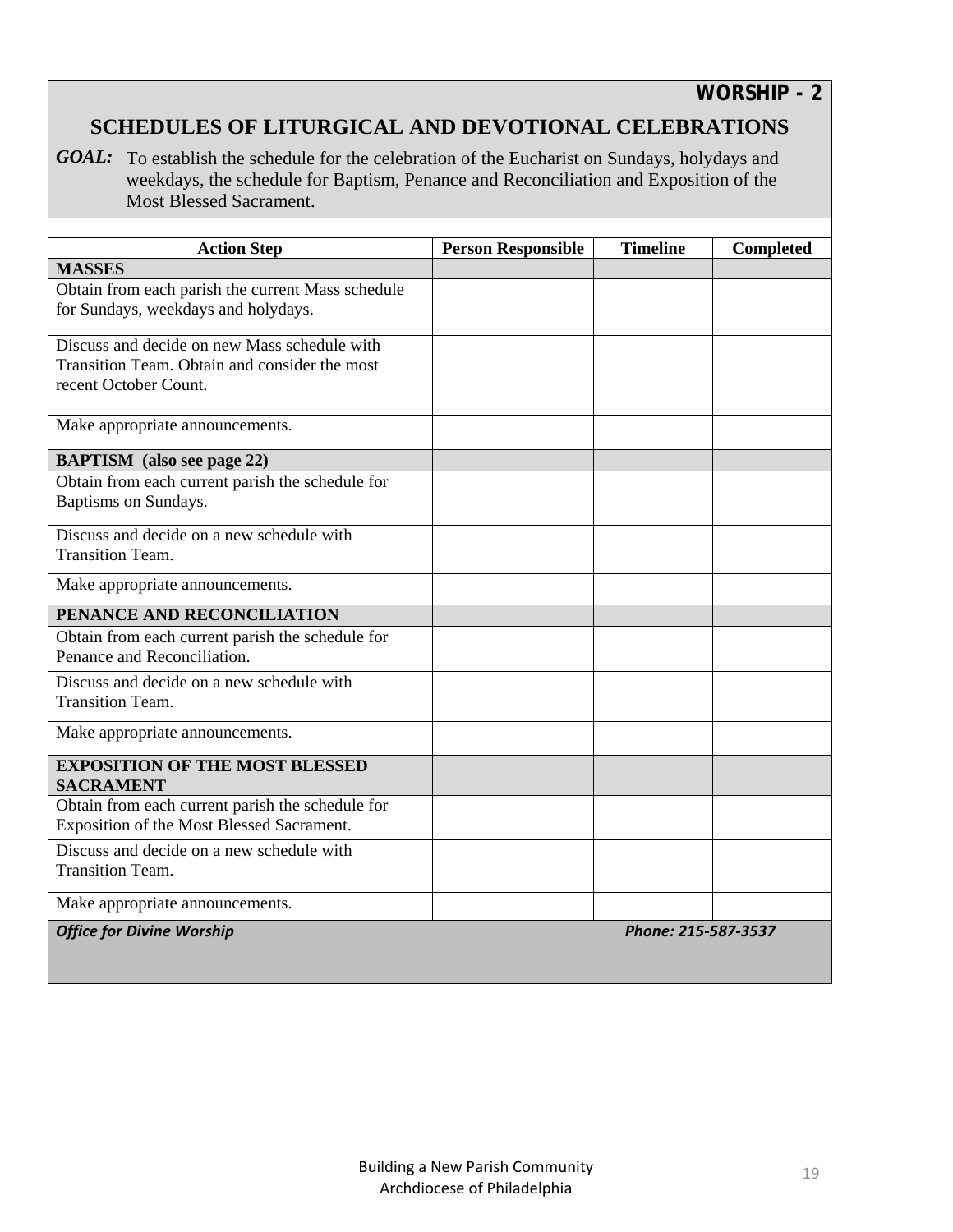## **ANNOUNCED MASSES**

*GOAL:*To establish guidelines regarding Mass intentions in the new parish.

| <b>Action Step</b>                                      | <b>Person Responsible</b> | <b>Timeline</b> | <b>Completed</b> |
|---------------------------------------------------------|---------------------------|-----------------|------------------|
| Obtain the current Mass books containing those          |                           |                 |                  |
| Masses already scheduled, if any, for which stipends    |                           |                 |                  |
| have been accepted.                                     |                           |                 |                  |
| Obtain from each of the CURRENT parishes the            |                           |                 |                  |
| records of the stipend accounts.                        |                           |                 |                  |
|                                                         |                           |                 |                  |
| Integrate already scheduled Masses into a new book      |                           |                 |                  |
| following guidelines in Appendix B.                     |                           |                 |                  |
|                                                         |                           |                 |                  |
| Decide on policy regarding the number of Masses         |                           |                 |                  |
| any one individual or family may request in a given     |                           |                 |                  |
| year and also regarding intentions for major feasts,    |                           |                 |                  |
| holydays, etc.                                          |                           |                 |                  |
| Decide when Mass book opens each year.                  |                           |                 |                  |
|                                                         |                           |                 |                  |
|                                                         |                           |                 |                  |
| Make appropriate announcements.                         |                           |                 |                  |
|                                                         |                           |                 |                  |
|                                                         |                           |                 |                  |
| <b>Office for Divine Worship</b><br>Phone: 215-587-3537 |                           |                 |                  |
|                                                         |                           |                 |                  |

#### **ANNOUNCED MASSES**

*A new book of Mass intentions should be started as of the date the new parish opens. The announced Mass intentions of the individual merged parishes should be combined equitably into the* new book. Preference should be given to those intentions which are identified as being related to the *date scheduled (such as the anniversary of death). Others should be scheduled as close to the original* date as possible. Parishioners should be notified that the dates of announced Masses may have to be *changed as the Mass Intention books are merged. Anyone who wishes to cancel a requested intention should be refunded any stipend they gave.* 

*Appendix B*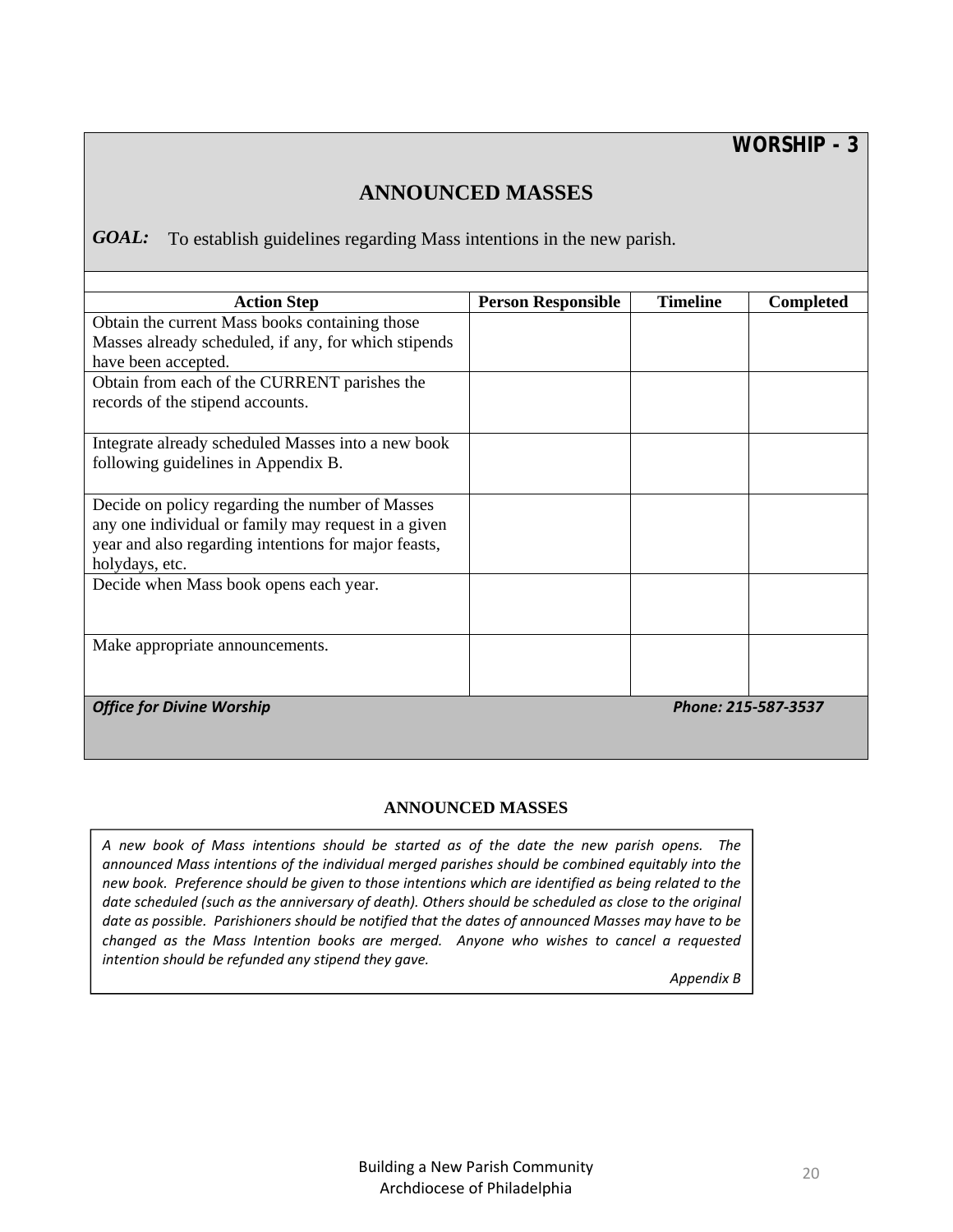## **CHRISTIAN INITIATION OF ADULTS (R.C.I.A.)**

**GOAL:** To provide for the formation of adults preparing to be baptized or received into Full Communion of the Catholic Church.

| <b>Action Step</b>                                   | <b>Person Responsible</b> | <b>Timeline</b> | <b>Completed</b> |
|------------------------------------------------------|---------------------------|-----------------|------------------|
| Obtain from each of the current parishes the names,  |                           |                 |                  |
| addresses and phone numbers of adults in the process |                           |                 |                  |
| of initiation (R.C.I.A.).                            |                           |                 |                  |
| Plan a meeting for RCIA leaders from current         |                           |                 |                  |
| parishes to share details of their RCIA process.     |                           |                 |                  |
| Determine leadership, roles and responsibilities.    |                           |                 |                  |
| Invite RCIA leaders and teams to discuss the         |                           |                 |                  |
| appropriate ways in which the current initiation     |                           |                 |                  |
| processes may be combined.                           |                           |                 |                  |
| Schedule dates for ongoing meetings, rites,          |                           |                 |                  |
| interviews of new candidates and formation sessions. |                           |                 |                  |
|                                                      |                           |                 |                  |
| Plan ongoing promotion and announcements to invite   |                           |                 |                  |
| inquirers.                                           |                           |                 |                  |
|                                                      |                           |                 |                  |
| <b>Office for Divine Worship</b>                     |                           |                 |                  |
|                                                      |                           |                 |                  |
| Phone: 215-587-3537                                  |                           |                 |                  |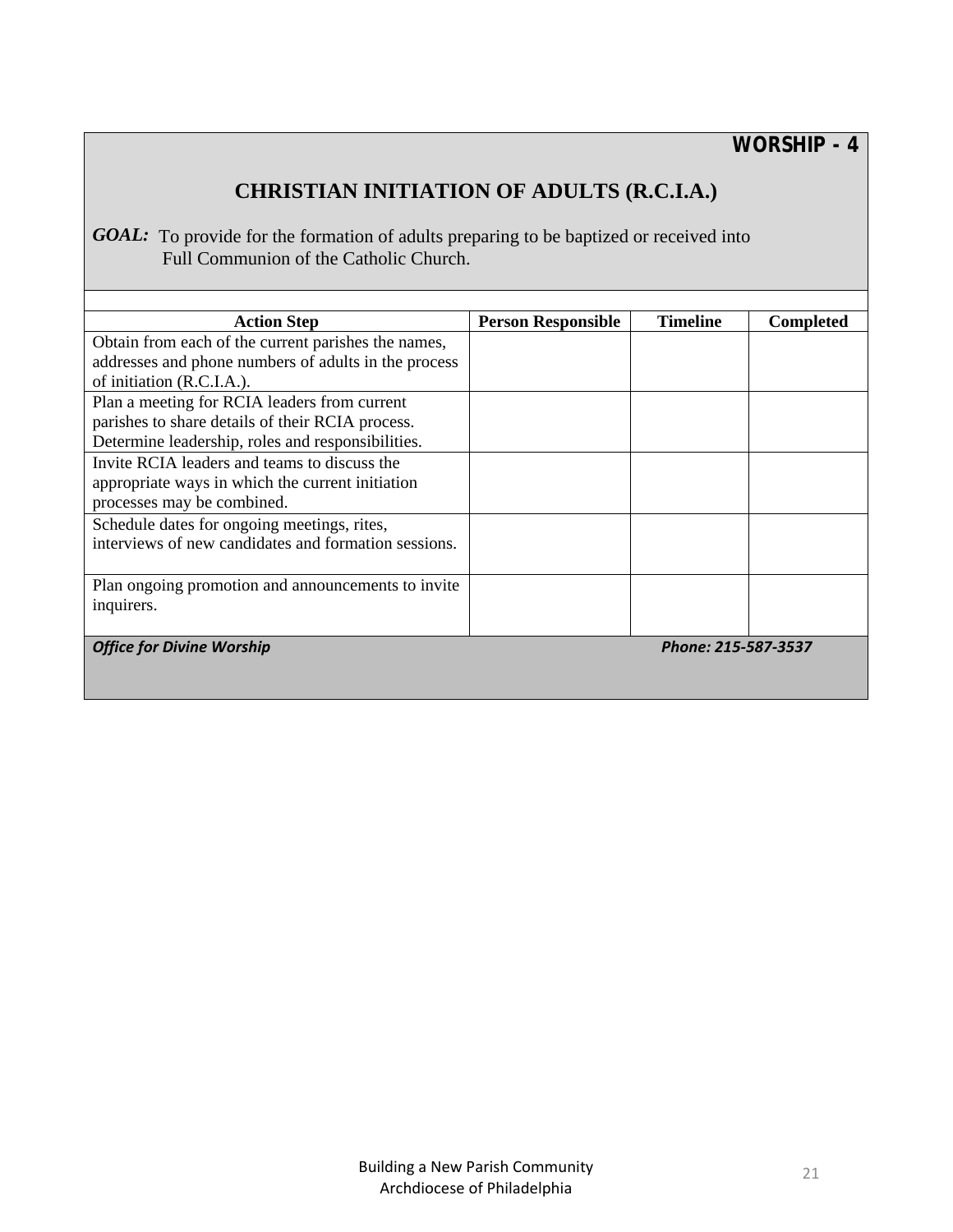## **BAPTISM PREPARATION**

**GOAL:** To establish a schedule and guidelines for the celebration of Baptism.

| <b>Action Step</b>                                   | <b>Person Responsible</b> | <b>Timeline</b>     | <b>Completed</b> |
|------------------------------------------------------|---------------------------|---------------------|------------------|
| Obtain from each parish the current schedule for     |                           |                     |                  |
| Baptism.                                             |                           |                     |                  |
|                                                      |                           |                     |                  |
| Obtain from each of the current parishes any policy  |                           |                     |                  |
| regarding parental preparation for Baptism.          |                           |                     |                  |
|                                                      |                           |                     |                  |
| Invite Baptism Preparation teams to meet and discuss |                           |                     |                  |
| appropriate ways to combine the team, sessions,      |                           |                     |                  |
| leadership roles and responsibilities.               |                           |                     |                  |
| Schedule dates for Baptism Preparation.              |                           |                     |                  |
|                                                      |                           |                     |                  |
|                                                      |                           |                     |                  |
| Adjust website and parish bulletin announcement.     |                           |                     |                  |
|                                                      |                           |                     |                  |
|                                                      |                           |                     |                  |
| <b>Office for Divine Worship</b>                     |                           | Phone: 215-587-3537 |                  |
|                                                      |                           |                     |                  |
|                                                      |                           |                     |                  |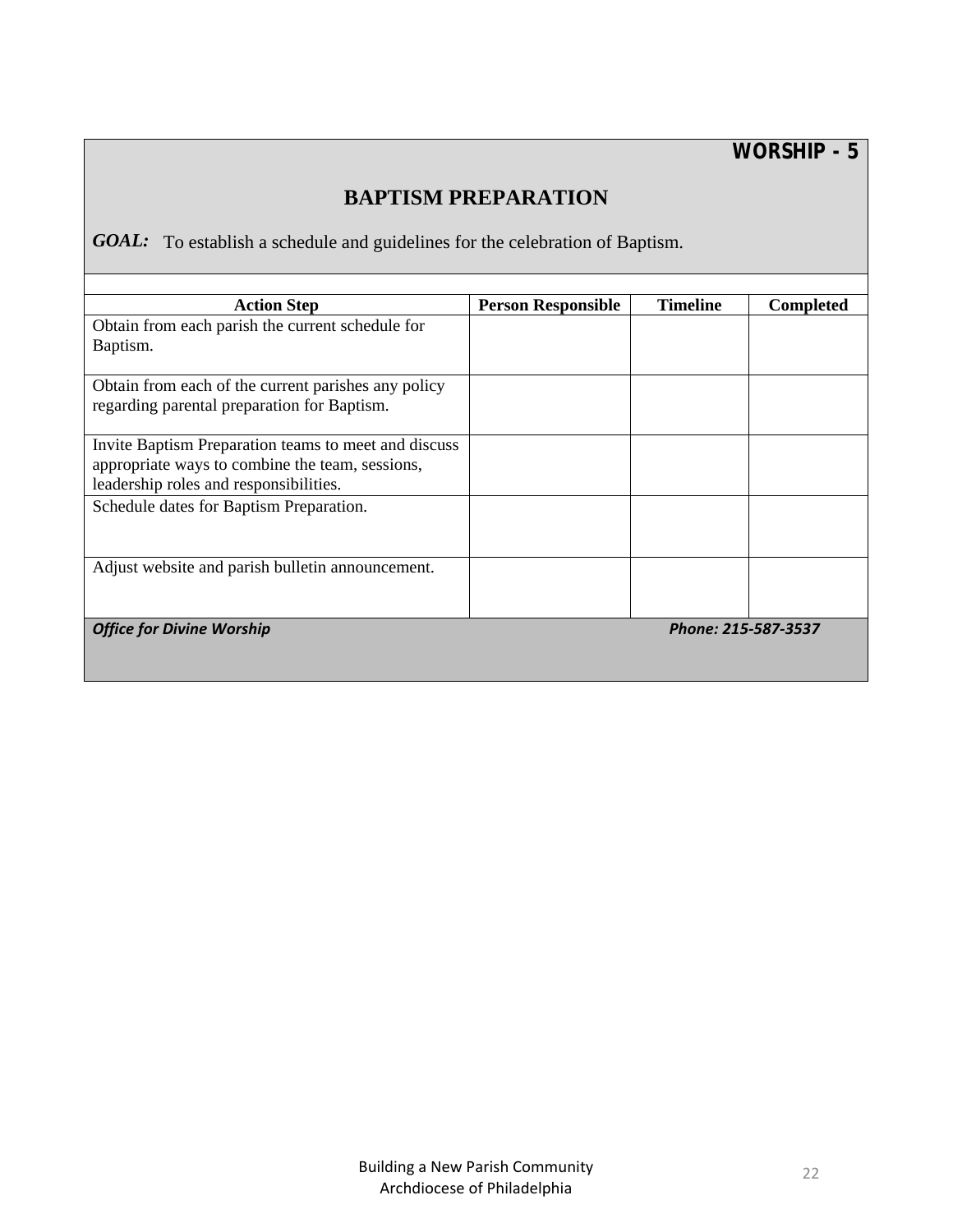*WORSHIP - 6*

## **WEDDINGS AND MARRIAGE PREPARATION**

*GOAL:* To establish a schedule and guidelines for celebrating weddings.

| <b>Action Step</b>                                      | <b>Person Responsible</b> | <b>Timeline</b>     | <b>Completed</b> |
|---------------------------------------------------------|---------------------------|---------------------|------------------|
| Obtain from each of the current parishes a list of      |                           |                     |                  |
| scheduled weddings, including names and addresses       |                           |                     |                  |
| of the brides and grooms.                               |                           |                     |                  |
| Notify brides and grooms of any changes or              |                           |                     |                  |
| adjustments.                                            |                           |                     |                  |
| Obtain from each current parish any guidelines for      |                           |                     |                  |
| planning a wedding.                                     |                           |                     |                  |
|                                                         |                           |                     |                  |
| Obtain from each of the current parishes the policy     |                           |                     |                  |
| regarding marriage preparation.                         |                           |                     |                  |
|                                                         |                           |                     |                  |
| Invite Marriage Prep teams to meet and discuss          |                           |                     |                  |
| appropriate ways to combine teams, sessions, roles      |                           |                     |                  |
| and responsibilities.                                   |                           |                     |                  |
| Schedule dates for Marriage Preparation.                |                           |                     |                  |
|                                                         |                           |                     |                  |
|                                                         |                           |                     |                  |
| Adjust website and bulletin announcement.               |                           |                     |                  |
|                                                         |                           |                     |                  |
|                                                         |                           |                     |                  |
| <b>Office for Divine Worship</b><br>Phone: 215-587-3537 |                           |                     |                  |
| <b>Office for Life and Family</b>                       |                           | Phone: 215-587-5661 |                  |
|                                                         |                           |                     |                  |

*Weddings that are already scheduled for worship site churches may take place as planned. Going forward,* weddings should be scheduled only for the parish church, unless permission is obtained from the chancery. *Appendix B*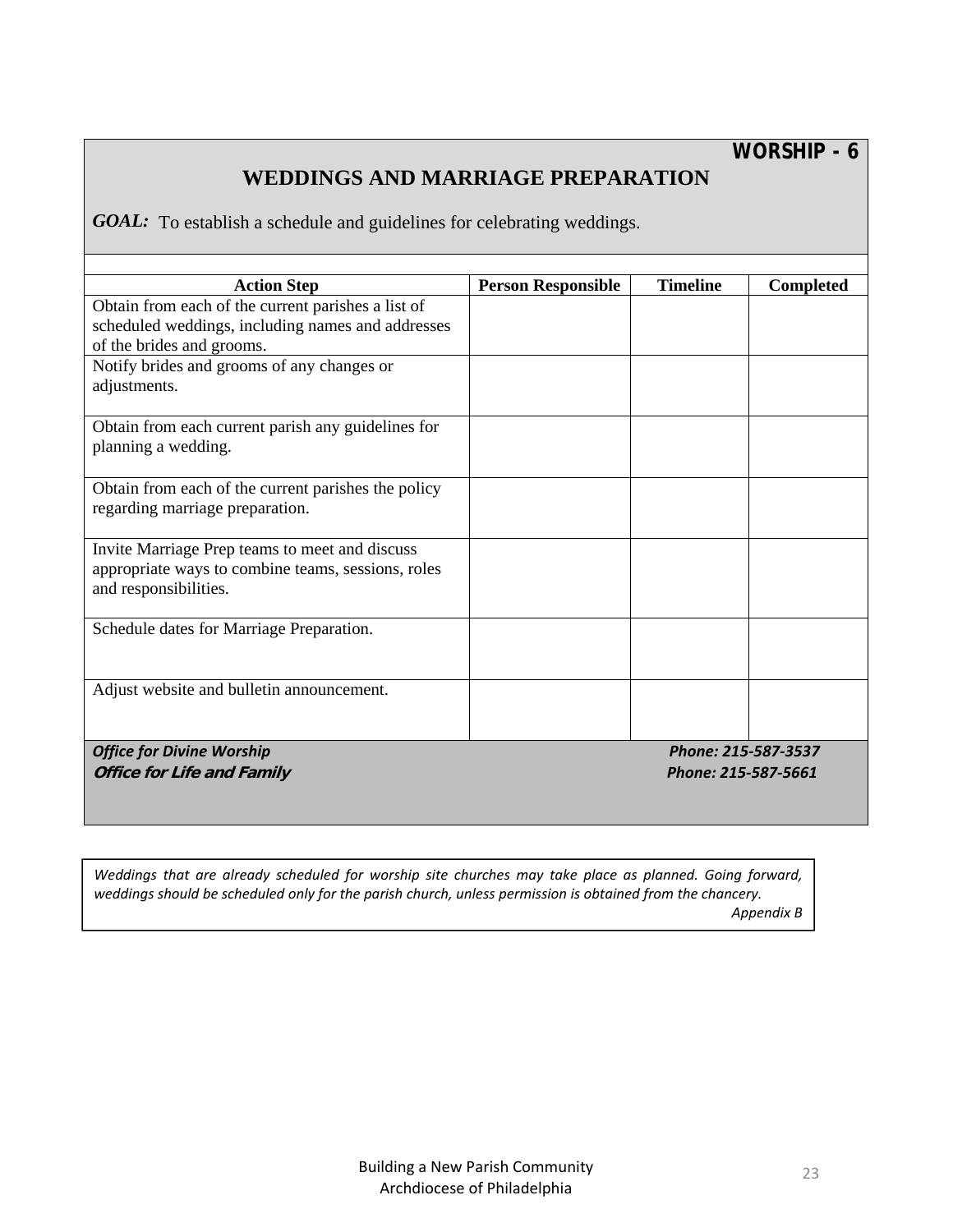*WORSHIP - 7*

## **PASTORAL CARE OF THE SICK AND HOMEBOUND**

*GOAL:* To establish an accurate list of those in the new parish who are sick or homebound.

| <b>Action Step</b>                                       | <b>Person Responsible</b> | <b>Timeline</b>     | <b>Completed</b> |
|----------------------------------------------------------|---------------------------|---------------------|------------------|
| Obtain from each of the current parishes the names,      |                           |                     |                  |
| addresses and phone numbers of those currently on        |                           |                     |                  |
| "communion call" lists.                                  |                           |                     |                  |
|                                                          |                           |                     |                  |
| Obtain from each of the current parishes the schedule    |                           |                     |                  |
| for visits and the specific pastoral care provided, e.g. |                           |                     |                  |
| visit by Priest, Deacon or Extraordinary Minister of     |                           |                     |                  |
| Holy Communion, and Anointing of the Sick.               |                           |                     |                  |
|                                                          |                           |                     |                  |
| Identify Nursing Homes and Hospitals and the             |                           |                     |                  |
| service that current parishes provide.                   |                           |                     |                  |
|                                                          |                           |                     |                  |
| Create a new consolidated list.                          |                           |                     |                  |
|                                                          |                           |                     |                  |
|                                                          |                           |                     |                  |
| <b>Office for Divine Worship</b>                         |                           | Phone: 215-587-3537 |                  |
|                                                          |                           |                     |                  |
|                                                          |                           |                     |                  |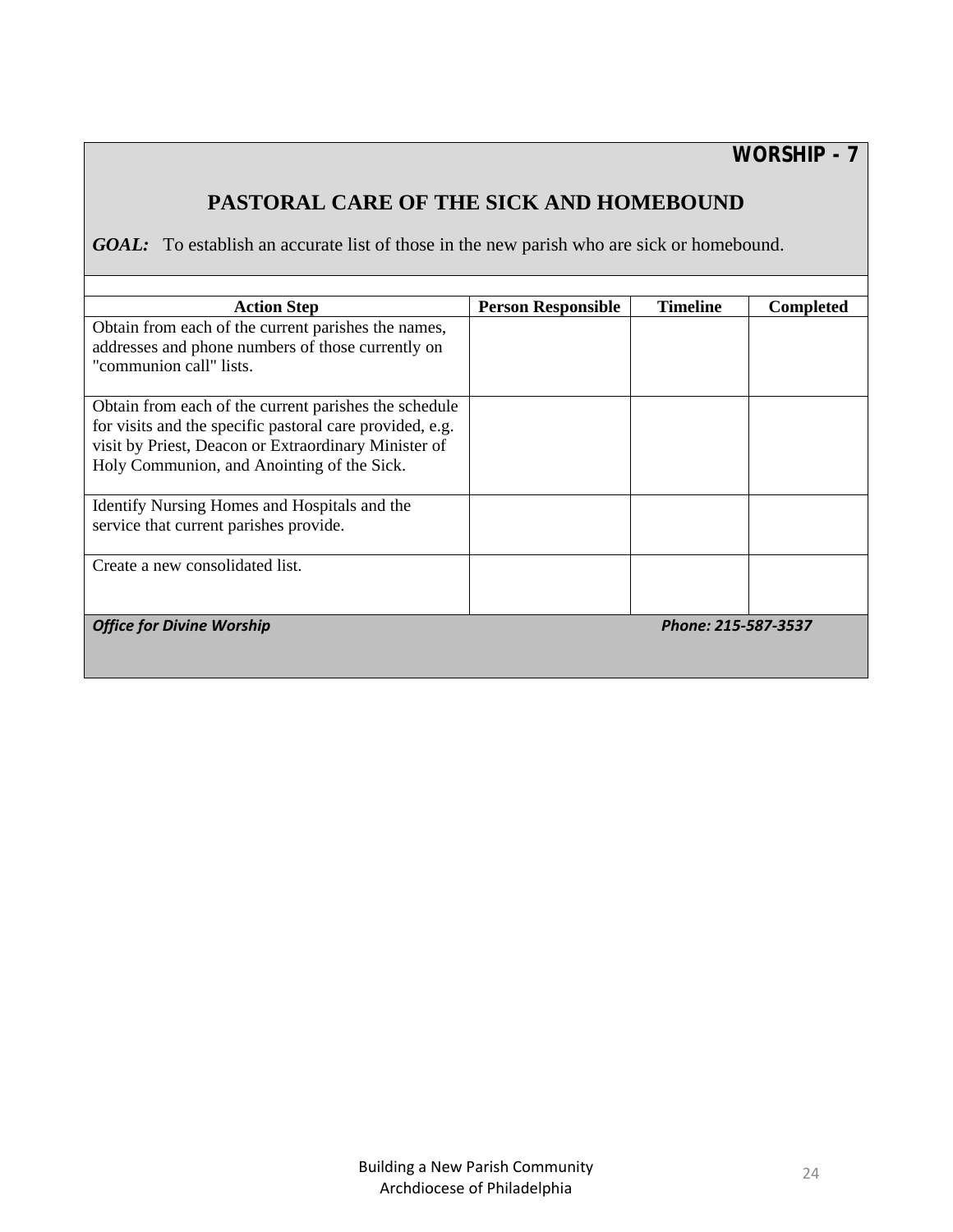## **FUNERALS AND PASTORAL CARE OF THE BEREAVED**

GOAL: To gather details related to the celebration of Funerals in each current parish and decide how these practices may be initially integrated in the new parish.

| <b>Action Step</b>                                       | <b>Person Responsible</b> | <b>Timeline</b> | Completed           |
|----------------------------------------------------------|---------------------------|-----------------|---------------------|
| Obtain from each of the current pastors any important    |                           |                 |                     |
| details regarding funerals, set times and other services |                           |                 |                     |
| provided (Bereavement Committee, lunch, etc.).           |                           |                 |                     |
|                                                          |                           |                 |                     |
| Discuss details of these celebrations with the new       |                           |                 |                     |
| parish staff and Transition Team to determine new        |                           |                 |                     |
| funeral guidelines.                                      |                           |                 |                     |
| Obtain from each of the current parishes a description   |                           |                 |                     |
| of the pastoral care given to the bereaved.              |                           |                 |                     |
|                                                          |                           |                 |                     |
| Discuss with the Transition Team the most suitable       |                           |                 |                     |
| way to continue to provide this care in the future.      |                           |                 |                     |
|                                                          |                           |                 |                     |
| Make appropriate announcements.                          |                           |                 |                     |
|                                                          |                           |                 |                     |
|                                                          |                           |                 |                     |
| <b>Office for Divine Worship</b>                         |                           |                 | Phone: 215-587-3537 |
|                                                          |                           |                 |                     |
|                                                          |                           |                 |                     |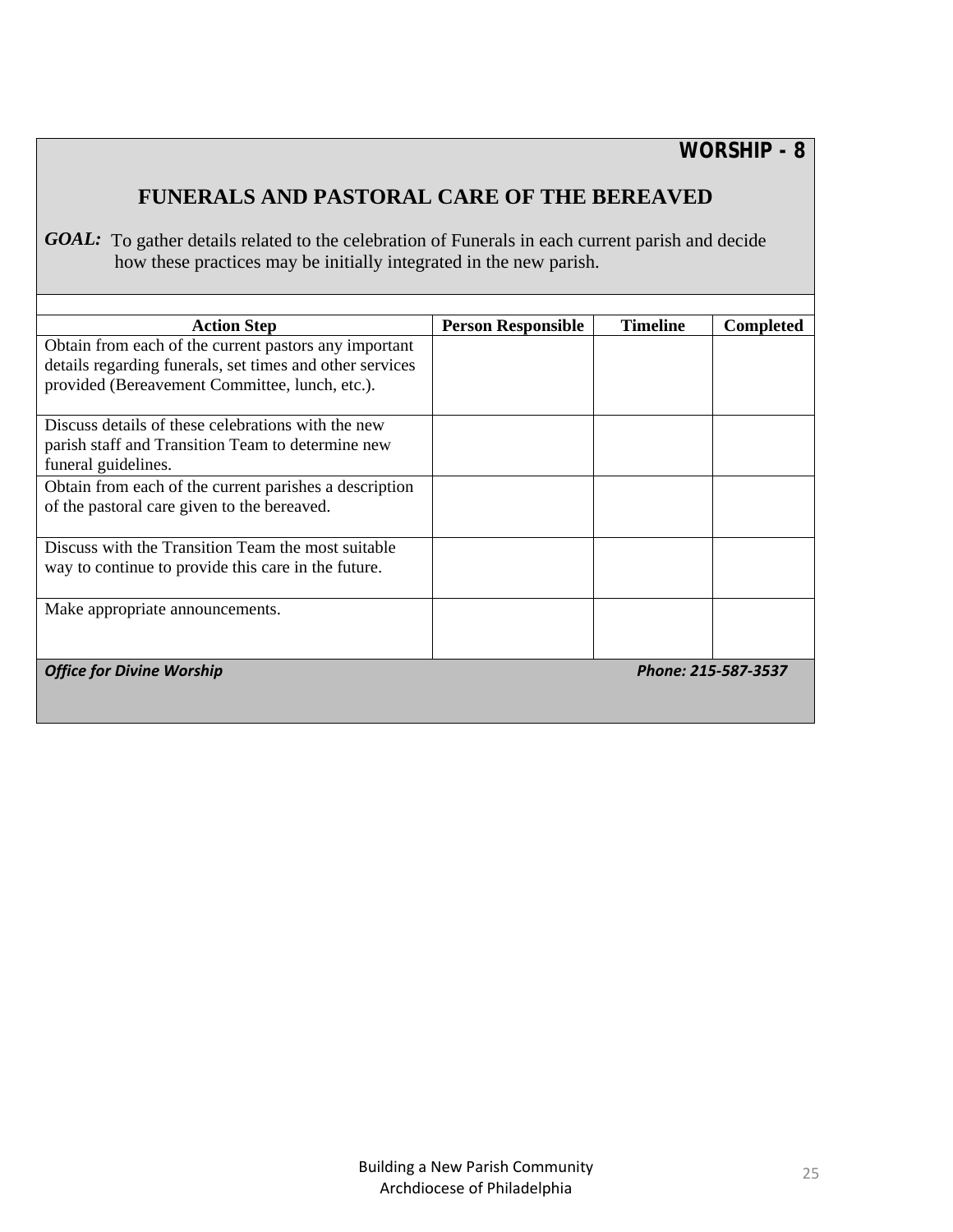*WORSHIP - 9*

## **LITURGICAL MINISTRIES**

*GOAL:* To coordinate and combine the services provided by those already involved in Liturgical Ministries of each current parish including: Music Ministers, Ushers, Greeters, Altar Servers Lectors, Extraordinary Ministers of Holy Communion and Sacristans.

| <b>Action Step</b>                                     | <b>Person Responsible</b> | <b>Timeline</b>     | <b>Completed</b> |
|--------------------------------------------------------|---------------------------|---------------------|------------------|
| Identify those involved in the music ministry of each  |                           |                     |                  |
| current parish (paid positions, volunteers, etc.).     |                           |                     |                  |
|                                                        |                           |                     |                  |
| Identify the needs for liturgical musicians based on   |                           |                     |                  |
| the Mass schedule of the new parish.                   |                           |                     |                  |
|                                                        |                           |                     |                  |
| Identify title, publisher and quantity of hymnals used |                           |                     |                  |
| in each current parish. Determine if they can be       |                           |                     |                  |
| combined or if additional hymnals should be ordered.   |                           |                     |                  |
|                                                        |                           |                     |                  |
| Invite choir director and other music group leaders to |                           |                     |                  |
| make a list of musical repertoire. Compare lists and   |                           |                     |                  |
| make a common repertoire for new parish.               |                           |                     |                  |
|                                                        |                           |                     |                  |
| Make a list of music libraries, instruments and        |                           |                     |                  |
| equipment from current parishes and determine how      |                           |                     |                  |
| they can best be combined.                             |                           |                     |                  |
|                                                        |                           |                     |                  |
| Bring together the Choir, Cantor and other liturgical  |                           |                     |                  |
| musical ensembles using the suggested process for      |                           |                     |                  |
| uniting parish groups found in Section 5.              |                           |                     |                  |
|                                                        |                           |                     |                  |
| Follow the suggested process for uniting the Worship   |                           |                     |                  |
| Committee and other Liturgical Ministries.             |                           |                     |                  |
|                                                        |                           |                     |                  |
| <b>Office for Divine Worship</b>                       |                           | Phone: 215-587-3537 |                  |
|                                                        |                           |                     |                  |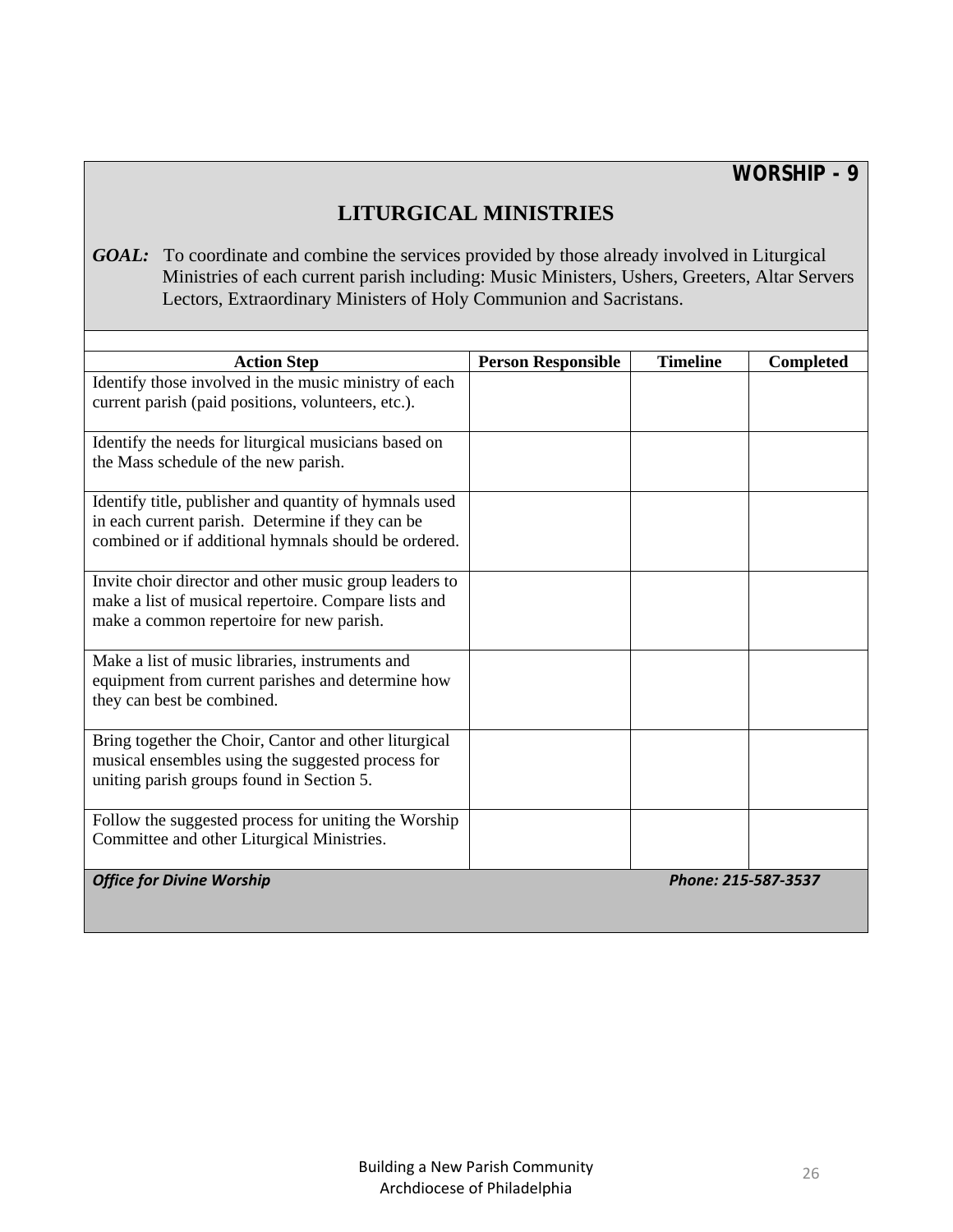## **INVENTORY OF SACRED OBJECTS AND RELIGIOUS ARTICLES**

**GOAL:** To identify the sacred objects and religious articles of current parishes. All property of the current parishes becomes the canonical property of the new parish.

| <b>Action Step</b>                                            | <b>Person Responsible</b> | <b>Timeline</b>     | <b>Completed</b> |
|---------------------------------------------------------------|---------------------------|---------------------|------------------|
| Obtain from the current parishes an inventory of              |                           |                     |                  |
| sacred vessels, vestments, books, sanctuary                   |                           |                     |                  |
| furnishings and religious articles: statues, crucifixes,      |                           |                     |                  |
| Stations of the Cross, etc.                                   |                           |                     |                  |
|                                                               |                           |                     |                  |
| Discuss needs for sacred objects and religious                |                           |                     |                  |
| articles in the new parish, as well as worship sites.         |                           |                     |                  |
|                                                               |                           |                     |                  |
| Discuss with Current Parish Committee and                     |                           |                     |                  |
| Transition Team what sacred objects and religious             |                           |                     |                  |
| articles from current parishes could be incorporated          |                           |                     |                  |
| into the new parish as a sign of unity.                       |                           |                     |                  |
|                                                               |                           |                     |                  |
| Make available to other parishes or missions items            |                           |                     |                  |
| not being used through the Ecclesiastical Exchange            |                           |                     |                  |
| Program.                                                      |                           |                     |                  |
|                                                               |                           |                     |                  |
| Office for Special Projects - Ecclesiastical Exchange Program |                           | Phone: 215-587-3996 |                  |
|                                                               |                           |                     |                  |
|                                                               |                           |                     |                  |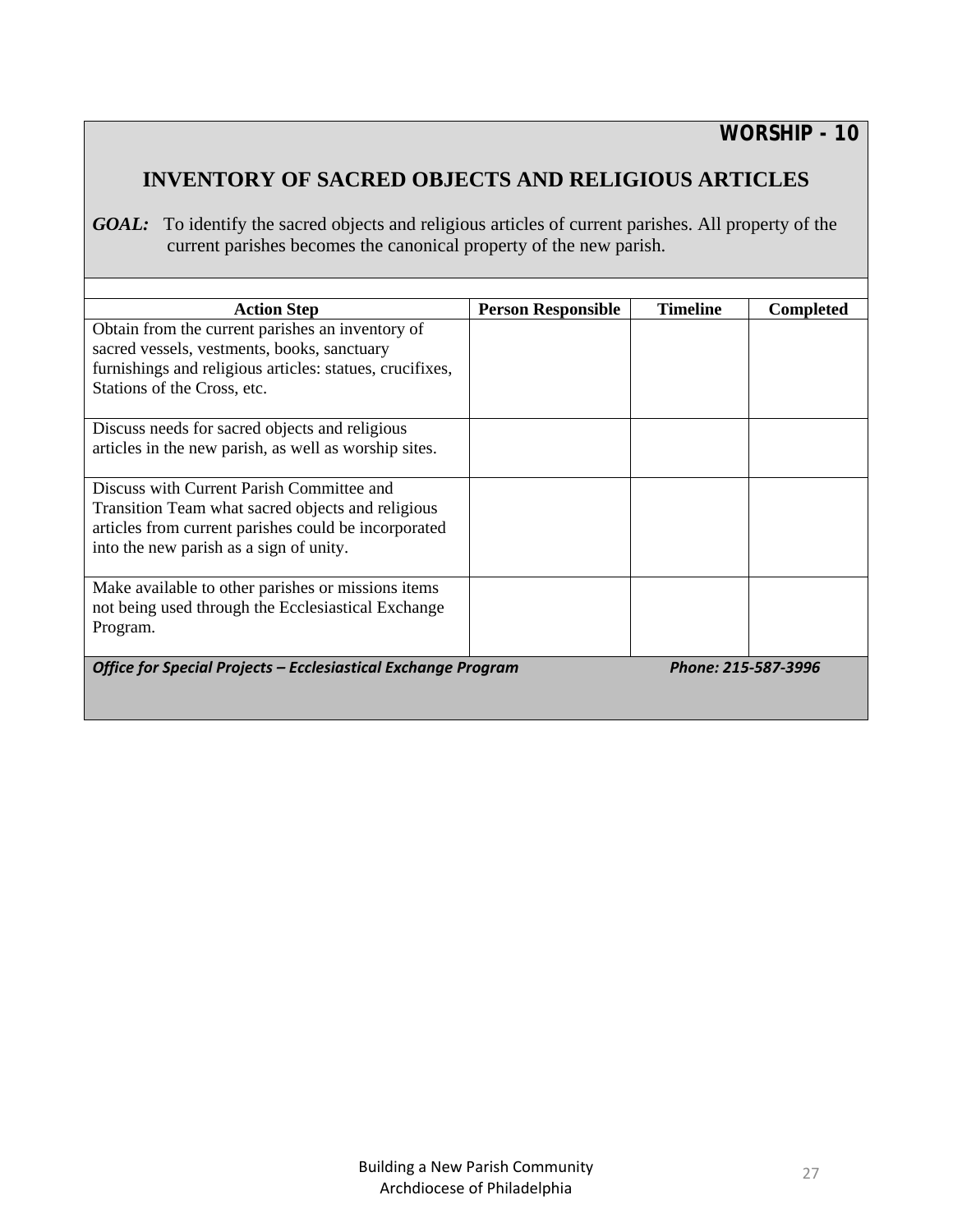*WORSHIP -11*

## **DEVOTIONAL PRACTICES**

*GOAL:* To obtain a list of devotional practices observed in each current parish and decide how these practices may be initially integrated into the life of the new parish.

|                                                                                                                                                                         | <b>Person</b>      | <b>Timeline</b>     |                  |
|-------------------------------------------------------------------------------------------------------------------------------------------------------------------------|--------------------|---------------------|------------------|
| <b>Action Step</b>                                                                                                                                                      | <b>Responsible</b> |                     | <b>Completed</b> |
| Obtain from the current parishes a complete list of the devotional practices<br>held in the parish and the specifics of how they occur - dates, seasons, times,<br>etc. |                    |                     |                  |
| Make an outline of all devotions celebrated throughout the liturgical year.                                                                                             |                    |                     |                  |
| Using the calendar, decide, in consultation with the Transition Team, if and<br>how these devotions are to be continued in the new parish.                              |                    |                     |                  |
| Make appropriate announcements.                                                                                                                                         |                    |                     |                  |
| <b>Office for Divine Worship</b>                                                                                                                                        |                    | Phone: 215-587-3537 |                  |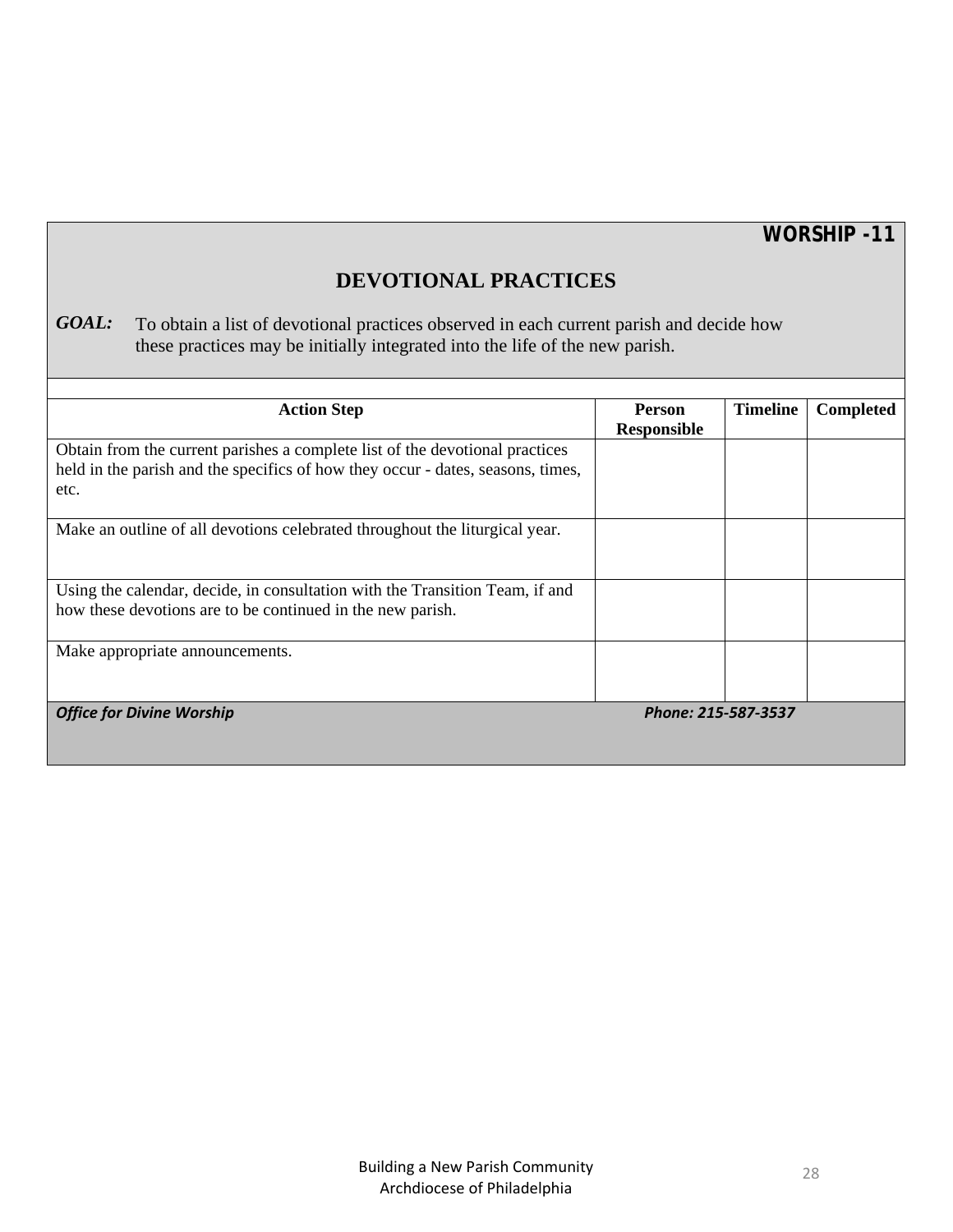## **MASS FOR FORMAL CLOSURE OF THE PARISH**

**GOAL:** To plan closing events appropriate for the current parishes.

| <b>Action Step</b>                                  | <b>Person Responsible</b> | <b>Timeline</b> | <b>Completed</b>    |
|-----------------------------------------------------|---------------------------|-----------------|---------------------|
| Current Parish Committees assist pastors of the     |                           |                 |                     |
| current parishes with scheduling events that        |                           |                 |                     |
| appropriately "close" the current parishes.         |                           |                 |                     |
|                                                     |                           |                 |                     |
| Current parishes plan Healing Prayer Service during |                           |                 |                     |
| transitional period.                                |                           |                 |                     |
|                                                     |                           |                 |                     |
| Plan Mass for Formal Closure of the Parish.         |                           |                 |                     |
|                                                     |                           |                 |                     |
|                                                     |                           |                 |                     |
| Plan final social event.                            |                           |                 |                     |
|                                                     |                           |                 |                     |
|                                                     |                           |                 |                     |
| <b>Office for Divine Worship</b>                    |                           |                 | Phone: 215-587-3537 |
|                                                     |                           |                 |                     |
|                                                     |                           |                 |                     |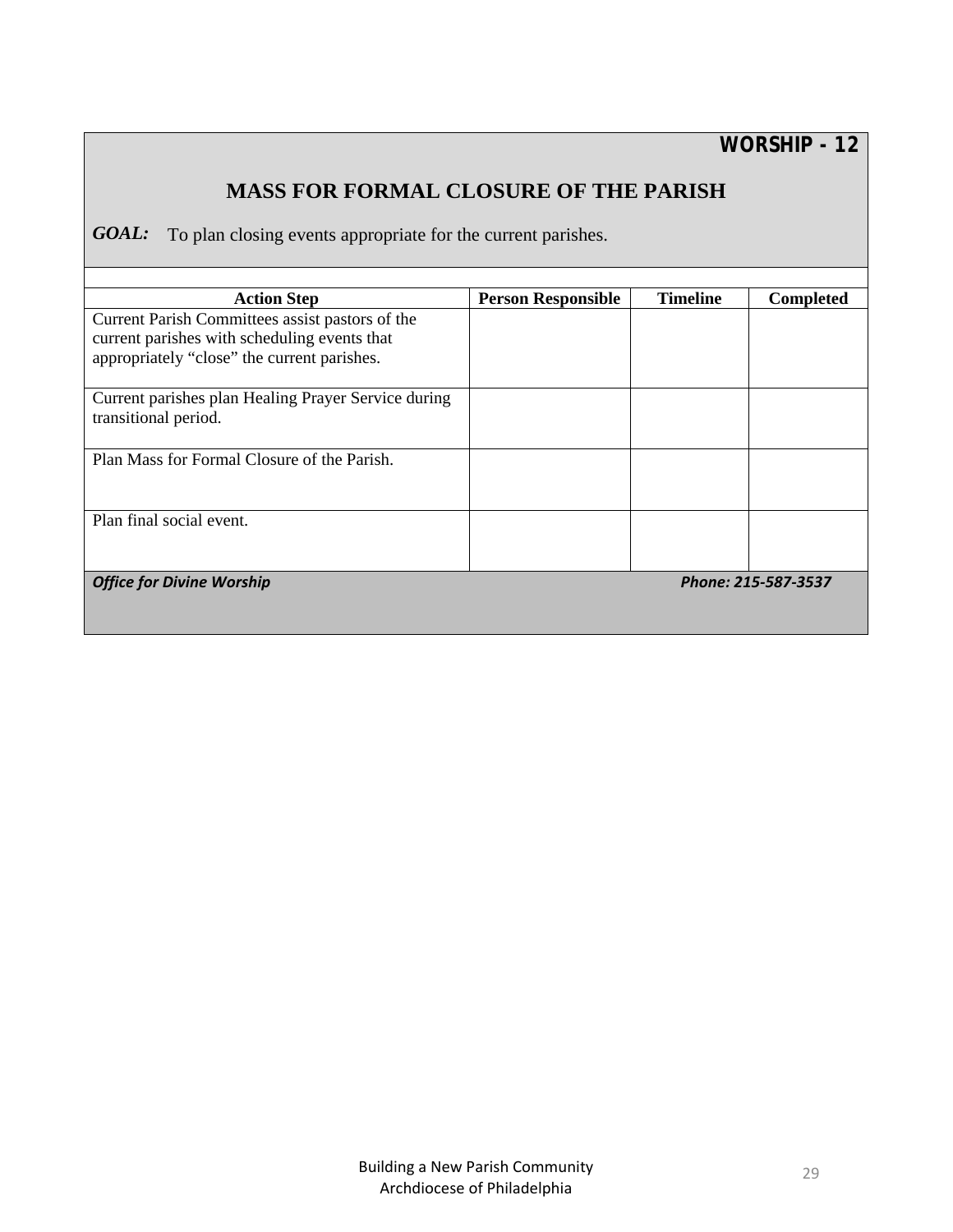## **MASS FOR FORMAL OPENING OF PARISH**

**GOAL:** To celebrate the establishment of the new parish.

г

| <b>Action Step</b>                                        | <b>Person Responsible</b> | <b>Timeline</b>     | <b>Completed</b> |
|-----------------------------------------------------------|---------------------------|---------------------|------------------|
| Plan Mass for Formal Opening of the parish.               |                           |                     |                  |
| Schedule liturgical ministers.                            |                           |                     |                  |
| Make appropriate announcement regarding date and<br>time. |                           |                     |                  |
| <b>Office for Divine Worship</b>                          |                           | Phone: 215-587-3537 |                  |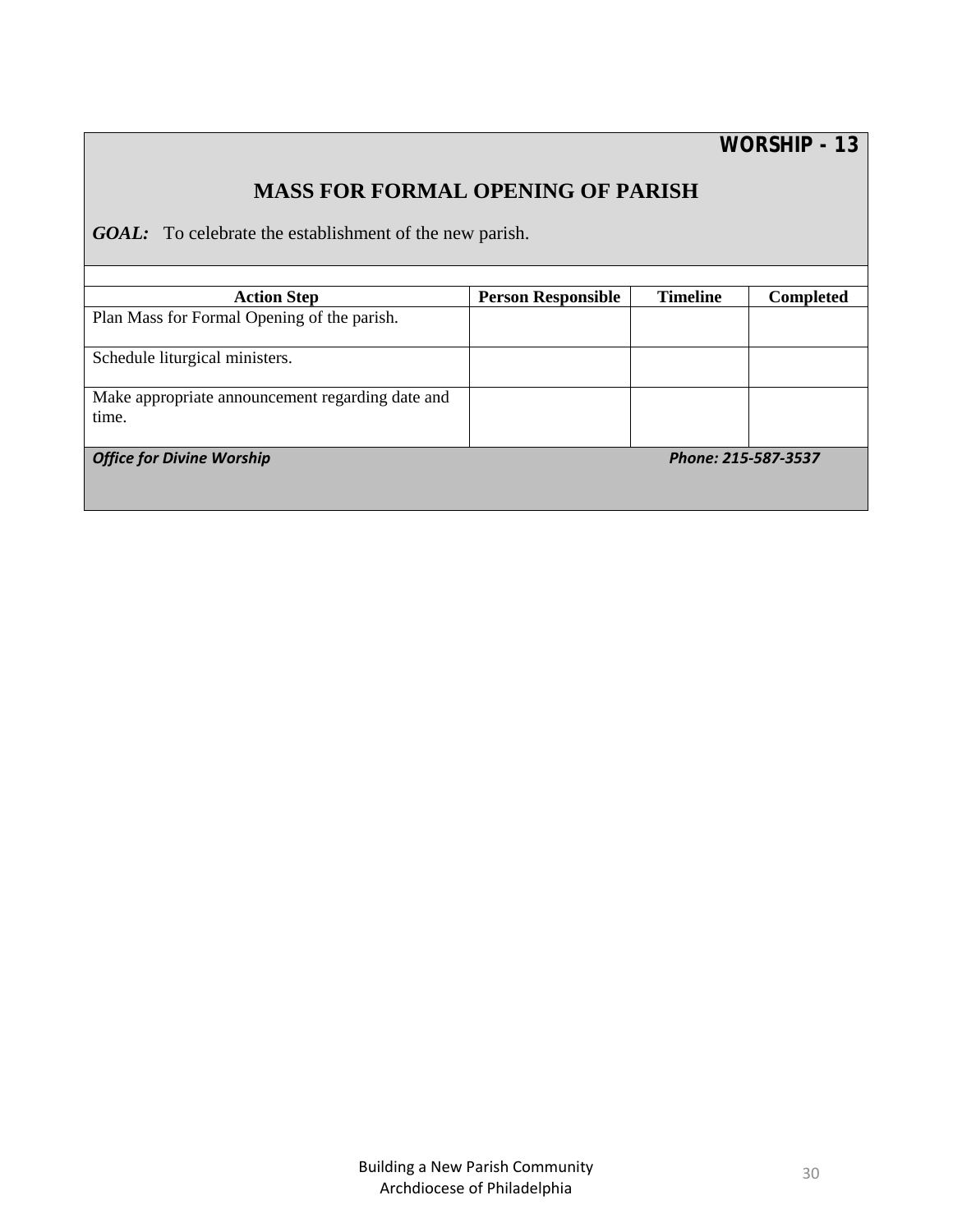*ADMINISTRATION - 1*

## **PARISHIONER INFORMATION – DATA MANAGEMENT**

*GOAL:* To obtain and maintain all current parish files.

<u> Termin de la propincia de la propincia de la propincia de la propincia de la propincia de la propincia de la p</u>

| <b>Action Step</b>                                     | <b>Person Responsible</b> | <b>Timeline</b>     | <b>Completed</b> |
|--------------------------------------------------------|---------------------------|---------------------|------------------|
| Combine all files of registered parishioners into one  |                           |                     |                  |
| database: electronic and/or hard copy.                 |                           |                     |                  |
|                                                        |                           |                     |                  |
| Save and transfer all group email addresses.           |                           |                     |                  |
|                                                        |                           |                     |                  |
| No historical or financial records of current parishes |                           |                     |                  |
| should be destroyed.                                   |                           |                     |                  |
| See Parish Archives #9                                 |                           |                     |                  |
| Send non-sacramental records to the Philadelphia       |                           |                     |                  |
| Archdiocesan Historical Research Center (PAHRC)        |                           |                     |                  |
| for preservation.                                      |                           |                     |                  |
| See Parish Archives #9                                 |                           |                     |                  |
| Develop a process for creating a new parish census     |                           |                     |                  |
| some time during the first year.                       |                           |                     |                  |
|                                                        |                           |                     |                  |
| Send all Safe Environment records from current         |                           |                     |                  |
| parish to the new parish for retention.                |                           |                     |                  |
|                                                        |                           |                     |                  |
| Philadelphia Archdiocesan Historical Research Center   |                           | Phone: 610-667-2125 |                  |
|                                                        |                           |                     |                  |

#### **PARISH MEMBERSHIP AND REGISTRATION**

All of those living within the boundaries of the new parish are members of that parish. The registration records of merged territorial parishes should be combined. Should parishioners wish to register in some other nearby parish, the pastor is *encouraged to be flexible in allowing them to do so.* 

Members of merged personal parishes should be notified that they have the option of belonging to the newly merged successor parish, the parish in which they actually live (if other than the successor parish), or in the nearest qualifying personal parish. If they do not make a choice they will automatically be registered as members of the merged successor *parish.*

Regardless of parish membership or registration, Catholics are always free to attend Mass in any Catholic Church.

*Appendix B*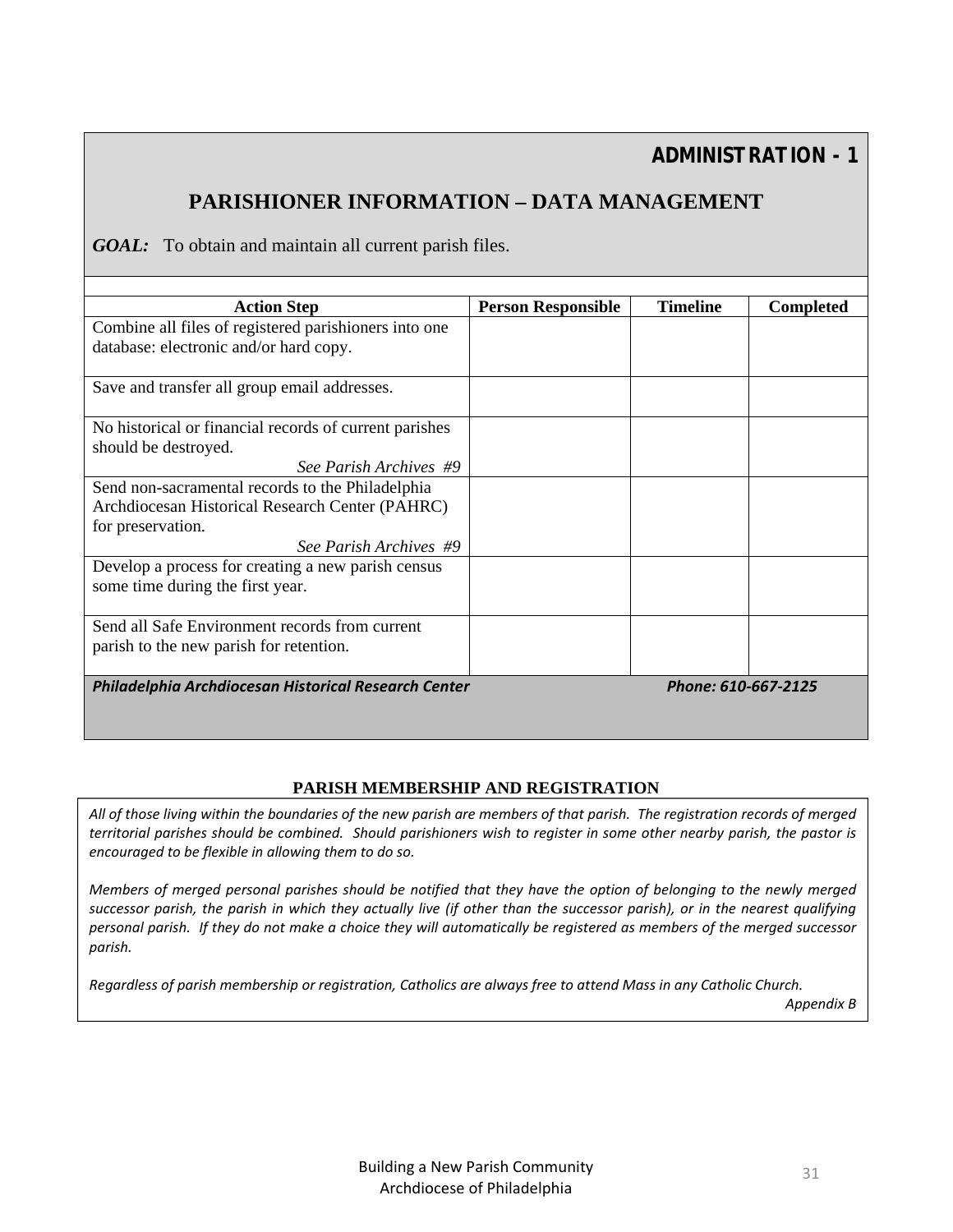## **SACRAMENTAL RECORDS**

*GOAL:* To collect and preserve the sacramental registers of the current parishes in one central location and to purchase new ones for the newly established parish.

| <b>Action Step</b>                                     | <b>Person Responsible</b> | <b>Timeline</b>     | <b>Completed</b> |
|--------------------------------------------------------|---------------------------|---------------------|------------------|
| Obtain from the current parishes an inventory of the   |                           |                     |                  |
| number of volumes of sacramental registers they        |                           |                     |                  |
| possess.                                               |                           |                     |                  |
|                                                        |                           |                     |                  |
| Plan an appropriate location with easy access to store |                           |                     |                  |
| all registers.                                         |                           |                     |                  |
|                                                        |                           |                     |                  |
| Collect and store all sacramental registers in the new |                           |                     |                  |
| parish as soon as possible.                            |                           |                     |                  |
|                                                        |                           |                     |                  |
| Purchase new Sacramental Registers: Baptism,           |                           |                     |                  |
| Confirmation, First Communion, Marriage, Sick          |                           |                     |                  |
| Calls, Death, Book of Catechumens, Elect, and Full     |                           |                     |                  |
| Communion.                                             |                           |                     |                  |
|                                                        |                           |                     |                  |
| <b>Office for Divine Worship</b>                       |                           | Phone: 215-587-3537 |                  |

#### **PARISH SACRAMENTAL RECORDS**

New sacramental record books should be started as of the date the new parish opens. No additional entries should be made into the old sacramental record books. All of these records are to be kept at the new parish office.

Going forward, if weddings or other sacraments are celebrated in those churches used as worship sites, they are to be *recorded in the new sacramental records of the new parish.*

When issuing a sacramental certificate for a sacrament which had been administered in one of the current parishes: beneath the name and address of the new parish, type in the name of the church where the sacrament was actually *administered.* 

*Appendix B*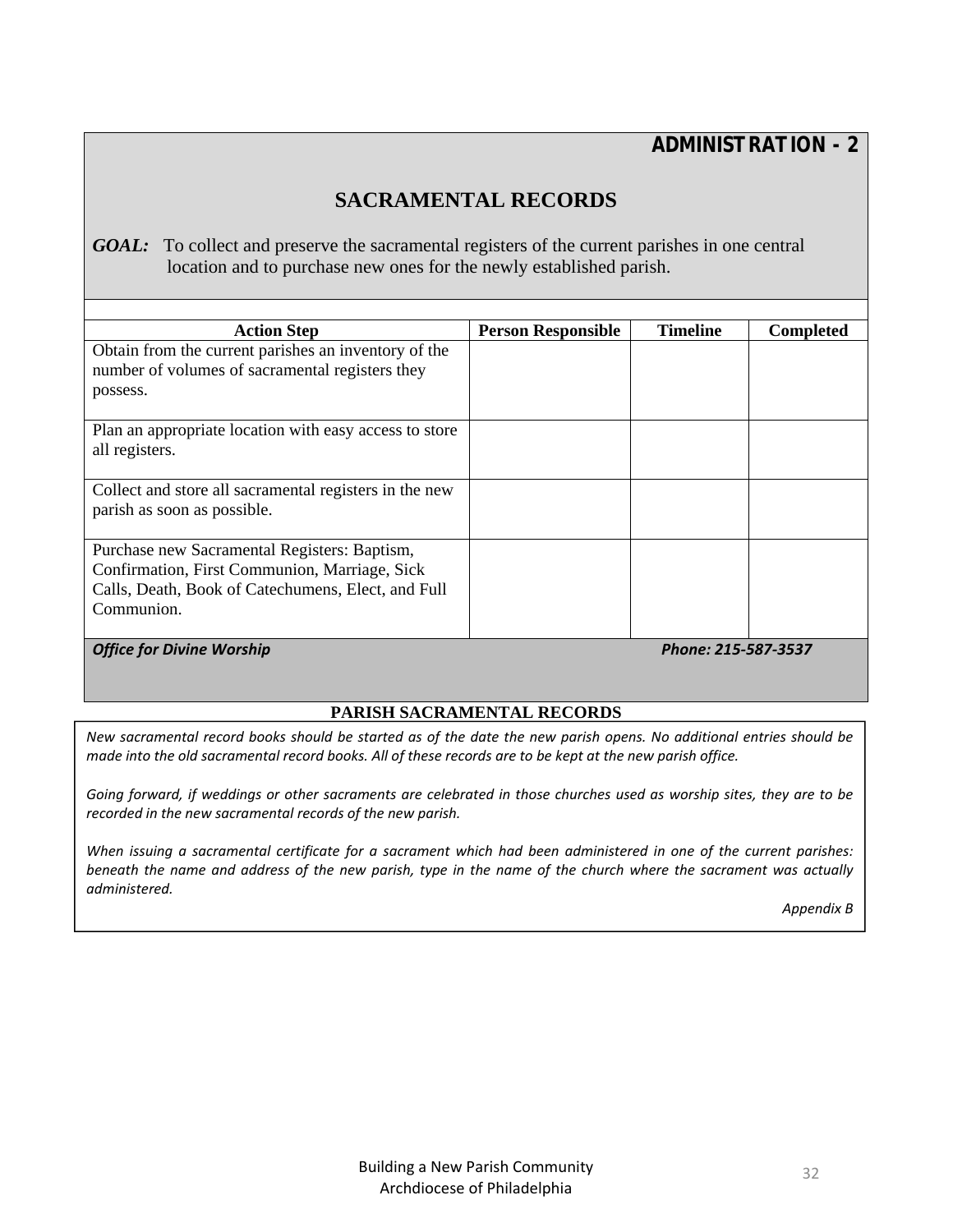## **COMPUTERS AND COMMUNICATION SYSTEMS**

**GOAL:** To evaluate existing computers and communication systems, determine needs and establish plans for new Parish system.

| <b>Action Step</b>                                                                                                             | <b>Person Responsible</b> | <b>Timeline</b> | <b>Completed</b>    |
|--------------------------------------------------------------------------------------------------------------------------------|---------------------------|-----------------|---------------------|
| Evaluate computers and communication systems in<br>current parishes (phones, fax, cable, and internet).                        |                           |                 |                     |
| Make a list of all computer equipment and determine<br>which equipment will best serve the needs of the new<br>parish.         |                           |                 |                     |
| Assess communication and computer needs for the<br>new parish.                                                                 |                           |                 |                     |
| Transfer all software, records, parish database<br>information and email contact lists from current<br>parishes to new parish. |                           |                 |                     |
| Implement new or expanded system. Train staff,<br>publish new phone numbers and email addresses.                               |                           |                 |                     |
| Link current parish website to new parish site during<br>transitional period.                                                  |                           |                 |                     |
| Update new parish website to communicate<br>information as decisions are made.                                                 |                           |                 |                     |
| <b>Office for Information Technology</b>                                                                                       |                           |                 | Phone: 215-854-7067 |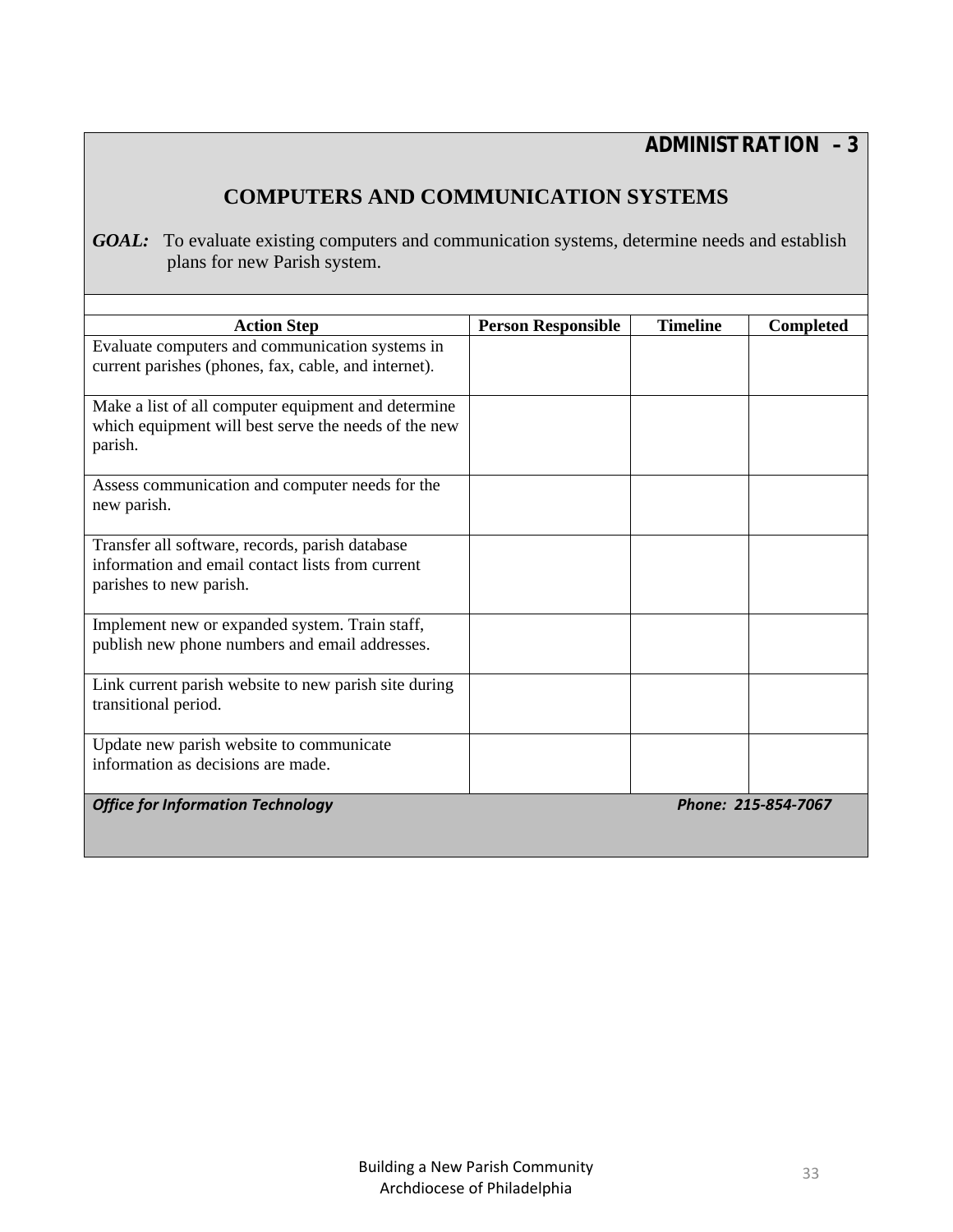*ADMINISTRATION - 4*

## **ADDRESS CHANGES**

*GOAL:* To establish official addresses for combined Church properties: rectory, school, administrative centers, etc.

| <b>Timeline</b>           | <b>Completed</b> |
|---------------------------|------------------|
|                           |                  |
|                           |                  |
|                           |                  |
|                           |                  |
|                           |                  |
|                           |                  |
|                           |                  |
|                           |                  |
|                           |                  |
|                           |                  |
| <b>Person Responsible</b> |                  |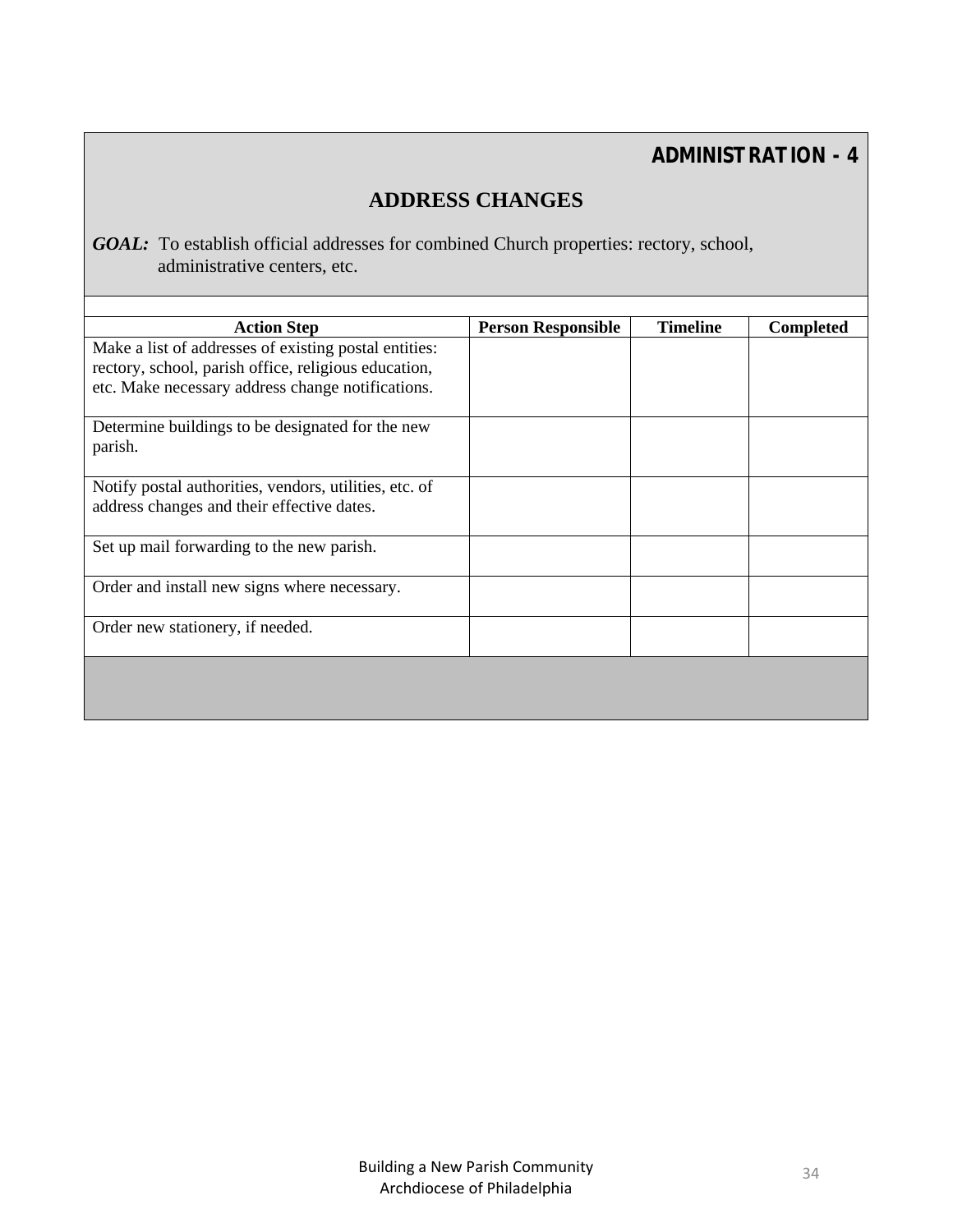*ADMINISTRATION - 5*

## **CONTRIBUTION ENVELOPES**

*GOAL:* To establish a combined envelope system for the new parish.

| <b>Action Step</b>                                                                                       | <b>Person Responsible</b> | <b>Timeline</b> | <b>Completed</b> |
|----------------------------------------------------------------------------------------------------------|---------------------------|-----------------|------------------|
| Identify which envelope service the existing parishes<br>currently use.                                  |                           |                 |                  |
| Select an envelope company for new parish.                                                               |                           |                 |                  |
| Make arrangements with company to send out new<br>parish envelopes to all parishioners. (see note below) |                           |                 |                  |

*Please see note at the bottom of page 31 concerning personal parishes.*

#### **Pastoral Consideration:**

 When a personal parish is merging with a territorial parish, it will be necessary for the pastor of the new parish community to send a letter to the parishioners of the personal parish inviting them to become members of the local parish.

This should happen before the envelopes are sent.

 The current pastor of the personal parish should advise the envelope company NOT to automatically send the envelopes of the newly created parish.

The Pastor of the new parish may wish to order a supply of "visitor" envelopes for use during the transition period. Envelopes could be placed in the end of the pews or the entrances of the church. Visitor envelopes could include checkbox for "I would like to receive envelopes" with lines for name and address.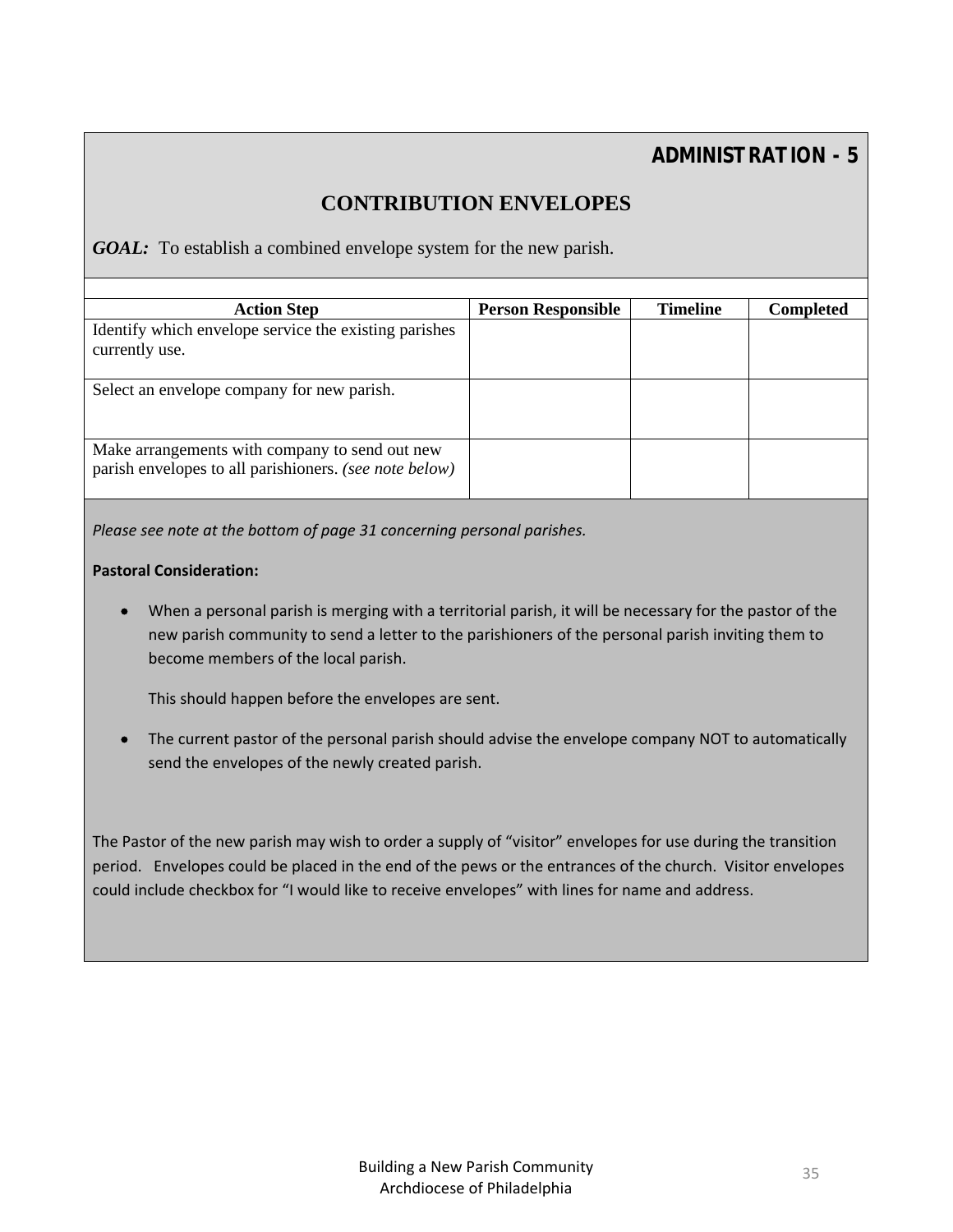## **OFFICE EQUIPMENT AND SUPPLIES**

*GOAL:* To assess office equipment and supplies needed for new parish.

| <b>Action Step</b>                                                                               | <b>Person Responsible</b> | <b>Timeline</b> | <b>Completed</b> |
|--------------------------------------------------------------------------------------------------|---------------------------|-----------------|------------------|
| Identify all office equipment and decide what to keep<br>and utilize, and what can be discarded. |                           |                 |                  |
|                                                                                                  |                           |                 |                  |
| Combine all office supplies and furnishings and<br>create revised inventory.                     |                           |                 |                  |
| Prepare a document summarizing current parish<br>rental contracts.                               |                           |                 |                  |
|                                                                                                  |                           |                 |                  |
|                                                                                                  |                           |                 |                  |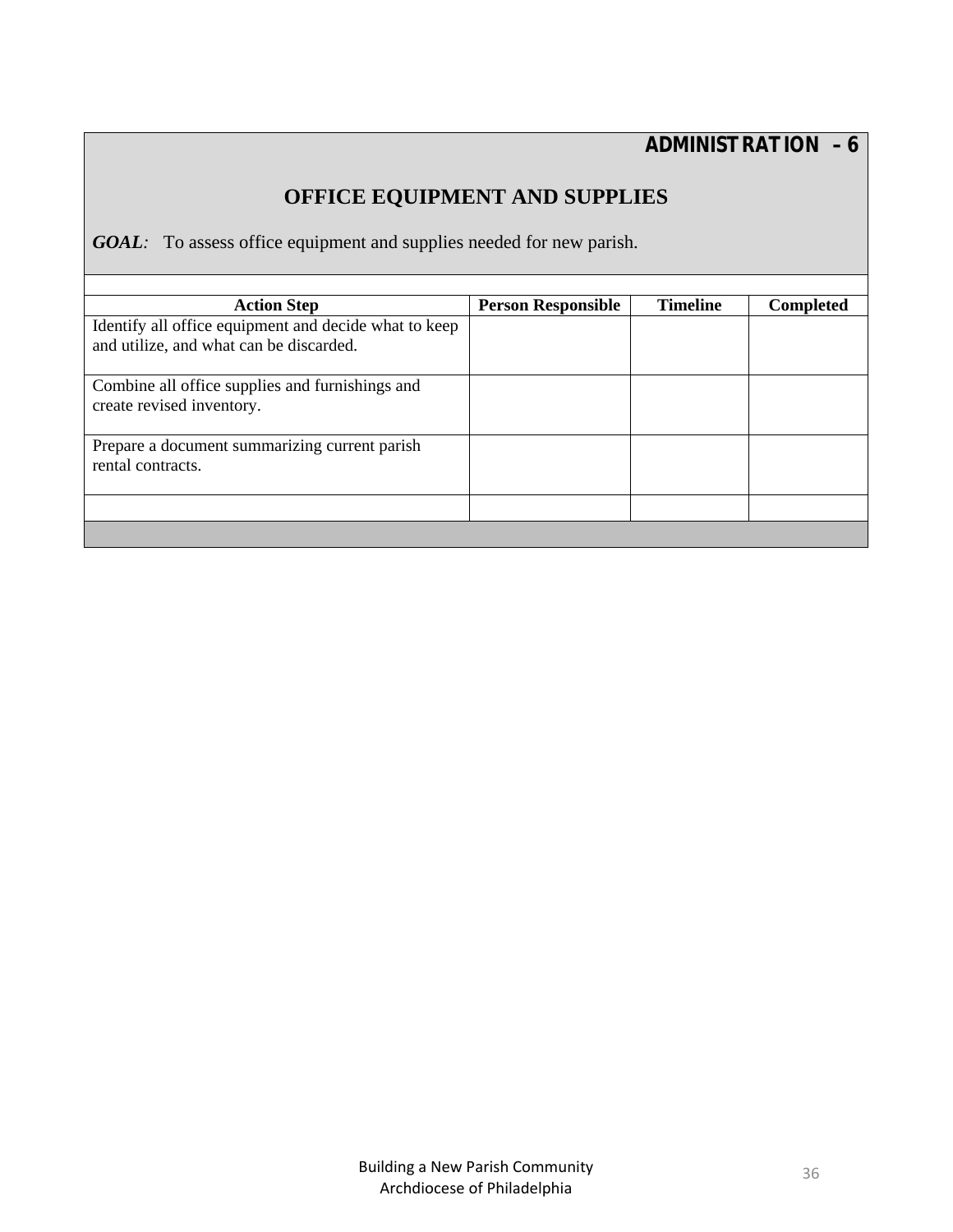*ADMINISTRATION - 7*

### **PARISH BULLETIN**

*GOAL:* To publish a parish bulletin that meets the needs of all the parishioners of the new parish.

| <b>Action Step</b>                                    | <b>Person Responsible</b> | <b>Timeline</b> | <b>Completed</b> |
|-------------------------------------------------------|---------------------------|-----------------|------------------|
| Obtain samples of recent bulletins from each of the   |                           |                 |                  |
| current parishes and approximate costs of publishing, |                           |                 |                  |
| as well as numbers of copies printed by each of the   |                           |                 |                  |
| current parishes.                                     |                           |                 |                  |
| Determine the number of copies needed for the new     |                           |                 |                  |
| parish.                                               |                           |                 |                  |
|                                                       |                           |                 |                  |
| Create a new design which reflects a combined style,  |                           |                 |                  |
| format and method of communicating.                   |                           |                 |                  |
|                                                       |                           |                 |                  |
|                                                       |                           |                 |                  |
|                                                       |                           |                 |                  |
|                                                       |                           |                 |                  |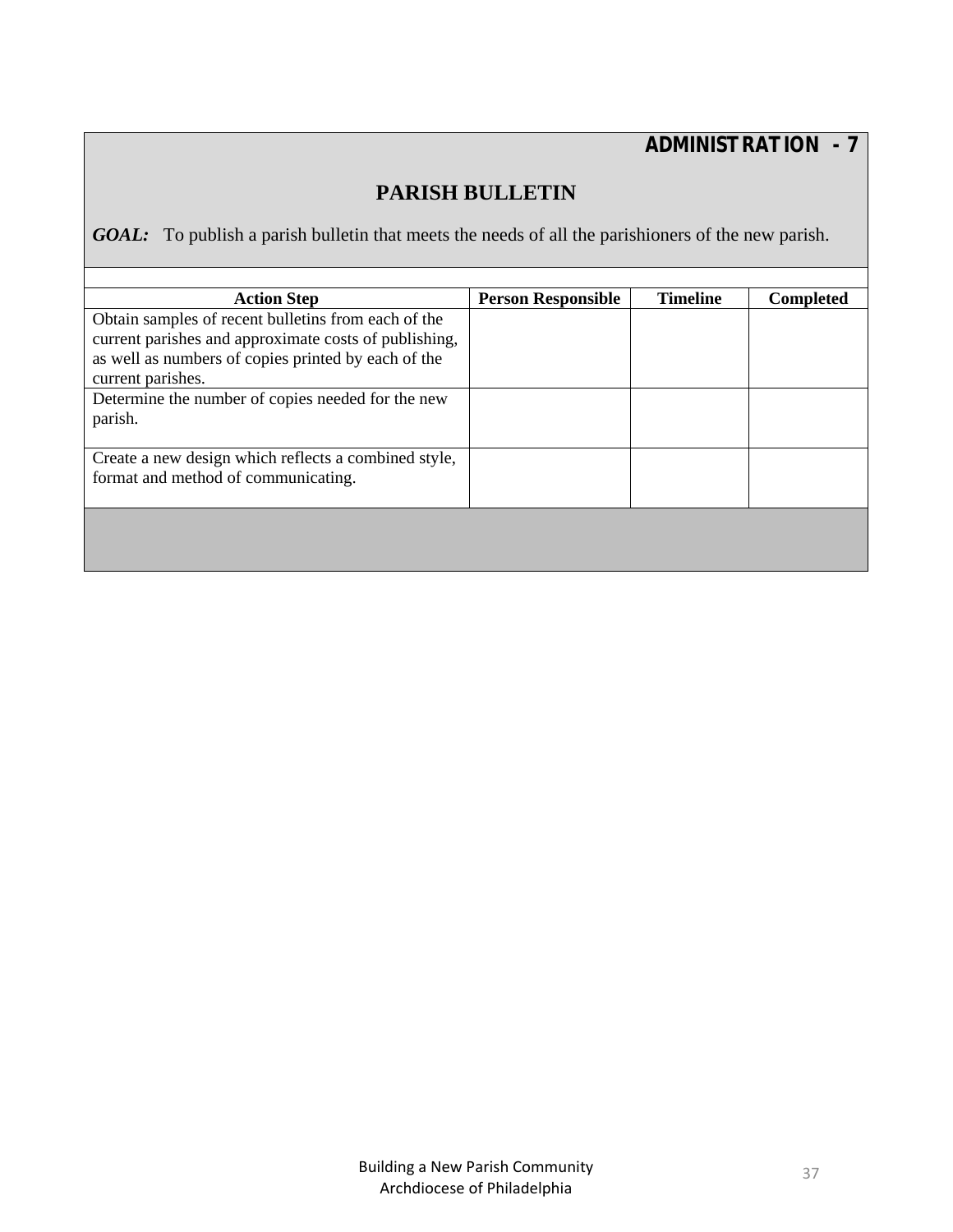*ADMINISTRATION - 8*

### **PARISH SEAL**

*GOAL:* To establish the seal of the new parish as required for specified legal and canonical documents.

| <b>Action Step</b>                                                    | <b>Person Responsible</b> | <b>Timeline</b> | <b>Completed</b> |
|-----------------------------------------------------------------------|---------------------------|-----------------|------------------|
| Seals of current parishes may no longer be used.                      |                           |                 |                  |
| They should be sent to the Philadelphia                               |                           |                 |                  |
| Archdiocesan Historical Research Center (PAHRC)                       |                           |                 |                  |
| for preservation.                                                     |                           |                 |                  |
| (See Appendix B)                                                      |                           |                 |                  |
| The parish seal with the name of the new parish may                   |                           |                 |                  |
| continue to be used.                                                  |                           |                 |                  |
|                                                                       |                           |                 |                  |
| <b>Archdiocesan Historical Research Center</b><br>Phone: 610-667-2125 |                           |                 |                  |
|                                                                       |                           |                 |                  |
|                                                                       |                           |                 |                  |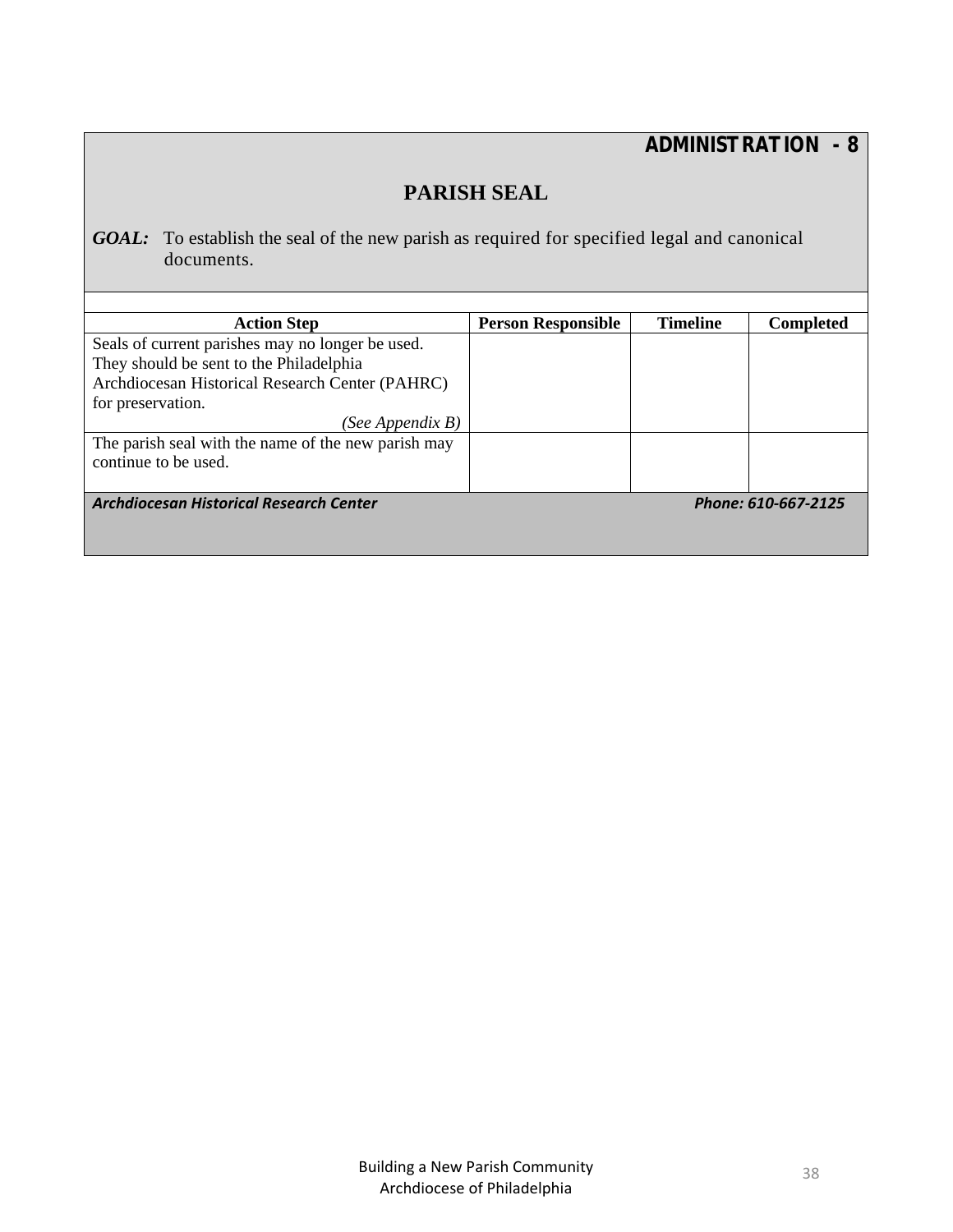*ADMINISTRATION - 9*

### **PARISH ARCHIVES**

*GOAL:* To collect and preserve the archives of current parishes.

| <b>Action Step</b>                                                            | <b>Person Responsible</b> | <b>Timeline</b> | <b>Completed</b> |
|-------------------------------------------------------------------------------|---------------------------|-----------------|------------------|
| The archives of the current parishes should be                                |                           |                 |                  |
| reviewed. Any material that is unique to the parish                           |                           |                 |                  |
| and of real historical value must be preserved - major                        |                           |                 |                  |
| resources of heritage and history: bound bulletins,                           |                           |                 |                  |
| old papers, anniversary books, yearbooks, pictures,                           |                           |                 |                  |
| memorabilia, etc. Some items could be displayed at                            |                           |                 |                  |
| the new parish, boxed and stored or archived at the                           |                           |                 |                  |
| Archdiocesan Historical Research Center.                                      |                           |                 |                  |
|                                                                               |                           |                 |                  |
| Contact the Archdiocesan Historical Research Center                           |                           |                 |                  |
| to assist with determining which items should be                              |                           |                 |                  |
| archived.                                                                     |                           |                 |                  |
|                                                                               |                           |                 |                  |
| Phone: 610-667-2125<br><b>Office: Archdiocesan Historical Research Center</b> |                           |                 |                  |
|                                                                               |                           |                 |                  |
|                                                                               |                           |                 |                  |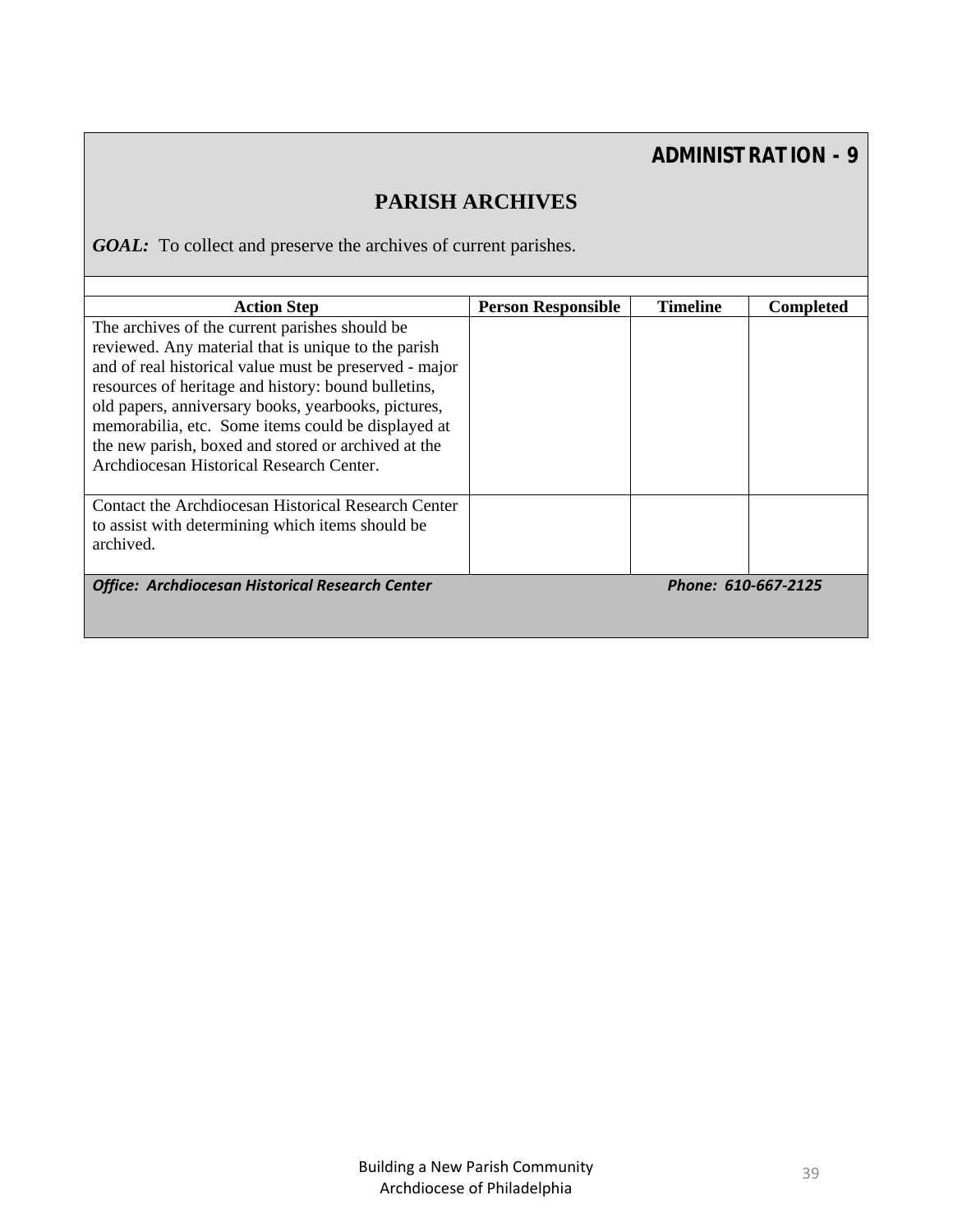### **COMMUNICATION DURING TRANSITION**

*GOAL:* To communicate information about the new parish frequently consistently, and simultaneously to all parishioners.

| <b>Action Step</b>                                     | <b>Person Responsible</b> | <b>Timeline</b> | <b>Completed</b> |
|--------------------------------------------------------|---------------------------|-----------------|------------------|
| Communicate initial announcement of parish merger      |                           |                 |                  |
| to all parishioners by letter, Mass announcements and  |                           |                 |                  |
| the parish bulletin.                                   |                           |                 |                  |
|                                                        |                           |                 |                  |
| Keep all parishioners informed of decisions made       |                           |                 |                  |
| throughout transition period via bulletin, website and |                           |                 |                  |
| Mass announcements.                                    |                           |                 |                  |
|                                                        |                           |                 |                  |
| Send final mailing announcing new pastor, new staff,   |                           |                 |                  |
| Mass schedule and other important information. Post    |                           |                 |                  |
| on website and in parish bulletin.                     |                           |                 |                  |
|                                                        |                           |                 |                  |
| Consult the Office for Communication if media call     |                           |                 |                  |
| the parish with questions related to the merger.       |                           |                 |                  |
|                                                        |                           |                 |                  |
| <b>Office for Communication</b>                        | Phone: 215-587-3747       |                 |                  |
|                                                        |                           |                 |                  |
|                                                        |                           |                 |                  |

\* The Communications Coordinator from the Transition Team will guide and assist in the communication process.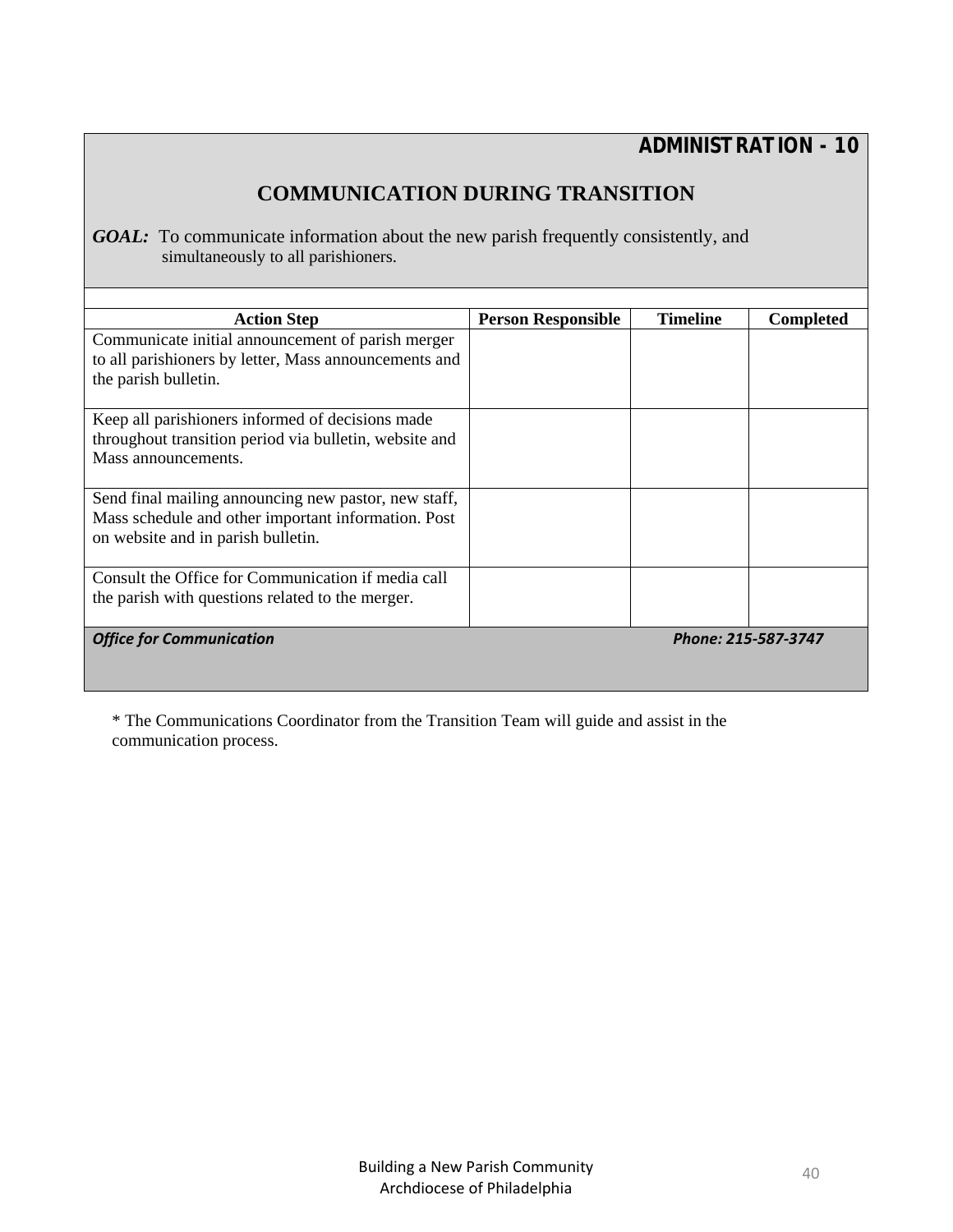*BUILDINGS - 1*

### **PROPERTIES**

*GOAL:* To complete a site inventory that will help determine:

- (1) Location of residences for priests (2) Location of administrative offices
- (3) Decisions on additional property use (4) Decisions on surplus property

| <b>Action Step</b>                                                                 | <b>Person Responsible</b> | <b>Timeline</b>     | <b>Completed</b> |
|------------------------------------------------------------------------------------|---------------------------|---------------------|------------------|
| Current pastors create a committee to evaluate                                     |                           |                     |                  |
| existing properties. Include new pastor, professionals                             |                           |                     |                  |
|                                                                                    |                           |                     |                  |
| (builders, real estate agent, etc.), and members of the<br><b>Transition Team.</b> |                           |                     |                  |
|                                                                                    |                           |                     |                  |
| Draft a report that will itemize all buildings and                                 |                           |                     |                  |
| contents. Note needed repairs and estimate property                                |                           |                     |                  |
| values in the current market.                                                      |                           |                     |                  |
|                                                                                    |                           |                     |                  |
| Prepare final recommendations for use of the                                       |                           |                     |                  |
| buildings and those that are not needed.                                           |                           |                     |                  |
|                                                                                    |                           |                     |                  |
| Discuss and decide parish needs in relation to                                     |                           |                     |                  |
| property with Transition Team.                                                     |                           |                     |                  |
| (Consider access for wheelchair users)                                             |                           |                     |                  |
| The Archdiocesan Chancery must be notified if there                                |                           |                     |                  |
| is a chapel or oratory in a rectory, convent, or                                   |                           |                     |                  |
| worship site which is no longer going to be used. A                                |                           |                     |                  |
| decree will be issued relegating the new use of these                              |                           |                     |                  |
| spaces.                                                                            |                           |                     |                  |
| (Appendix B)                                                                       |                           |                     |                  |
| The Archdiocesan Office of Property Services should                                |                           |                     |                  |
| be advised of mergers and possible sales as soon as a                              |                           |                     |                  |
| date for the merger is known.                                                      |                           |                     |                  |
|                                                                                    |                           |                     |                  |
| <b>Chancery</b>                                                                    |                           | Phone: 215-587-4538 |                  |
| <b>Office of Property Services</b>                                                 | Phone: 215-587-3560       |                     |                  |

**CHAPELS** 

Should there be a chapel or oratory in a rectory, convent, or a within a worship site church which is no longer going to be used, please notify the chancery so that a decree can be issued relegating the space for non-religious use.

*Appendix B*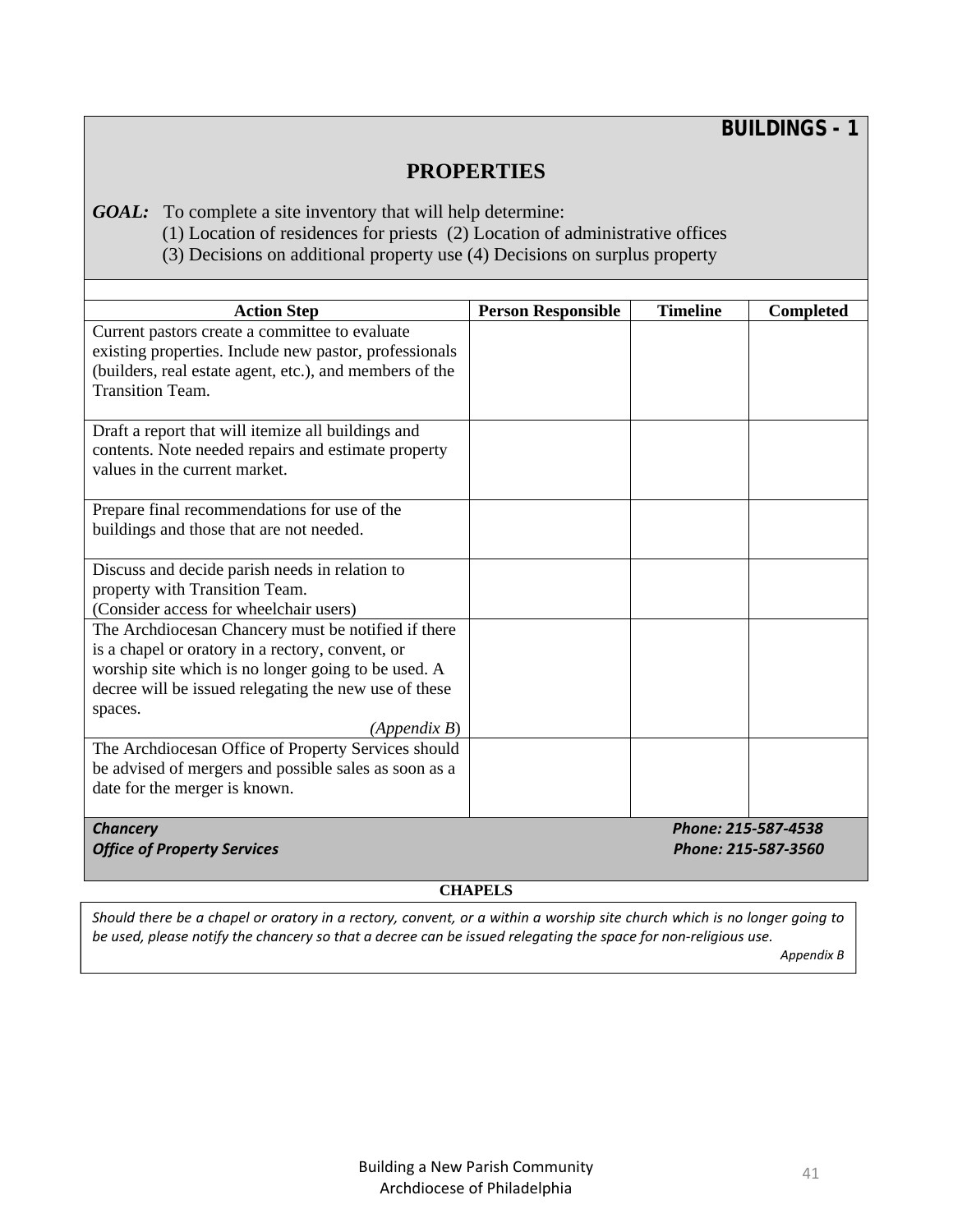# *BUILDINGS - 2*

### **CEMETERIES**

*GOAL:* To coordinate the finance, administration and maintenance of current parishes' cemeteries under the custody of the new parish.

| <b>Action Step</b>                                     | <b>Person Responsible</b> | <b>Timeline</b> | <b>Completed</b> |
|--------------------------------------------------------|---------------------------|-----------------|------------------|
| Obtain financial and administrative cemetery records   |                           |                 |                  |
| from current parishes (deeds, maps).                   |                           |                 |                  |
|                                                        |                           |                 |                  |
| Assess financial records, including the sustainability |                           |                 |                  |
| of the Endowment Care Fund.                            |                           |                 |                  |
|                                                        |                           |                 |                  |
| Determine availability of burial records and method    |                           |                 |                  |
| in which they are maintained.                          |                           |                 |                  |
|                                                        |                           |                 |                  |
| Determine where cemetery records will be kept in the   |                           |                 |                  |
| new parish.                                            |                           |                 |                  |
|                                                        |                           |                 |                  |
| Determine available resources (employees,              |                           |                 |                  |
| volunteers, subcontractors) for daily operation and    |                           |                 |                  |
| maintenance.                                           |                           |                 |                  |
| Examine sources of revenue, including lot sales,       |                           |                 |                  |
| grave opening fees, Endowed Care Investments.          |                           |                 |                  |
|                                                        |                           |                 |                  |
| Identify any written policies and procedures for       |                           |                 |                  |
| operation of cemetery property and record keeping.     |                           |                 |                  |
|                                                        |                           |                 |                  |
| Contact the Catholic Cemeteries Office to establish a  |                           |                 |                  |
| protocol for records and cemetery care.                |                           |                 |                  |
|                                                        |                           |                 |                  |
| <b>Catholic Cemeteries Office</b>                      | Phone: 215-895-3450       |                 |                  |
|                                                        |                           |                 |                  |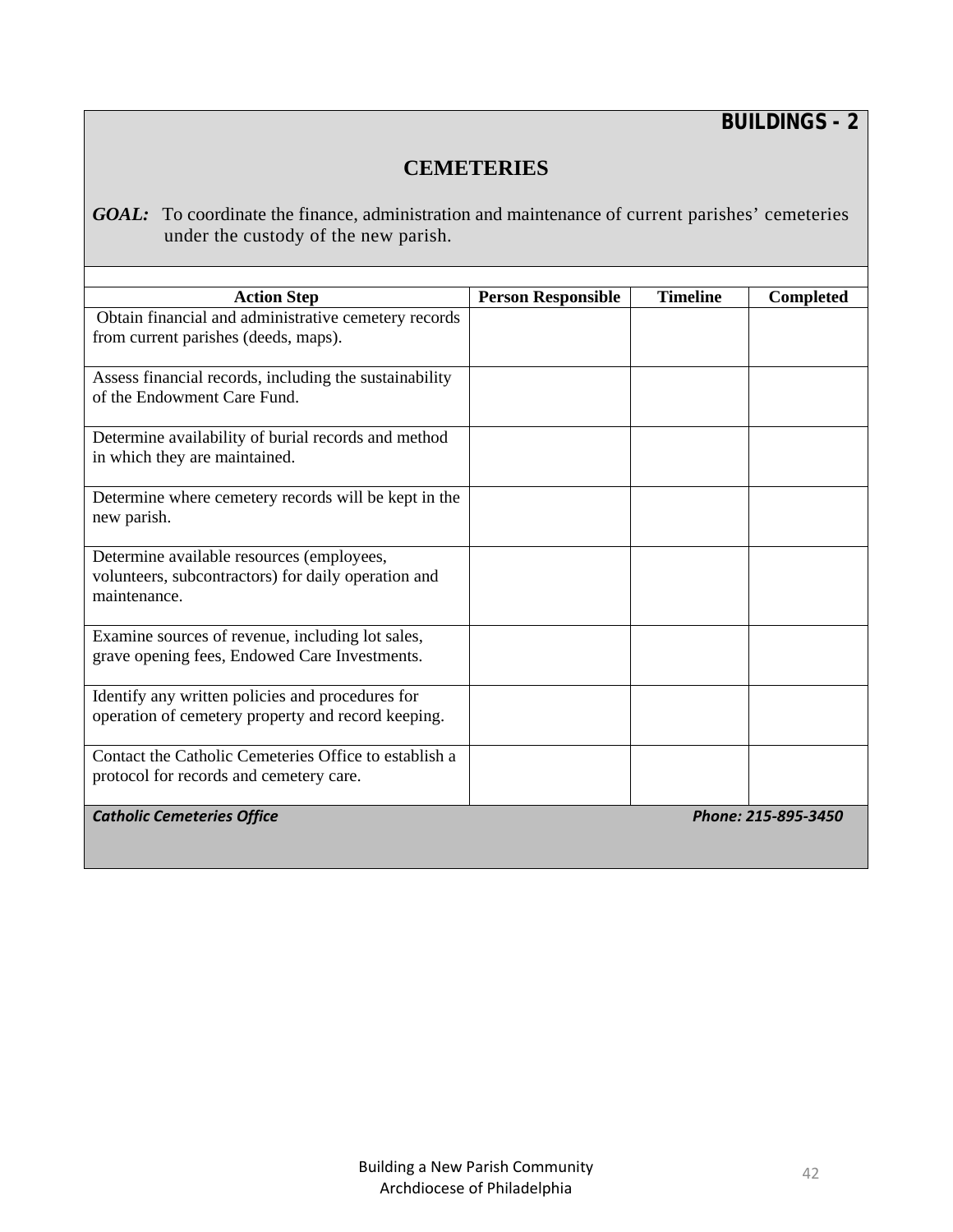### **FACILITY RENTAL CONTRACTS**

*GOAL*: To evaluate any existing contracts with non-parish organizations in all current parishes: buildings used for day care, head-start, adult day care, scout groups, charter schools, etc.

| <b>Action Step</b>                                     | <b>Person Responsible</b> | <b>Timeline</b> | <b>Completed</b> |
|--------------------------------------------------------|---------------------------|-----------------|------------------|
| Gather all data from current parishes regarding rental |                           |                 |                  |
| contracts.                                             |                           |                 |                  |
|                                                        |                           |                 |                  |
| Consult the Archdiocesan Office for General Counsel    |                           |                 |                  |
| to obtain copies of contracts or agreements on file.   |                           |                 |                  |
|                                                        |                           |                 |                  |
| Obtain recommendations from current pastors            |                           |                 |                  |
| regarding these agreements.                            |                           |                 |                  |
|                                                        |                           |                 |                  |
| Meet with groups to obtain their plans for the future. |                           |                 |                  |
|                                                        |                           |                 |                  |
|                                                        |                           |                 |                  |
| Renew or terminate contracts based on findings.        |                           |                 |                  |
|                                                        |                           |                 |                  |
|                                                        |                           |                 |                  |
| <b>Office for General Counsel</b>                      | Phone: 215-587-0511       |                 |                  |
|                                                        |                           |                 |                  |
|                                                        |                           |                 |                  |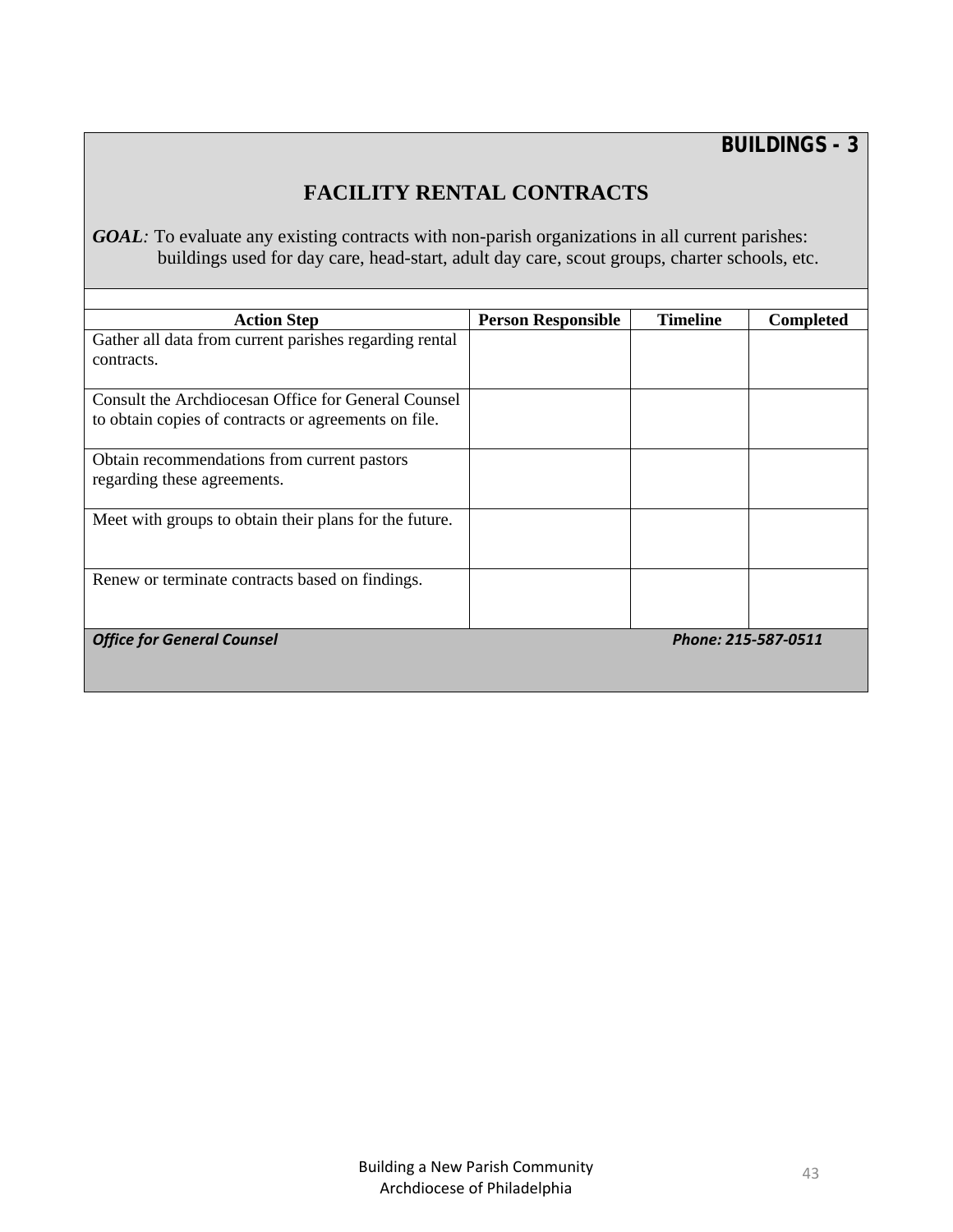# *BUILDINGS - 4*

### **SECURITY**

*GOAL*: To plan for the security of all buildings and properties.

| <b>Action Step</b>                                      | <b>Person Responsible</b> | <b>Timeline</b> | <b>Completed</b> |
|---------------------------------------------------------|---------------------------|-----------------|------------------|
| Make a list of all security systems, codes, contracts   |                           |                 |                  |
| and manuals.                                            |                           |                 |                  |
|                                                         |                           |                 |                  |
| Combine or update security systems where needed.        |                           |                 |                  |
|                                                         |                           |                 |                  |
| Determine need for security system in buildings used    |                           |                 |                  |
| infrequently or that will be sold in the future.        |                           |                 |                  |
|                                                         |                           |                 |                  |
| Collect all building keys from staff groups, etc.       |                           |                 |                  |
|                                                         |                           |                 |                  |
| Change locks, if necessary.                             |                           |                 |                  |
|                                                         |                           |                 |                  |
| Reissue keys where needed.                              |                           |                 |                  |
|                                                         |                           |                 |                  |
| Establish a new parish policy for use of keys by staff, |                           |                 |                  |
| groups, etc.                                            |                           |                 |                  |
|                                                         |                           |                 |                  |
|                                                         |                           |                 |                  |
|                                                         |                           |                 |                  |
|                                                         |                           |                 |                  |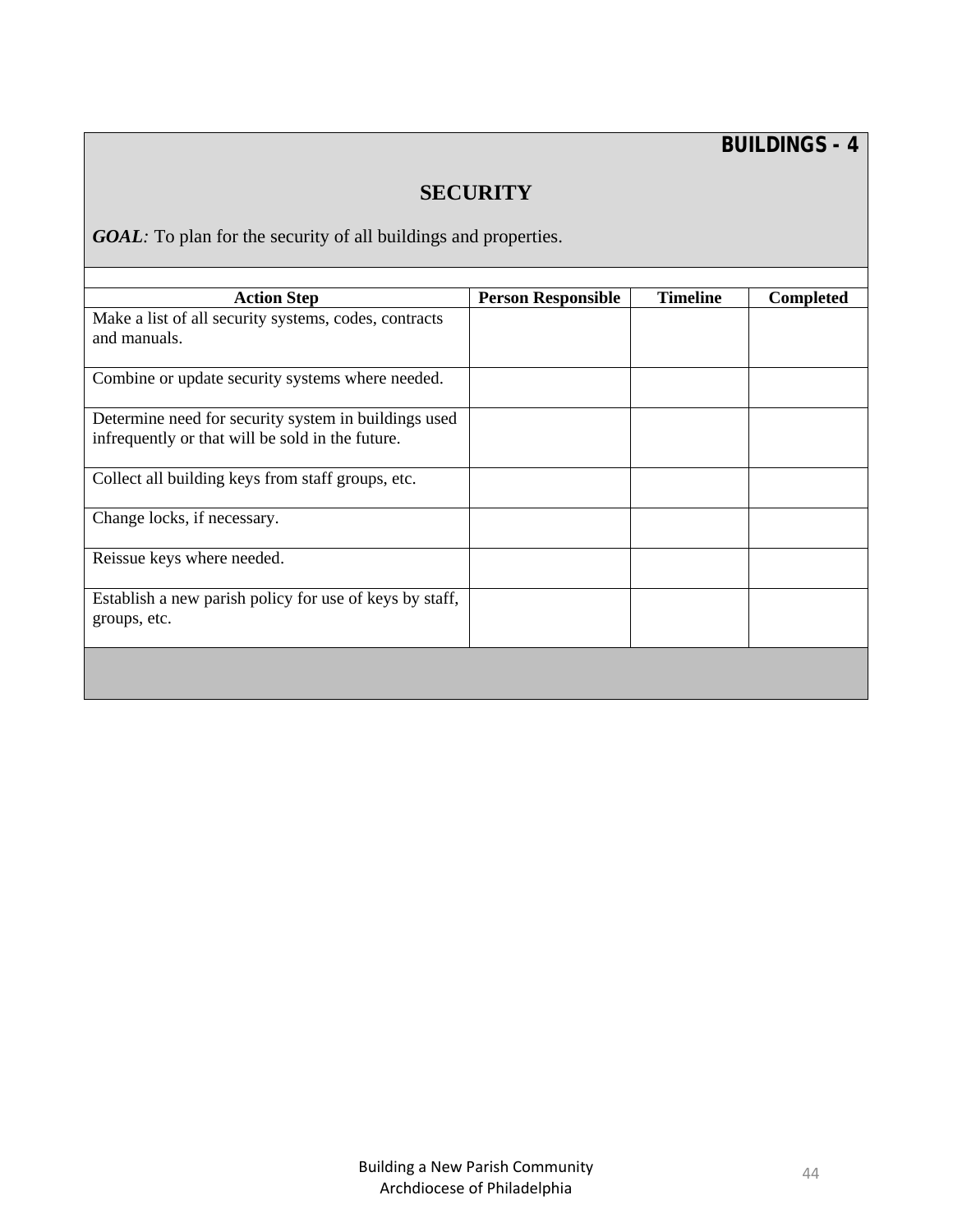# *BUILDINGS - 5*

### **INVENTORY**

*GOAL*: To take an inventory and combine the contents of all parish buildings.

| <b>Action Step</b>                                      | <b>Person Responsible</b> | <b>Timeline</b> | <b>Completed</b> |
|---------------------------------------------------------|---------------------------|-----------------|------------------|
| Compile a detailed inventory of all items contained     |                           |                 |                  |
| in each current parish building. Property owned by      |                           |                 |                  |
| priests residing in the rectory, or religious living in |                           |                 |                  |
| the convent, should be clearly identified.              |                           |                 |                  |
|                                                         |                           |                 |                  |
| Determine if any of these items will be needed for      |                           |                 |                  |
| facilities in the new parish.                           |                           |                 |                  |
|                                                         |                           |                 |                  |
| Determine the best way to store or dispose of items     |                           |                 |                  |
| that will no longer be used.                            |                           |                 |                  |
|                                                         |                           |                 |                  |
|                                                         |                           |                 |                  |
|                                                         |                           |                 |                  |
|                                                         |                           |                 |                  |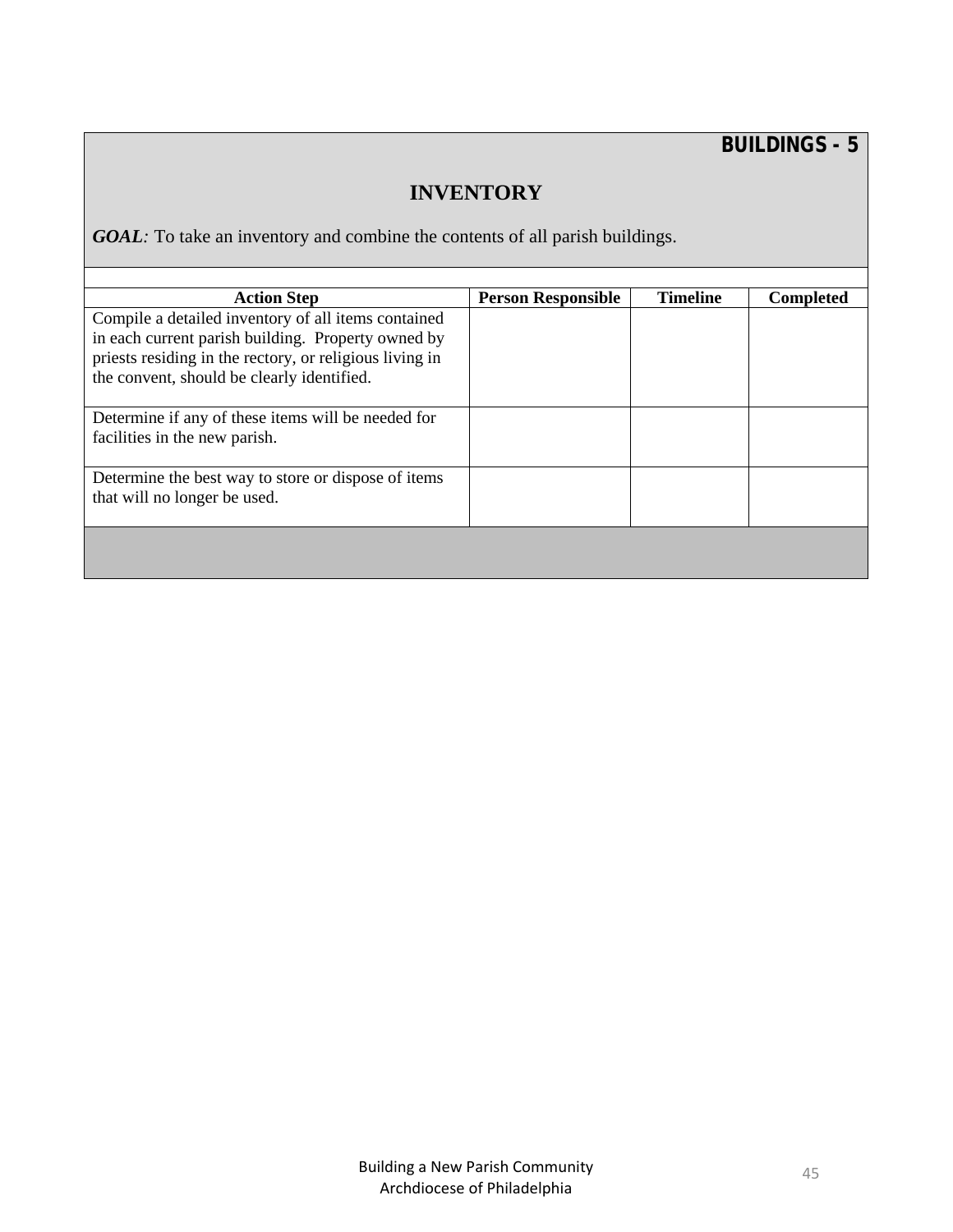### **OFFICE FOR PARISH SERVICE & SUPPORT**

*GOAL:* To review the financial report for each current parish to establish a clear understanding of the assets and liabilities of the newly formed parish, and to address payroll, taxes and other outstanding transactions.

| <b>Action Step</b>                                                                                             | <b>Person Responsible</b> | <b>Timeline</b> | Completed |
|----------------------------------------------------------------------------------------------------------------|---------------------------|-----------------|-----------|
| The OPSS office will contact Pastor to schedule a                                                              |                           |                 |           |
| review date. The parish will receive an outline of                                                             |                           |                 |           |
| records needed for examination.                                                                                |                           |                 |           |
|                                                                                                                |                           |                 |           |
| The Office for Financial Services and the OPSS                                                                 |                           |                 |           |
| Office may request a joint meeting with the                                                                    |                           |                 |           |
| Pastor/Business Manager prior to review, if needed.                                                            |                           |                 |           |
|                                                                                                                |                           |                 |           |
| The OPSS staff will clarify what records can be sent                                                           |                           |                 |           |
| to new parish and what records are needed for the                                                              |                           |                 |           |
| review.                                                                                                        |                           |                 |           |
|                                                                                                                |                           |                 |           |
| The OPSS representative will update the new Pastor                                                             |                           |                 |           |
| on the details of the outstanding debt that is to be                                                           |                           |                 |           |
| transferred to the newly merged parish from the                                                                |                           |                 |           |
| parish(es) that are merged into it.                                                                            |                           |                 |           |
|                                                                                                                |                           |                 |           |
| The OPSS representative will update the new Pastor<br>on the details of the Archdiocesan Trust Funds that      |                           |                 |           |
|                                                                                                                |                           |                 |           |
| are to be transferred to the newly merged parish from<br>the parish(es) that are merged into it. Note that the |                           |                 |           |
| financial assets transferred are restricted to pay the                                                         |                           |                 |           |
| debt.                                                                                                          |                           |                 |           |
|                                                                                                                |                           |                 |           |
| The OPSS representative will update the new Pastor                                                             |                           |                 |           |
| on Building Insurance Values of the merged                                                                     |                           |                 |           |
| parish(es) that are transferred to the newly formed                                                            |                           |                 |           |
| parish. This information is obtained from the Office                                                           |                           |                 |           |
| for Insurance Services.                                                                                        |                           |                 |           |
|                                                                                                                |                           |                 |           |
|                                                                                                                |                           |                 |           |

Office for Parish Service & Support **Contract Contract Contract Contract Contract Contract Contract Contract Contract Contract Contract Contract Contract Contract Contract Contract Contract Contract Contract Contract Contr**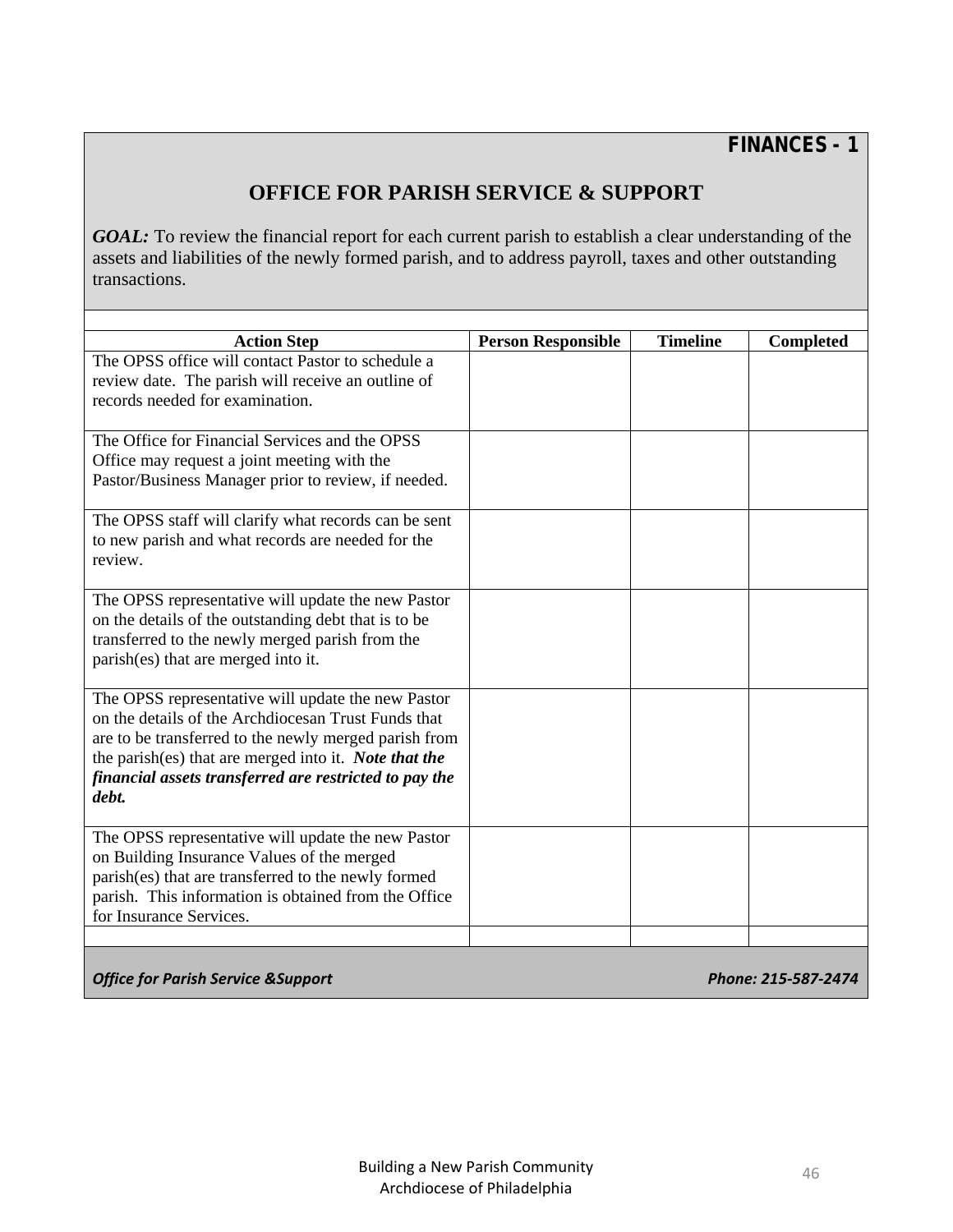## **BANK ACCOUNTS**

*GOAL*: To close all bank accounts listed under the name of the current parishes and open new accounts in the name of the new parish.

| <b>Action Step</b>                                    | <b>Person Responsible</b> | <b>Timeline</b> | <b>Completed</b>    |
|-------------------------------------------------------|---------------------------|-----------------|---------------------|
| Identify all bank accounts from the current parishes  |                           |                 |                     |
| and all their organizations.                          |                           |                 |                     |
|                                                       |                           |                 |                     |
| Create a new bank account under the new Employer      |                           |                 |                     |
| Identification Number (EIN) of the new parish.        |                           |                 |                     |
|                                                       |                           |                 |                     |
| Review subsequent three months of bank                |                           |                 |                     |
| reconciliations to ensure that all outstanding checks |                           |                 |                     |
| have cleared before closing out the accounts.         |                           |                 |                     |
| Reissue checks if necessary.                          |                           |                 |                     |
|                                                       |                           |                 |                     |
| Close all current parishes' bank accounts, including  |                           |                 |                     |
| all their organizations, commencing with the merger   |                           |                 |                     |
| date.                                                 |                           |                 |                     |
|                                                       |                           |                 |                     |
| Transfer funds from all current parishes' accounts    |                           |                 |                     |
| into the new parish account.                          |                           |                 |                     |
|                                                       |                           |                 |                     |
| Destroy all unused checks and deposit slips           |                           |                 |                     |
| (shredding is preferable).                            |                           |                 |                     |
|                                                       |                           |                 |                     |
| Inform all vendors of the name, address, Pastor/      |                           |                 |                     |
| Business Manager of the new parish.                   |                           |                 |                     |
|                                                       |                           |                 |                     |
| Submit all past bank statements and financial records |                           |                 |                     |
| of current parishes, to the Pastor/Business Manager   |                           |                 |                     |
| of the new parish.                                    |                           |                 |                     |
| <b>Office for Parish Service &amp; Support</b>        |                           |                 | Phone: 215-587-2474 |
|                                                       |                           |                 |                     |

All redeemed pledges are part of the assets to be transferred to the new parish. Normally, all future unredeemed pledges are also part of the assets to be transferred unless the donor requests the Office for *Stewardship and Development (Archdiocesan campaigns) or the pastor of the new parish (parish campaigns) to direct the unredeemed pledge to another parish where the donor is registered.*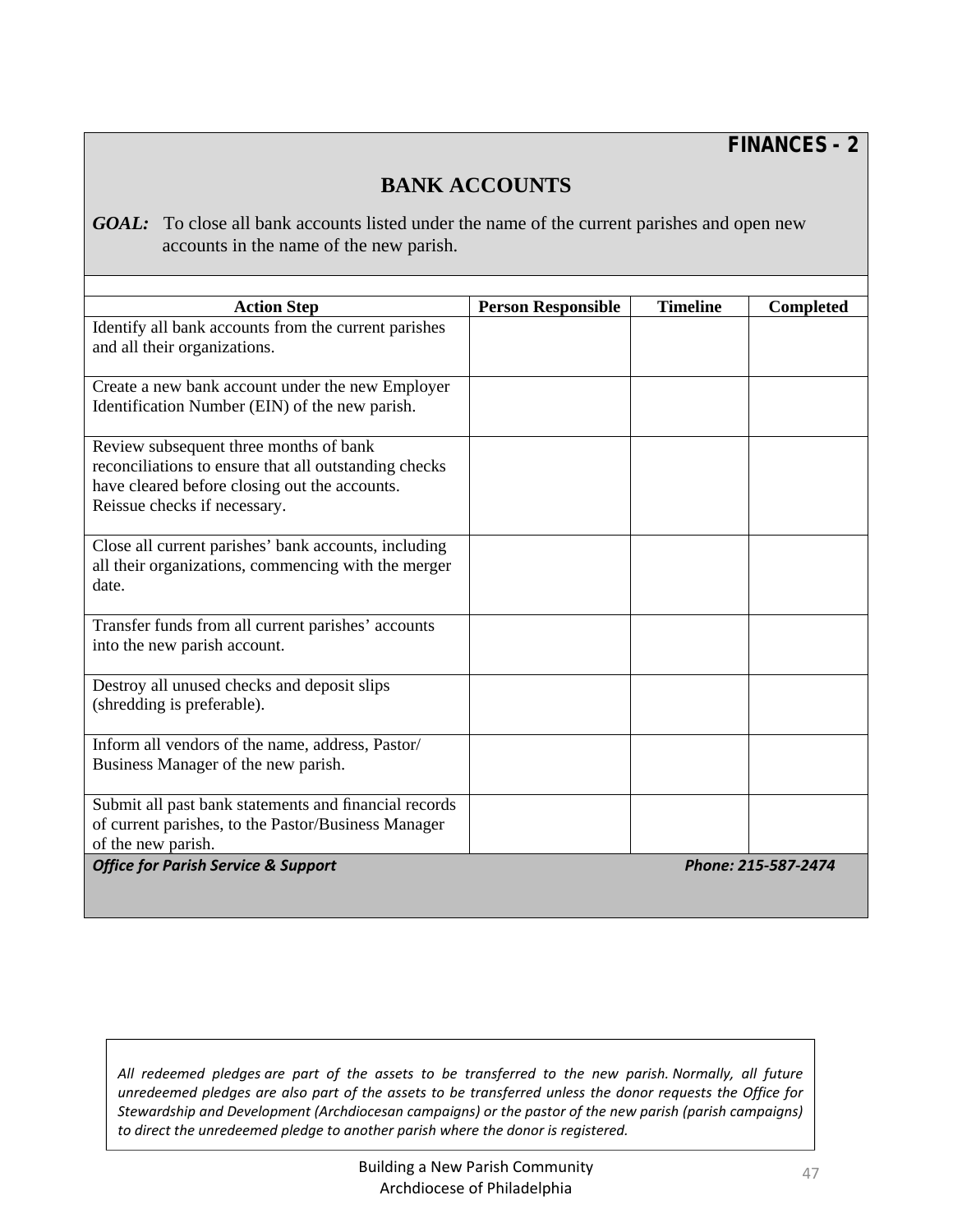### **FINANCIAL RECORDS AND BILLS**

*GOAL:* To consolidate the financial records of the current parishes into the new parish.

| <b>Action Step</b>                                                                                                                                  | <b>Person Responsible</b> | <b>Timeline</b> | <b>Completed</b>    |
|-----------------------------------------------------------------------------------------------------------------------------------------------------|---------------------------|-----------------|---------------------|
| Prepare copies of the current parishes' budget reports<br>and financial statements and transfer to new parish.                                      |                           |                 |                     |
| Notify vendors of new address as of new parish<br>opening date.                                                                                     |                           |                 |                     |
| Identify and discontinue all current parishes' credit<br>card accounts.                                                                             |                           |                 |                     |
| Current parish pays for all invoices received prior to<br>new parish opening date.                                                                  |                           |                 |                     |
| New parish pays for all invoices received after<br>opening date.                                                                                    |                           |                 |                     |
| Investigate all remaining outstanding transactions<br>and ask Business Manager to contact appropriate<br>company about outstanding items.           |                           |                 |                     |
| Draft an initial plan to incorporate existing financial<br>records.                                                                                 |                           |                 |                     |
| Each parish is required to prepare a final Financial<br>Report through the merger date.                                                             |                           |                 |                     |
| Determine whether payroll function is performed<br>internally or by an outside service provider. Make<br>appropriate adjustments and notifications. |                           |                 |                     |
| If computer system is used, perform back-up of<br>current year's financial data for each current parish.                                            |                           |                 |                     |
| Transfer current parishes' contribution records to<br>new parish.                                                                                   |                           |                 |                     |
| <b>Office for Parish Service &amp; Support</b>                                                                                                      |                           |                 | Phone: 215-587-2474 |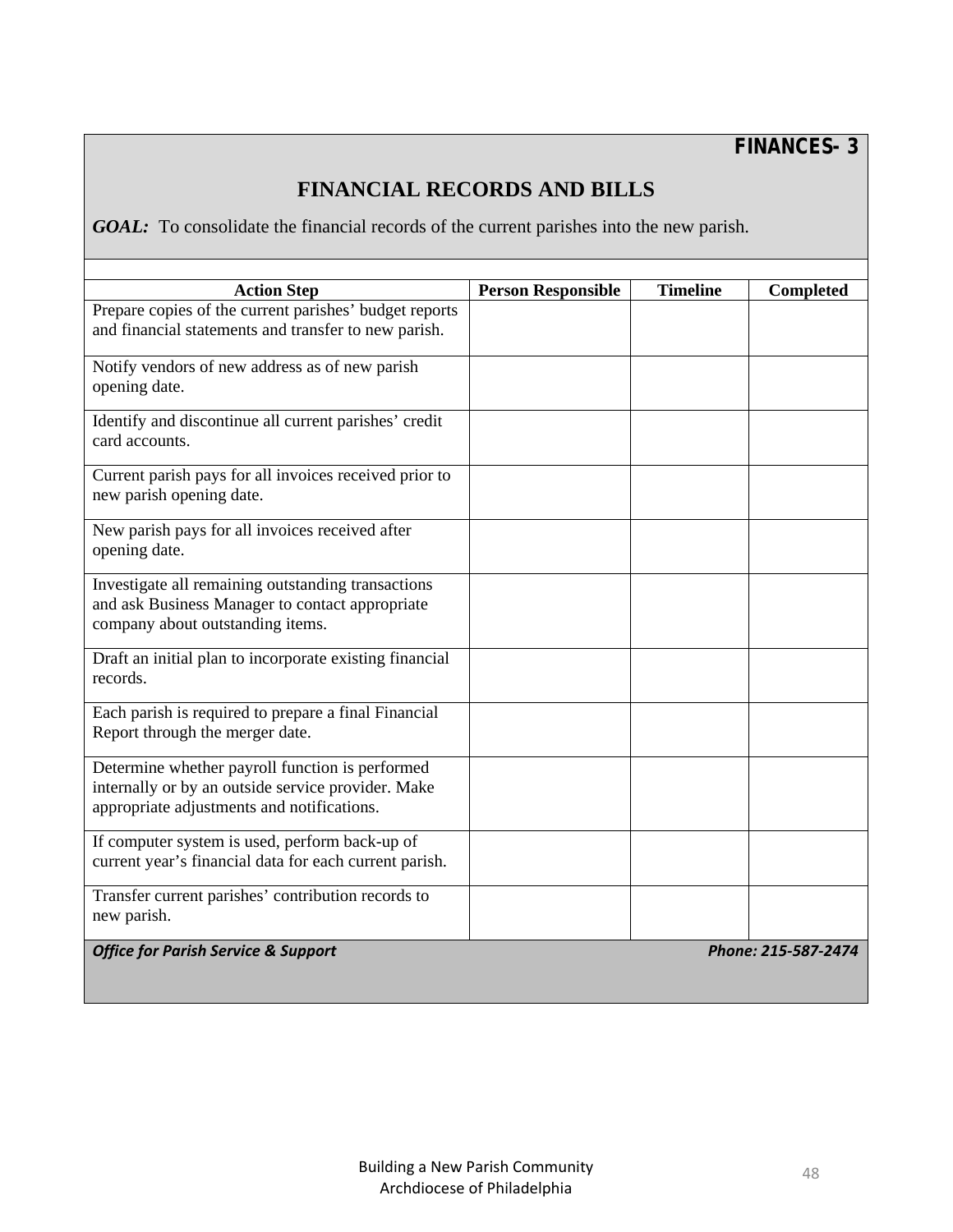# *FINANCES - 4*

### **BUDGET**

*GOAL:* To establish a budget for the new parish.

| <b>Action Step</b>                                                                                                            | <b>Person Responsible</b> | <b>Timeline</b> | <b>Completed</b> |
|-------------------------------------------------------------------------------------------------------------------------------|---------------------------|-----------------|------------------|
| Collect copies of the budgets of each of the current<br>parishes.                                                             |                           |                 |                  |
| Prepare and submit a combined budget for the new<br>parish for the new fiscal year.                                           |                           |                 |                  |
| File one Archdiocesan Budget and Financial Report<br>for all activities beginning with the opening date of<br>the new parish. |                           |                 |                  |
| Phone: 215-587-2474<br><b>Office for Parish Services &amp; Support</b>                                                        |                           |                 |                  |
|                                                                                                                               |                           |                 |                  |

\*Commencing with the effective date of the merger the newly merged parish will file one Archdiocesan Budget and Financial Report for all activities.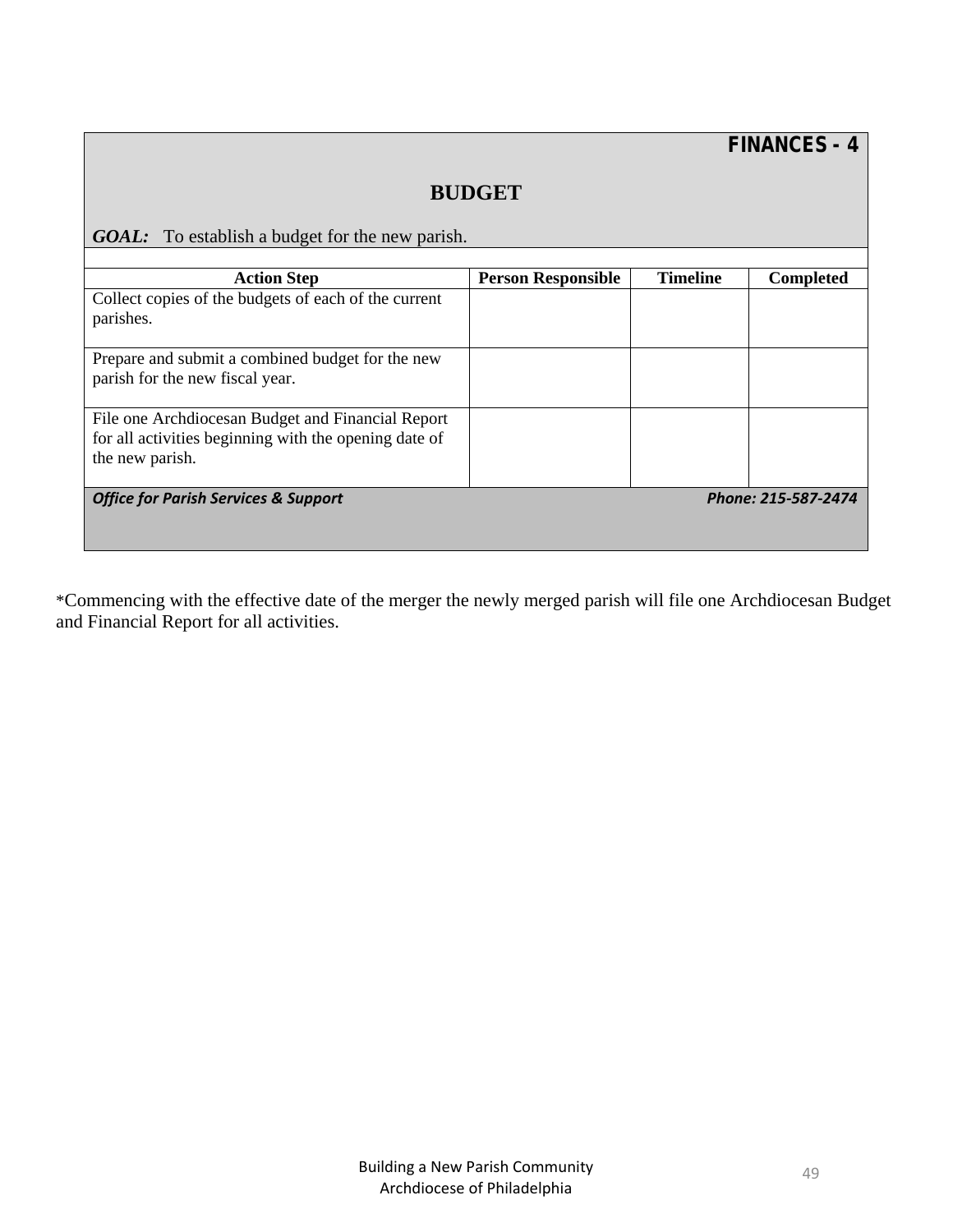### **CAPITAL IMPROVEMENTS**

*GOAL:* To evaluate the need for capital improvements to be undertaken by the new parish.

| <b>Action Step</b>                                                                                                        | <b>Person Responsible</b> | <b>Timeline</b> | <b>Completed</b> |
|---------------------------------------------------------------------------------------------------------------------------|---------------------------|-----------------|------------------|
| Obtain data from the current parishes on any capital<br>improvements which are underway or planned in the<br>near future. |                           |                 |                  |
| Determine the need for any immediate capital<br>improvements.                                                             |                           |                 |                  |
| Develop a short and long term plan for capital<br>improvements.                                                           |                           |                 |                  |
| <b>Office for Property Services</b>                                                                                       | Phone: 215-587-3560       |                 |                  |
|                                                                                                                           |                           |                 |                  |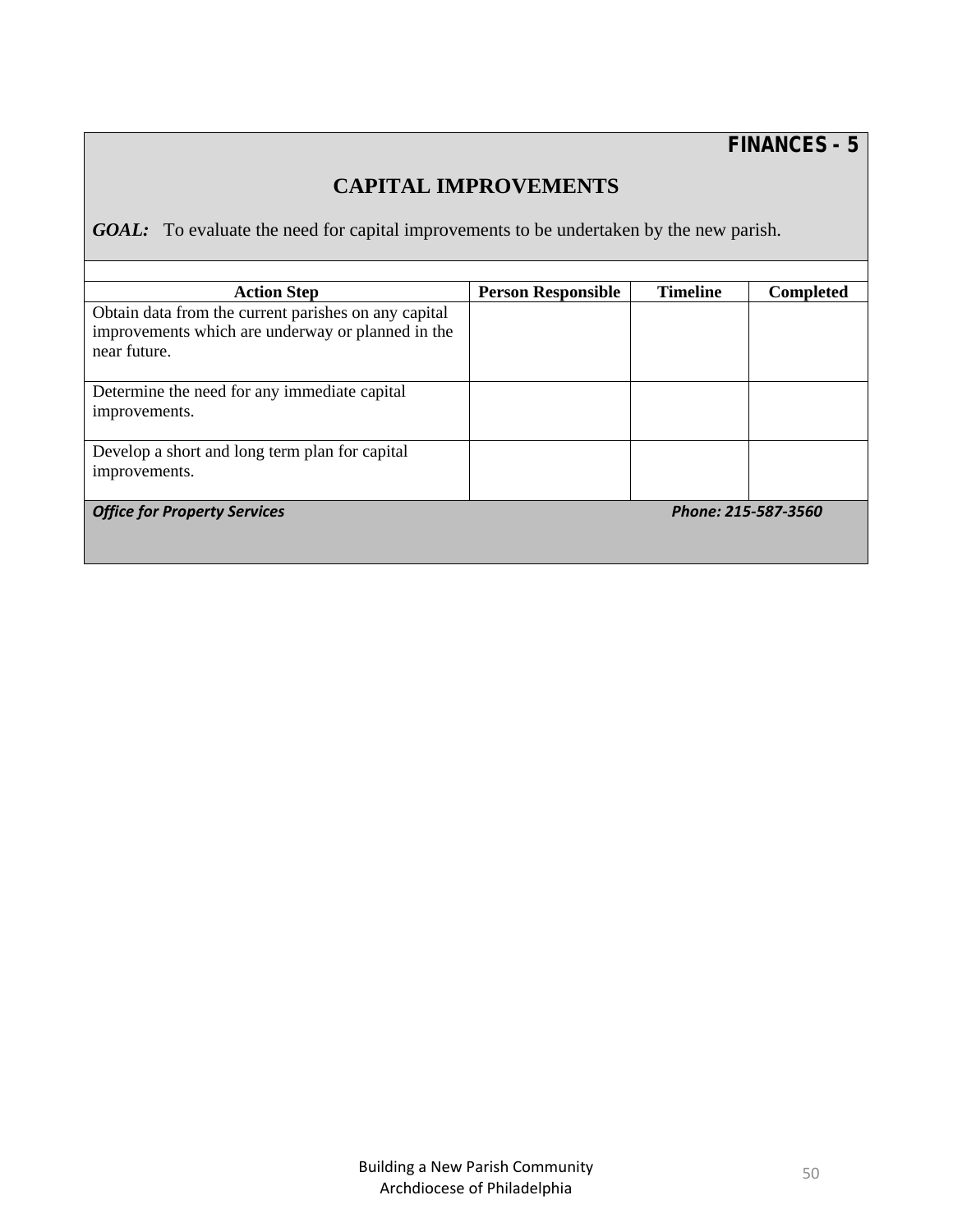*PARISH FAITH FORMATION - 1*

### **PARISH RELIGIOUS EDUCATION PROGRAM**

*GOAL:* To provide for the faith formation of parish children by combining the efforts of those already involved in religious education within the current parishes into the new parish.

| <b>Action Step</b>                                                                                                                                                                                                 | <b>Person Responsible</b> | <b>Timeline</b> | <b>Completed</b> |
|--------------------------------------------------------------------------------------------------------------------------------------------------------------------------------------------------------------------|---------------------------|-----------------|------------------|
| Obtain from each of the current parishes a brief<br>summary of the religious education program as it<br>currently exists: number of students, names of DREs,<br>catechists, days and times of meetings, fees, etc. |                           |                 |                  |
| Invite current staff to discuss the ways that current<br>programs can best be combined and coordinated.                                                                                                            |                           |                 |                  |
| Set appropriate time-lines for the new programs to<br>begin.                                                                                                                                                       |                           |                 |                  |
| <b>Office for Catechetical Formation</b>                                                                                                                                                                           | Phone: 215-587-3720       |                 |                  |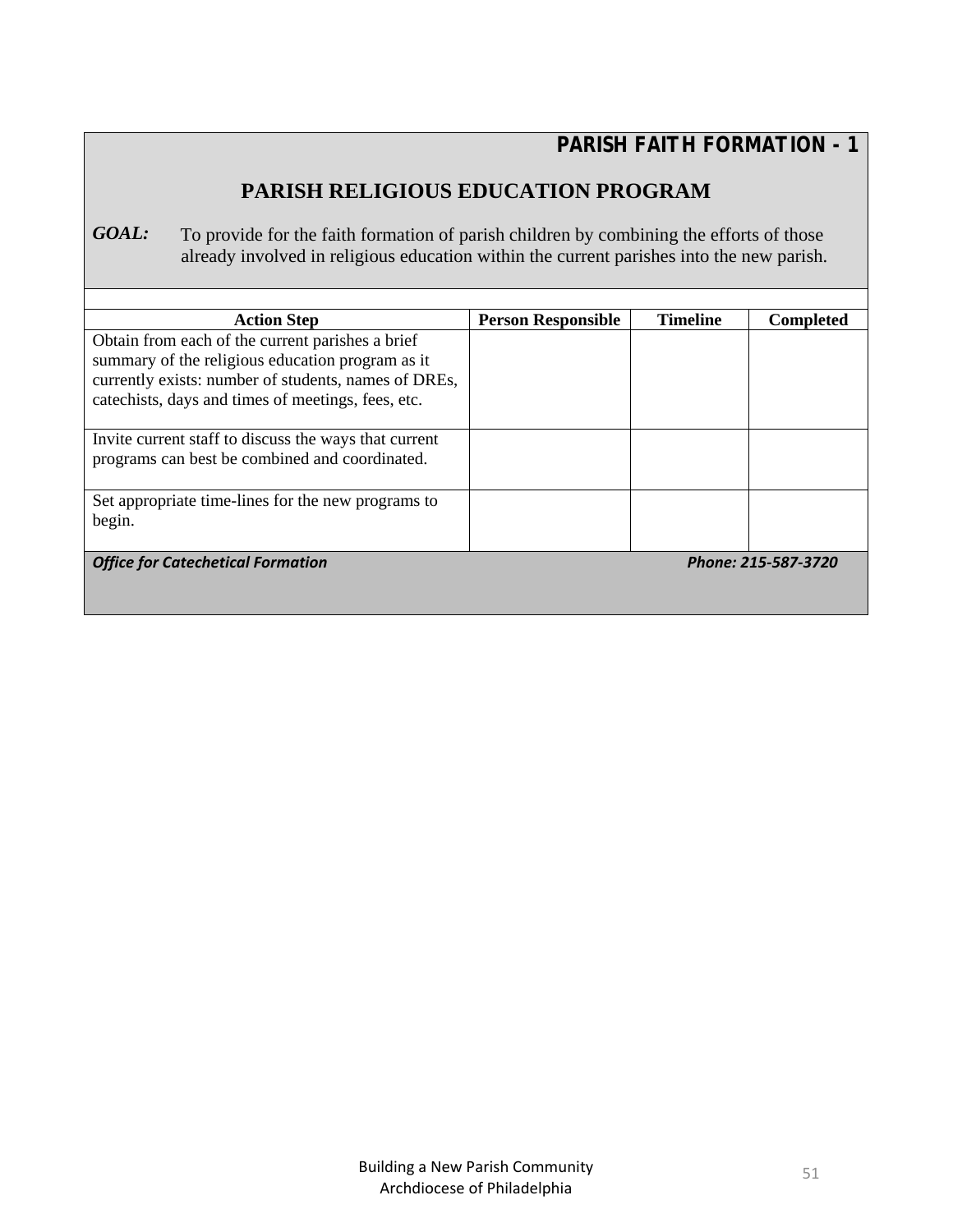*PARISH FAITH FORMATION - 2*

# **PARISH AND REGIONAL CATHOLIC SCHOOLS**

**GOAL:** To integrate the mission of the Catholic School with the mission and activities of the Parish and to allocate the new parishes' resources to the Catholic School.

| <b>Action Step</b>                                     | <b>Person Responsible</b> | <b>Timeline</b> | <b>Completed</b> |
|--------------------------------------------------------|---------------------------|-----------------|------------------|
| Discuss with all parents any issues related to the     |                           |                 |                  |
| continued relationship of parish and Catholic School.  |                           |                 |                  |
|                                                        |                           |                 |                  |
| Invite parents to make concrete commitments to the     |                           |                 |                  |
| life of the parish, especially its sacramental         |                           |                 |                  |
| celebrations.                                          |                           |                 |                  |
|                                                        |                           |                 |                  |
| Discuss with principals and teachers any issues        |                           |                 |                  |
| related to the continued relationship of parish and    |                           |                 |                  |
| Catholic School.                                       |                           |                 |                  |
|                                                        |                           |                 |                  |
| Discuss financial issues with principals, teachers and |                           |                 |                  |
| parents (tuition, parish contribution, contribution of |                           |                 |                  |
| buildings and services).                               |                           |                 |                  |
| <b>Office of Catholic Education</b>                    | Phone: 215-587-3700       |                 |                  |
|                                                        |                           |                 |                  |
|                                                        |                           |                 |                  |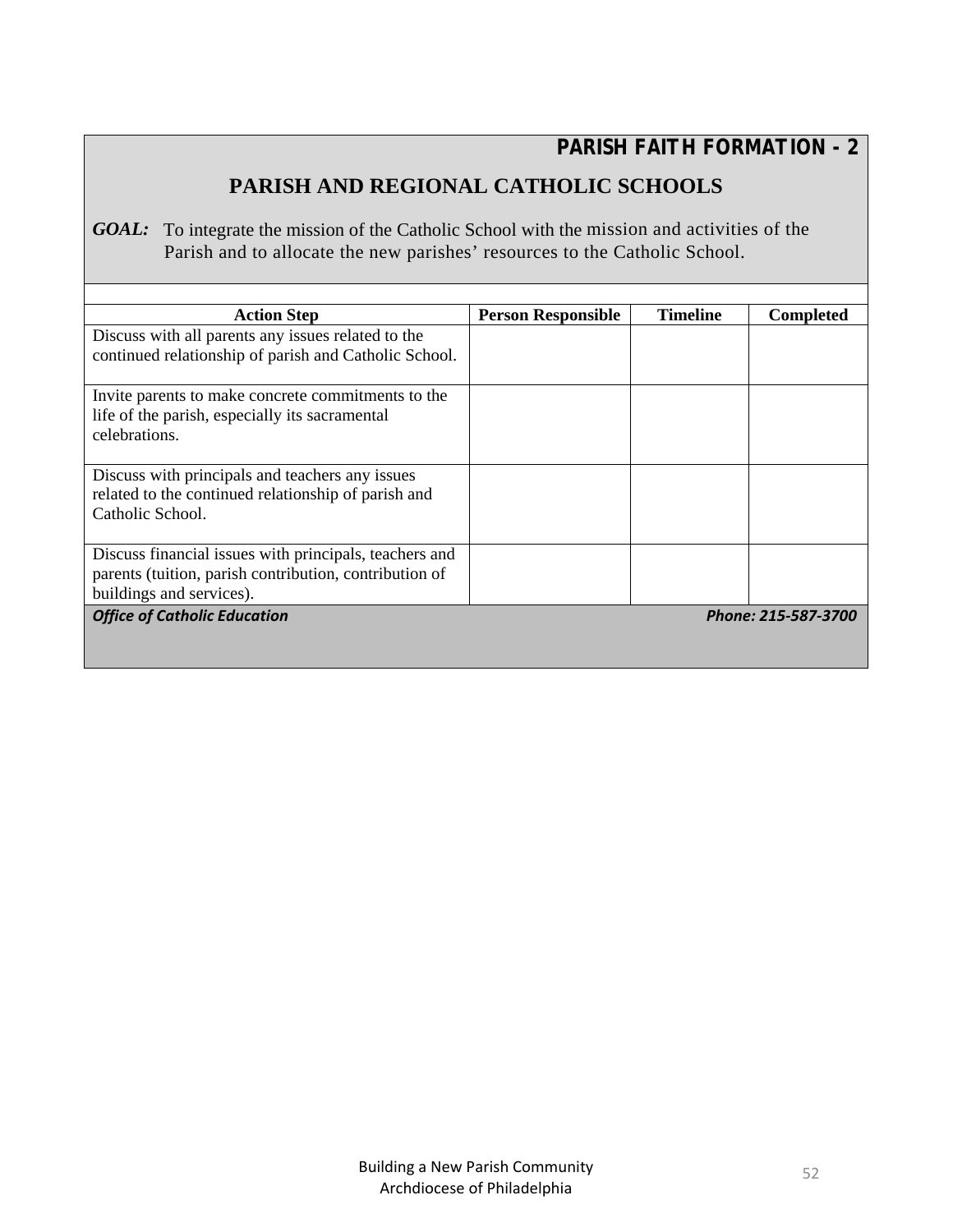# *PARISH FAITH FORMATION - 3*

### **ADULT FAITH FORMATION**

*GOAL:* To provide for the ongoing formation of all parishioners.

| <b>Action Step</b>                                   | <b>Person Responsible</b> | <b>Timeline</b> | <b>Completed</b> |
|------------------------------------------------------|---------------------------|-----------------|------------------|
| Obtain from current parishes a brief summary of any  |                           |                 |                  |
| current Adult Faith Formation programs.              |                           |                 |                  |
|                                                      |                           |                 |                  |
| Plan a meeting for AFF leaders from current parishes |                           |                 |                  |
| to share details from current programs. Determine    |                           |                 |                  |
| leadership, roles and responsibilities.              |                           |                 |                  |
|                                                      |                           |                 |                  |
| Invite AFF leaders and teams to discuss ways the     |                           |                 |                  |
| current programs can be combined (Scripture Study,   |                           |                 |                  |
| speakers, series, missions, libraries).              |                           |                 |                  |
|                                                      |                           |                 |                  |
| Schedule dates for ongoing or upcoming events and    |                           |                 |                  |
| programs.                                            |                           |                 |                  |
|                                                      |                           |                 |                  |
| Plan ongoing promotion and announcements.            |                           |                 |                  |
|                                                      |                           |                 |                  |
| <b>Office for Life and Family</b>                    | Phone: 215-587-5661       |                 |                  |
|                                                      |                           |                 |                  |
|                                                      |                           |                 |                  |

\*Consider using "Arise Together in Christ", a series of faith sharing sessions centered on the loving and healing message of Jesus that will help forge deeper relationships among parishioners.

http://www.renewintl.org/RENEW/Index.nsf/vpages/ARISEOverview?opendocument

908-769-5400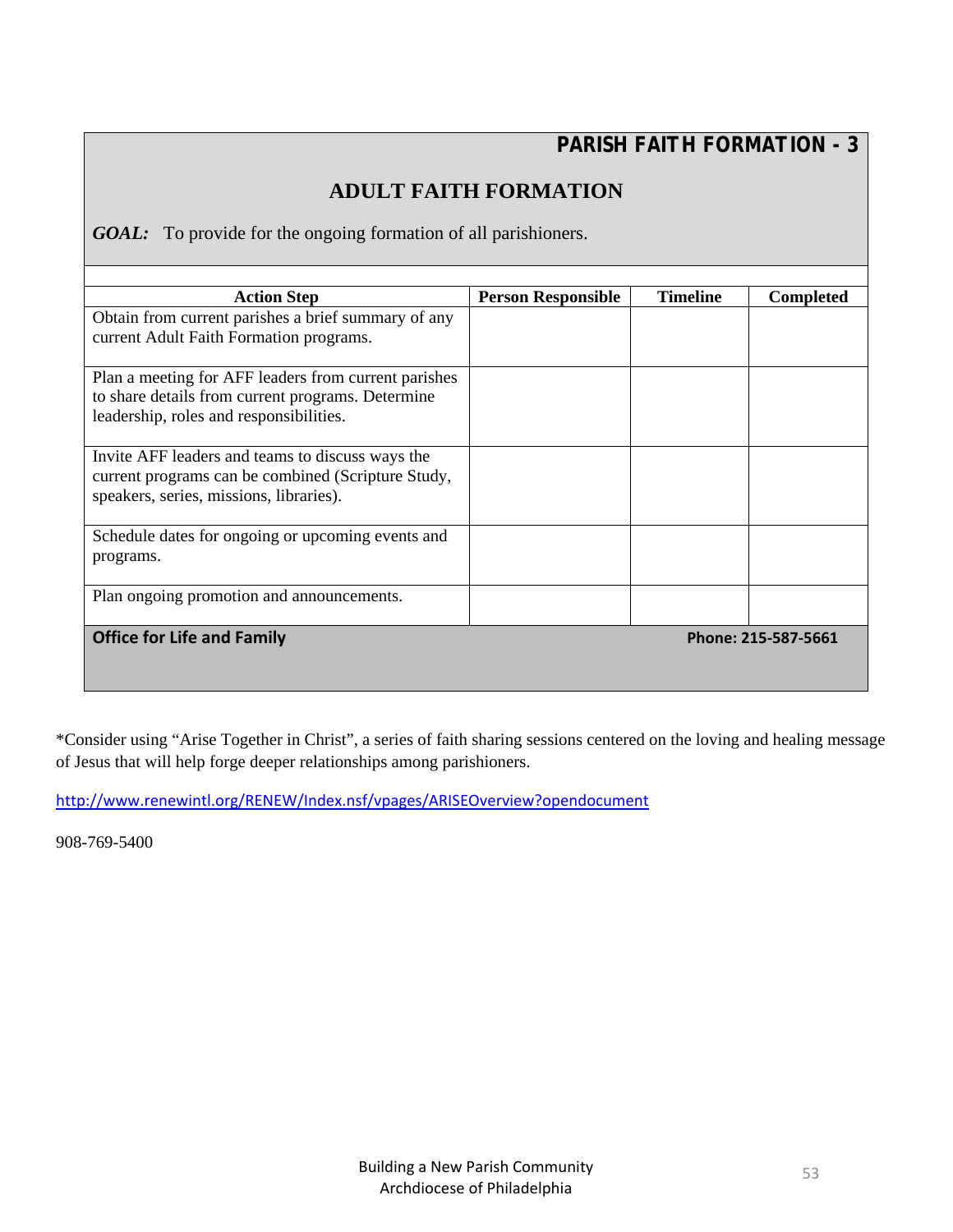### **INTERIM PARISH PASTORAL COUNCIL**

*GOAL:* To assist the Pastor in the life and mission of the new parish.

| <b>Action Step</b>                                   | <b>Person Responsible</b> | <b>Timeline</b> | <b>Completed</b>    |
|------------------------------------------------------|---------------------------|-----------------|---------------------|
| Create an Interim Parish Pastoral Council, including |                           |                 |                     |
| members from each current parish's council to serve  |                           |                 |                     |
| during the first year.                               |                           |                 |                     |
|                                                      |                           |                 |                     |
| Develop a mission statement which reflects the       |                           |                 |                     |
| identity and mission of the new parish.              |                           |                 |                     |
|                                                      |                           |                 |                     |
| Advise and assist the Pastor in areas of pastoral    |                           |                 |                     |
| concern.                                             |                           |                 |                     |
|                                                      |                           |                 |                     |
| Recommend parish pastoral plans and directions.      |                           |                 |                     |
| Inform the Pastor of needs, concerns, gifts and      |                           |                 |                     |
| resources of the whole parish and its members.       |                           |                 |                     |
|                                                      |                           |                 |                     |
| Plan for the election of a new Parish Pastoral       |                           |                 |                     |
| Council.                                             |                           |                 |                     |
|                                                      |                           |                 |                     |
| <b>Office for Parish Service and Support</b>         |                           |                 | Phone: 215-587-3848 |
|                                                      |                           |                 |                     |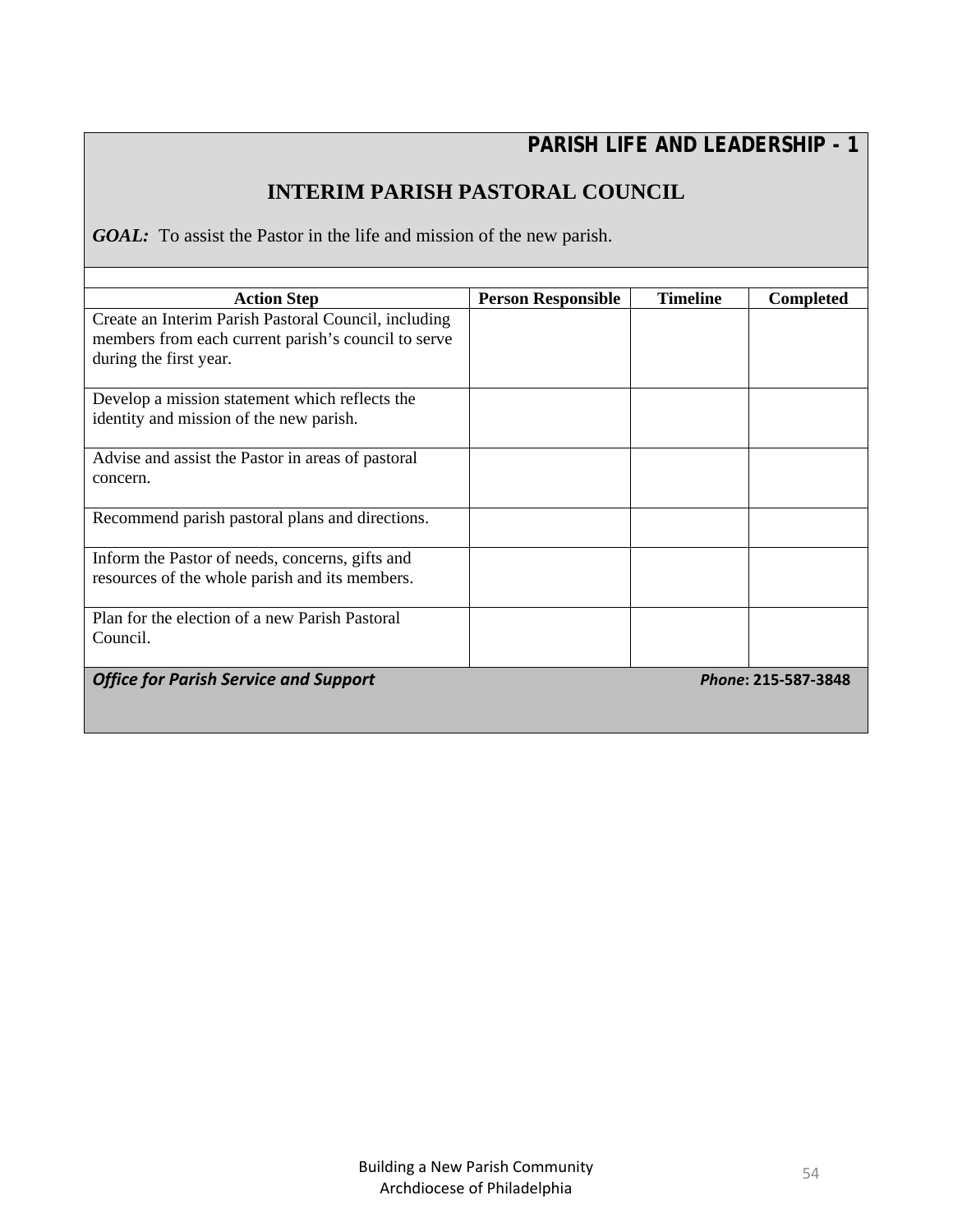### **INTERIM PARISH FINANCE COUNCIL**

*GOAL:* To advise the Pastor on financial matters.

| <b>Action Step</b>                                                                                                         | <b>Person Responsible</b> | <b>Timeline</b> | <b>Completed</b> |
|----------------------------------------------------------------------------------------------------------------------------|---------------------------|-----------------|------------------|
| Create an Interim Parish Finance Council, including<br>members from each current parish's council.                         |                           |                 |                  |
| Members of this council will review the financial<br>status of the new parish and advise Pastor on<br>financial decisions. |                           |                 |                  |
| Make recommendations for membership on new<br>Parish Finance Council.                                                      |                           |                 |                  |
| <b>Office for Parish Services &amp; Support</b>                                                                            | Phone: 215-587-2474       |                 |                  |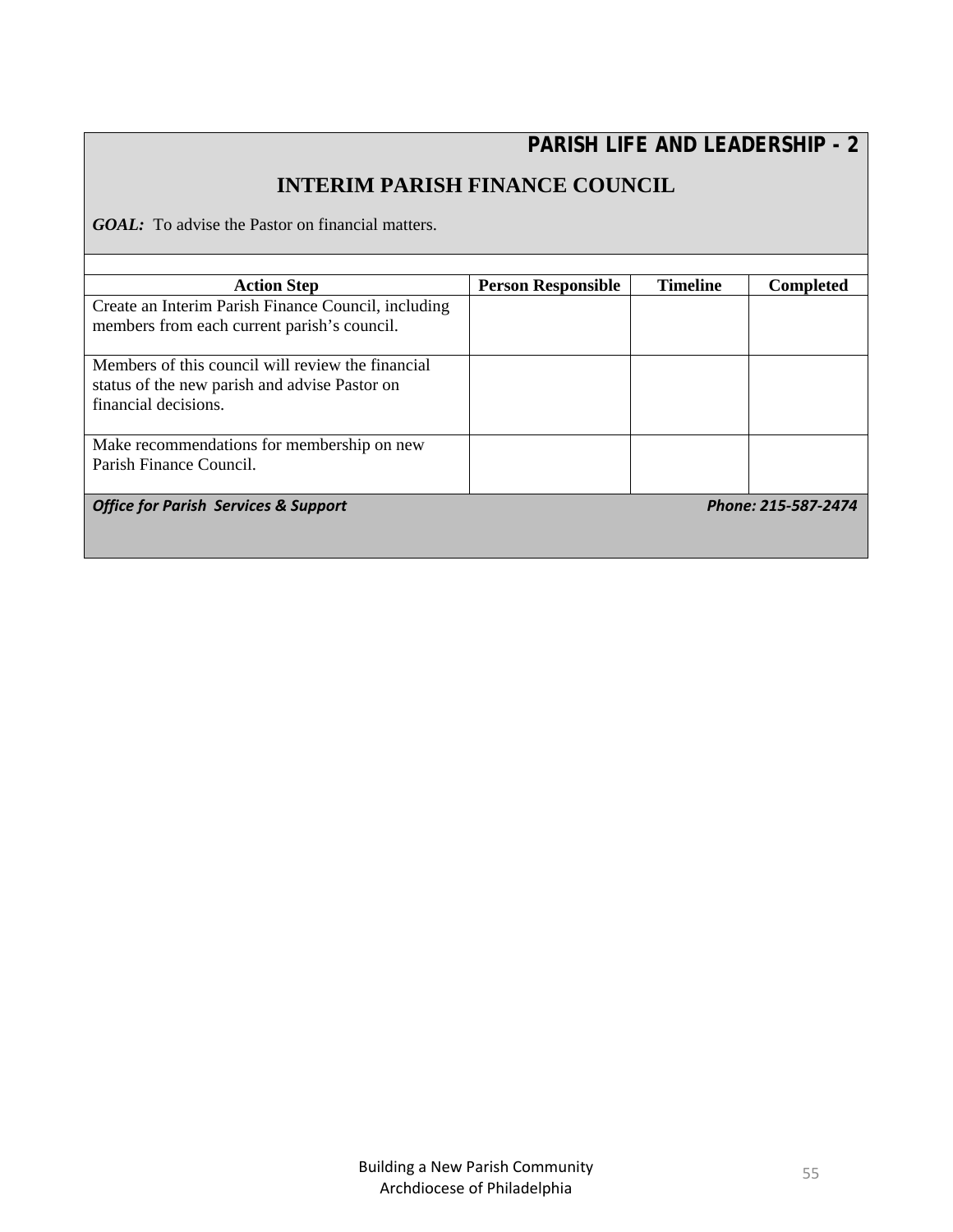### **CULTURAL MINISTRIES**

*GOAL:* To integrate the unique cultural contributions of all parishioners into the life of the new parish.

| <b>Action Step</b>                                 | <b>Person Responsible</b> | <b>Timeline</b> | <b>Completed</b>    |
|----------------------------------------------------|---------------------------|-----------------|---------------------|
| Identify cultural groups and practices in current  |                           |                 |                     |
| parishes.                                          |                           |                 |                     |
|                                                    |                           |                 |                     |
| Discuss how these customs may be integrated into   |                           |                 |                     |
| the life of the new parish.                        |                           |                 |                     |
|                                                    |                           |                 |                     |
| <b>Office of the Vicar for Cultural Ministries</b> |                           |                 | Phone: 215-667-2822 |
|                                                    |                           |                 |                     |
|                                                    |                           |                 |                     |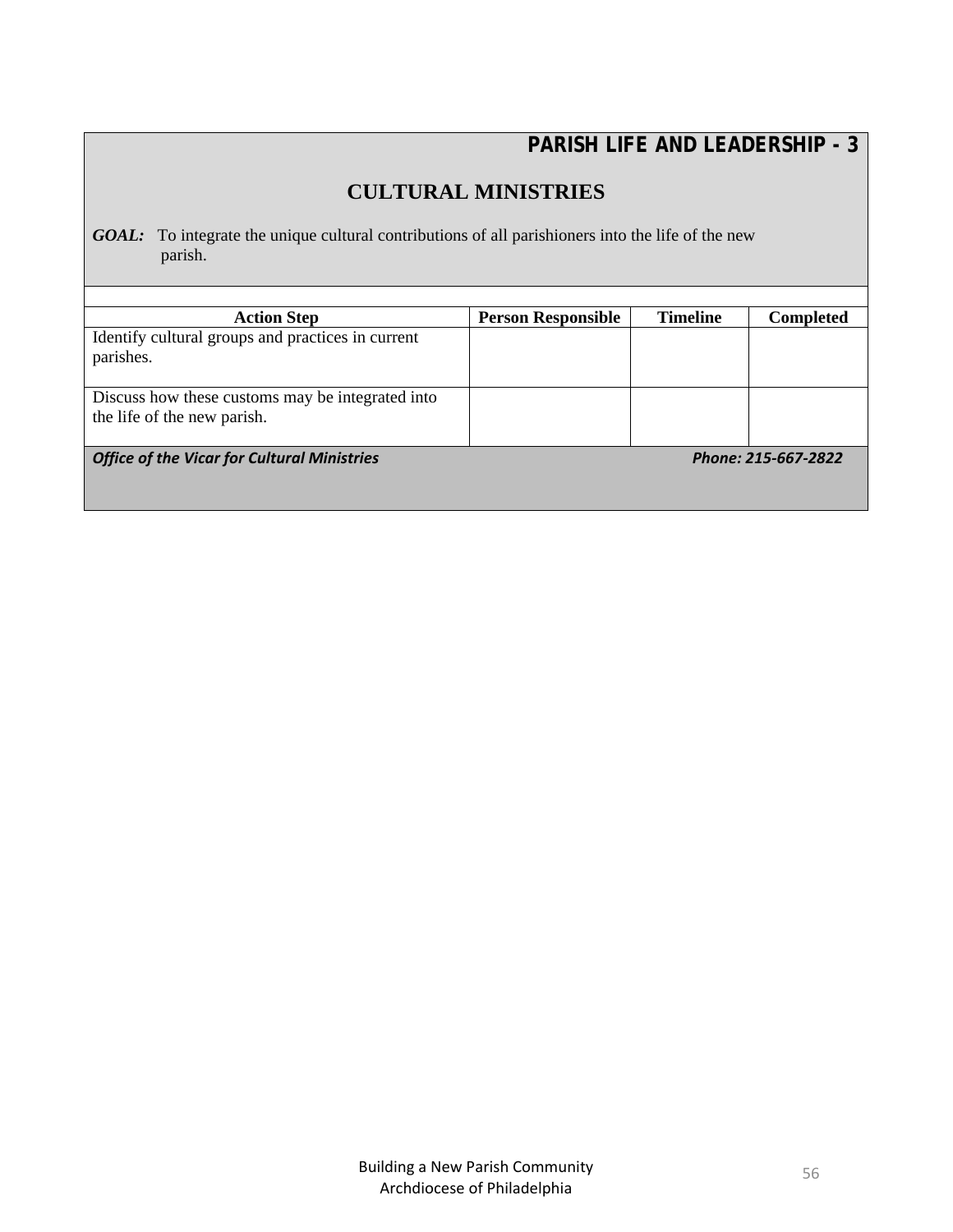# **PARISH GROUPS (Ministries, Organizations and Committees)**

*GOAL:* To unite parish groups.

| <b>Action Step</b>                                                                                       | <b>Person Responsible</b> | <b>Timeline</b> | <b>Completed</b> |
|----------------------------------------------------------------------------------------------------------|---------------------------|-----------------|------------------|
| Obtain from each of the current parishes the names                                                       |                           |                 |                  |
| of each of the parish ministries, organizations and                                                      |                           |                 |                  |
| committees, including the names, addresses and                                                           |                           |                 |                  |
| phone numbers of their leaders.                                                                          |                           |                 |                  |
| Make a list of combined groups and those with                                                            |                           |                 |                  |
| similar missions.                                                                                        |                           |                 |                  |
|                                                                                                          |                           |                 |                  |
| Hold combined meetings of the leaders of identical                                                       |                           |                 |                  |
| or similar groups to share details of their group.                                                       |                           |                 |                  |
| Determine leadership, roles and responsibilities.                                                        |                           |                 |                  |
|                                                                                                          |                           |                 |                  |
| Invite each of the group leaders to consider ways<br>they might combine ongoing meetings and activities. |                           |                 |                  |
|                                                                                                          |                           |                 |                  |
| Hold combined membership meetings for the                                                                |                           |                 |                  |
| purpose of adopting plans developed by leaders and                                                       |                           |                 |                  |
| electing interim leadership of combined groups. Plan                                                     |                           |                 |                  |
| usual events and activities throughout the year.                                                         |                           |                 |                  |
| Make plans to conduct a ministry/organization fair at                                                    |                           |                 |                  |
| the new parish next year.                                                                                |                           |                 |                  |
|                                                                                                          |                           |                 |                  |
| <b>Office for Life and Family</b>                                                                        | Phone: 215-587-5661       |                 |                  |
|                                                                                                          |                           |                 |                  |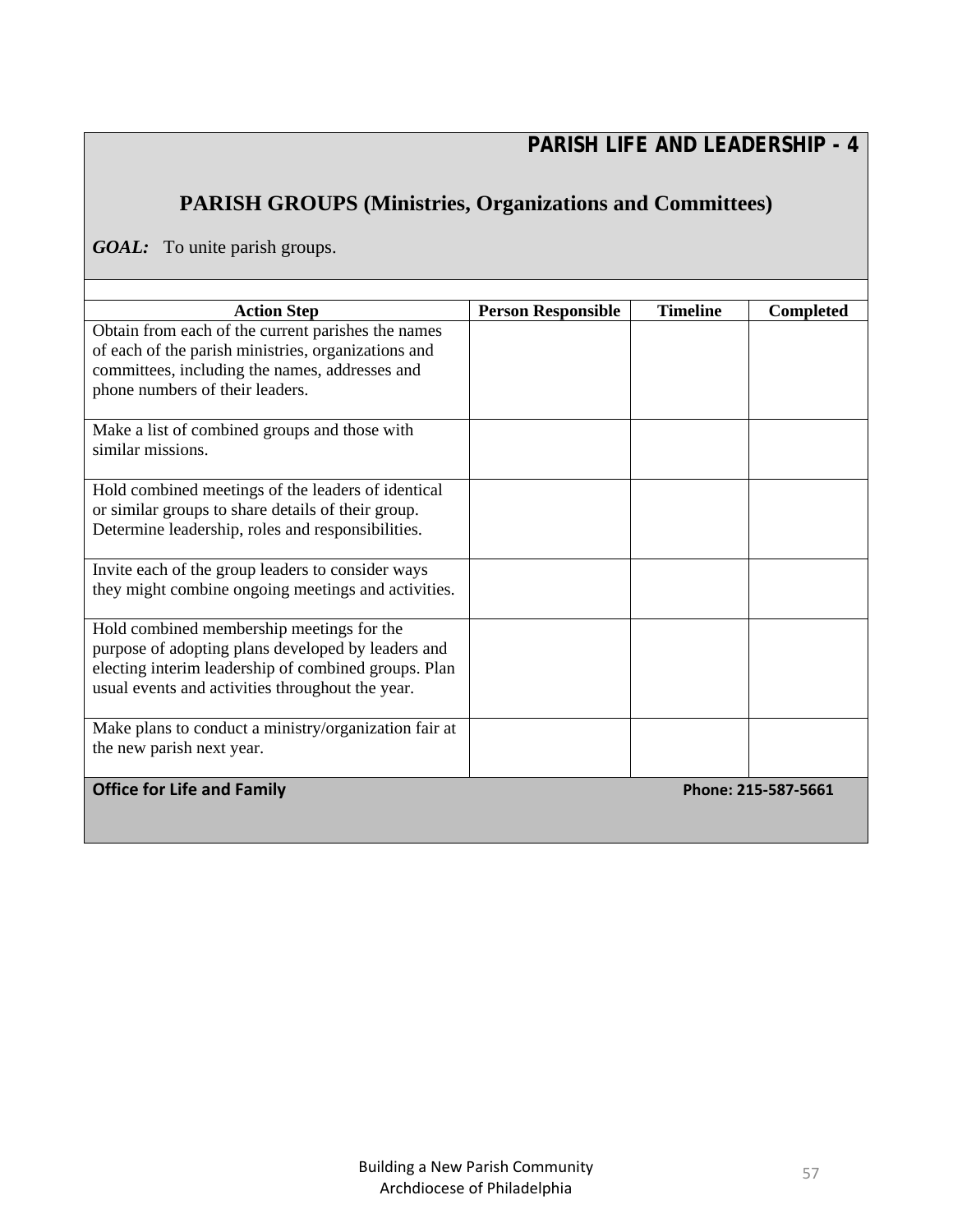### **SOCIAL SERVICES AND OUTREACH**

**GOAL:** To coordinate the practical aspects of how the Corporal Works of Mercy are carried out in the new parish.

| <b>Action Step</b>                                                                                                                                                       | <b>Person Responsible</b> | <b>Timeline</b> | <b>Completed</b> |
|--------------------------------------------------------------------------------------------------------------------------------------------------------------------------|---------------------------|-----------------|------------------|
| Identify social services and outreach currently<br>available in each parish: food pantry, food<br>collections, clothing drive, holiday baskets, Aid for<br>Friends, etc. |                           |                 |                  |
| Discuss best way to combine and continue these<br>services.                                                                                                              |                           |                 |                  |
| <b>Catholic Social Services</b><br>Phone: 215-587-3900                                                                                                                   |                           |                 |                  |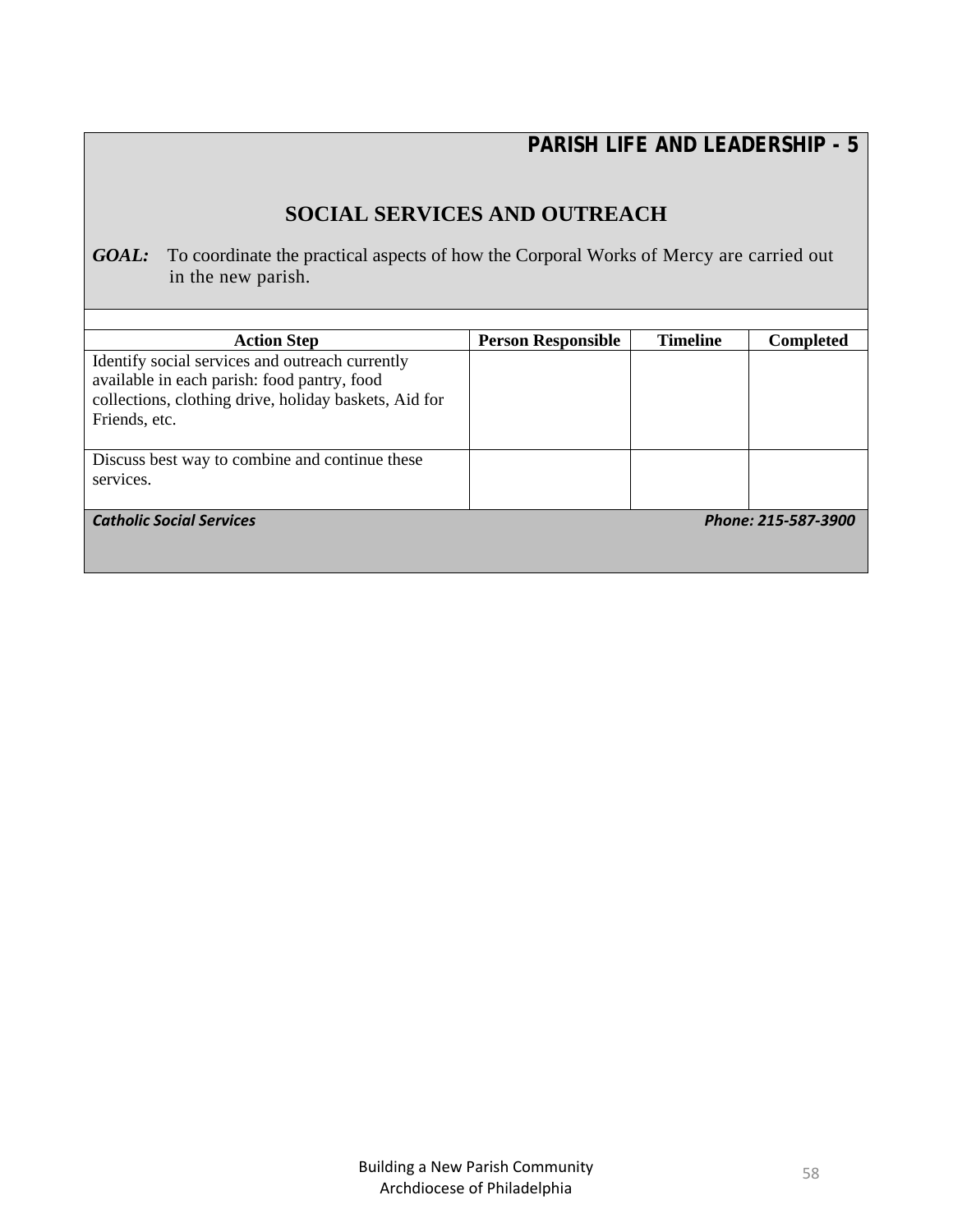### **FUNDRAISING ACTIVITIES**

**GOAL:** To make a plan to continue, combine or initiate new fundraising activities.

| <b>Action Step</b>                                                                                                                    | <b>Person Responsible</b> | <b>Timeline</b> | <b>Completed</b> |
|---------------------------------------------------------------------------------------------------------------------------------------|---------------------------|-----------------|------------------|
| Obtain a complete list, including specifics and<br>brief summary, of fund-raising activities held in<br>each parish.                  |                           |                 |                  |
| Create a combined monthly list.                                                                                                       |                           |                 |                  |
| Examine events that are similar and can be<br>combined.                                                                               |                           |                 |                  |
| Determine adjustments needed in scheduling.                                                                                           |                           |                 |                  |
| Discern and decide with Transitional Team<br>which of the above will continue initially in the<br>new parish (during the first year). |                           |                 |                  |
|                                                                                                                                       |                           |                 |                  |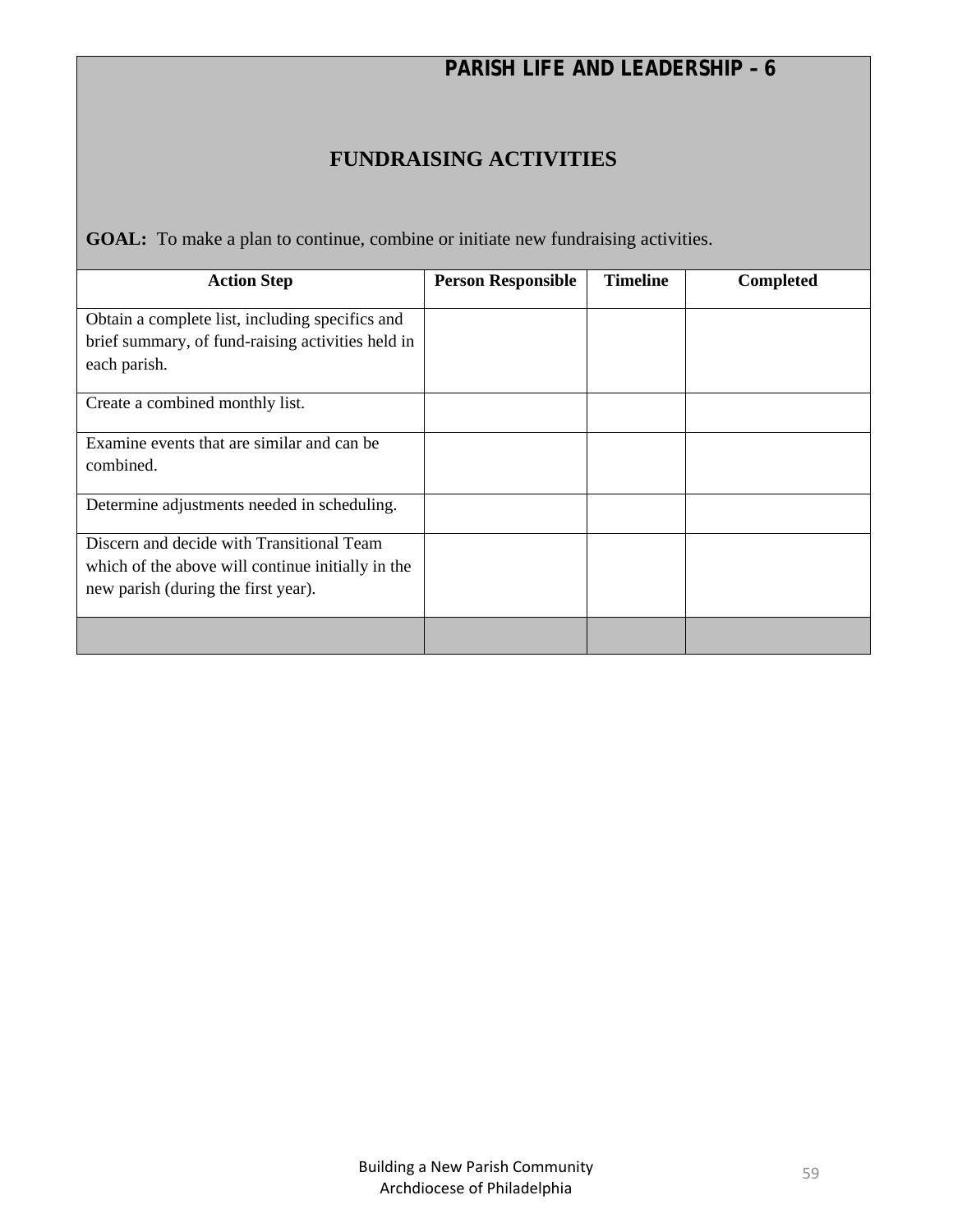### **SOCIAL ACTIVITIES**

*GOAL:*To plan social activities for the new parish.

| <b>Action Step</b>                                        | <b>Person Responsible</b> | <b>Timeline</b> | <b>Completed</b> |
|-----------------------------------------------------------|---------------------------|-----------------|------------------|
| Obtain from the current parishes a complete list of       |                           |                 |                  |
| social activities held in the parish and the specifics of |                           |                 |                  |
| how they occur: dates, seasons, times, groups             |                           |                 |                  |
| involved, etc.                                            |                           |                 |                  |
|                                                           |                           |                 |                  |
| Place all of the social activities on a monthly           |                           |                 |                  |
| calendar.                                                 |                           |                 |                  |
|                                                           |                           |                 |                  |
| Examine events that are similar and can be.               |                           |                 |                  |
| combined.                                                 |                           |                 |                  |
|                                                           |                           |                 |                  |
| Determine adjustments needed in scheduling.               |                           |                 |                  |
|                                                           |                           |                 |                  |
|                                                           |                           |                 |                  |
|                                                           |                           |                 |                  |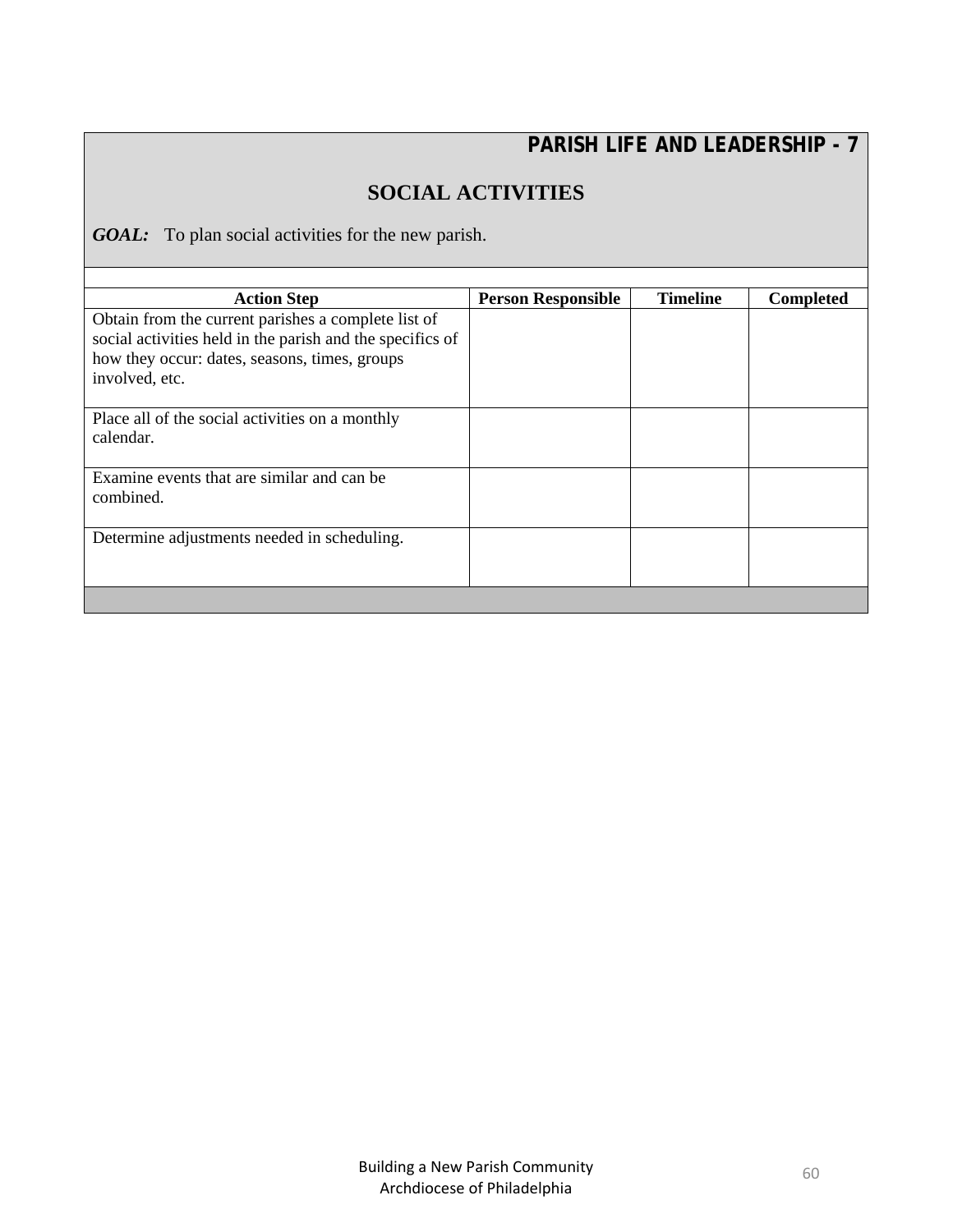The Transition Team (TT) will delegate one person from each parish to coordinate the uniting of parish groups (ministries, organizations, committees).

# **Identify**

Coordinators identify all groups – ministries, organizations and committees – active in each of the parishes.

# **Gather Information**

Coordinators gather the following information concerning each group:

- Name and purpose of group
- List of leaders and members
- Meeting schedule, training, method of communication, events, etc.

# **Plan for Uniting**

Coordinators:

- Identify groups with the same or similar missions
- Identify those groups who have a singular, unique mission
- After discernment, combine groups as appropriate
- Compile a new list of groups to publicize to the newly formed parish

# **Leadership Meeting**

- Coordinators meet with group leaders to determine leadership for newly formed groups, (e.g., current leaders share responsibilities, one leader volunteers, etc.)
- Group leaders plan a meeting for each individual group, date, agenda, etc. (Begin with groups that must be in place by the Mass for the Formal Opening of the new Parish.)
- See sample Leadership Meeting Agenda

# **Membership Meeting**

- New leaders meet with combined membership
- See sample Meeting Agenda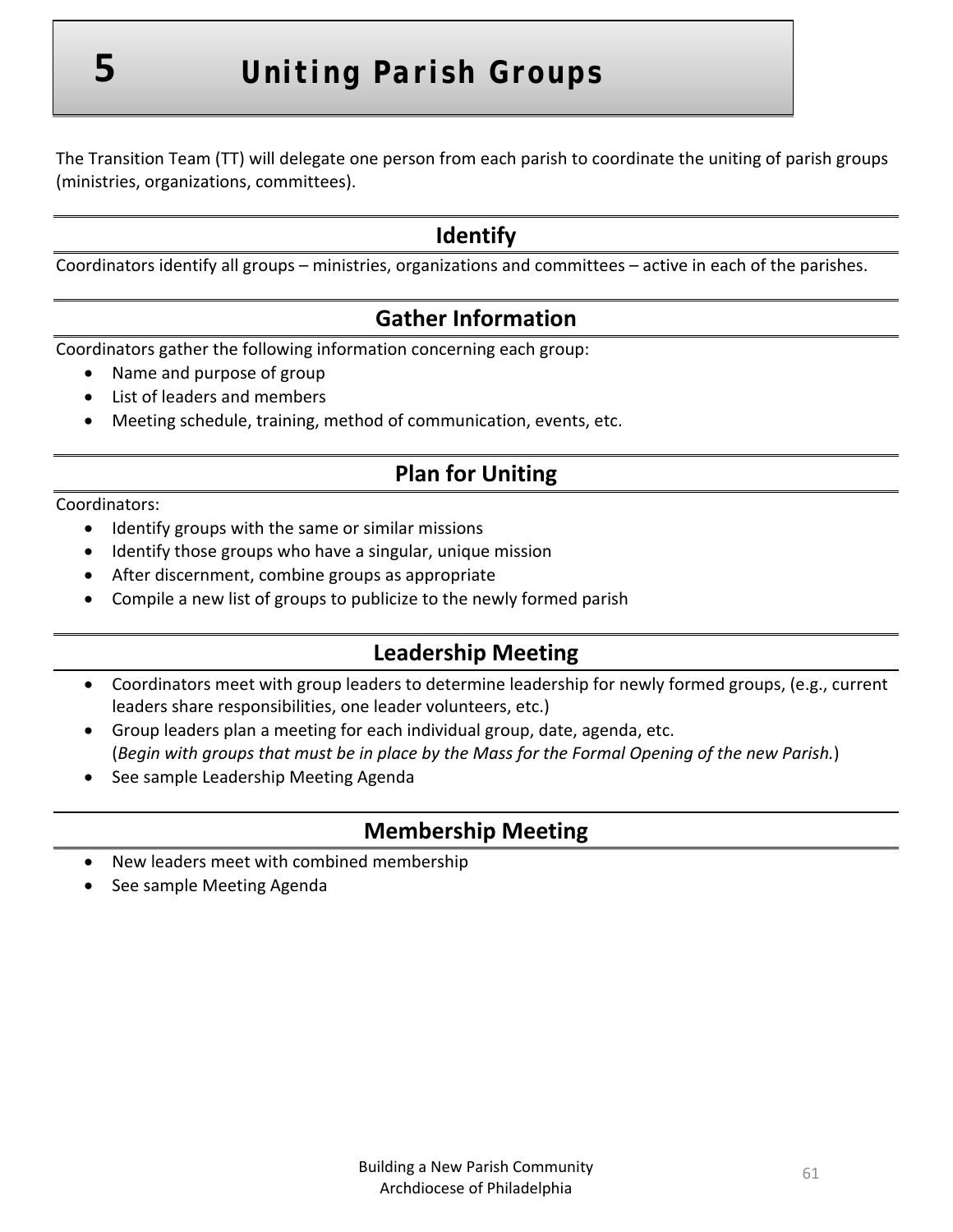# **Leadership Meeting** *Sample Meeting Agenda*

### *The following can be used for meetings of parish group leaders: (Ministries, Organizations,* **Committees)**

#### **Introductions**

- Ask leaders to sit together with other leaders of same ministry, organization or committee in small groups.
- Invite each person to introduce themselves
	- o Name, Parish
	- o Group (ministry, organization, committee) role
	- o Briefly state what you most appreciate about your involvement.

#### **Prayer**

Invite parish leaders from same groups to share their responses to the reflection questions.

#### **Reading from Scripture: 1 Cor 12:4‐7**

"There are different kinds of spiritual gifts but the same Spirit; there are different forms of service but the same Lord; there are different workings but the same God who produces all of them in everyone. To each *individual the manifestation of the Spirit is given for some benefit."*

 **Reflection Question:** What gifts do I see my current parish bringing to the new parish? What gifts might I be open to receive from the other parish communities?

#### **Break – Refreshments**

#### **Discussion**

How can our groups become one?

- **•** Leadership
- Meetings
- Activities
- Events
- Other Concerns
- (Training and Scheduling for Liturgical Ministers)

#### **Plan Meeting for All Members**

- Date
- Time
- Place

(See Membership Sample Agenda)

#### **Closing Prayer**

*Building a New Parish Community* – Transition Prayer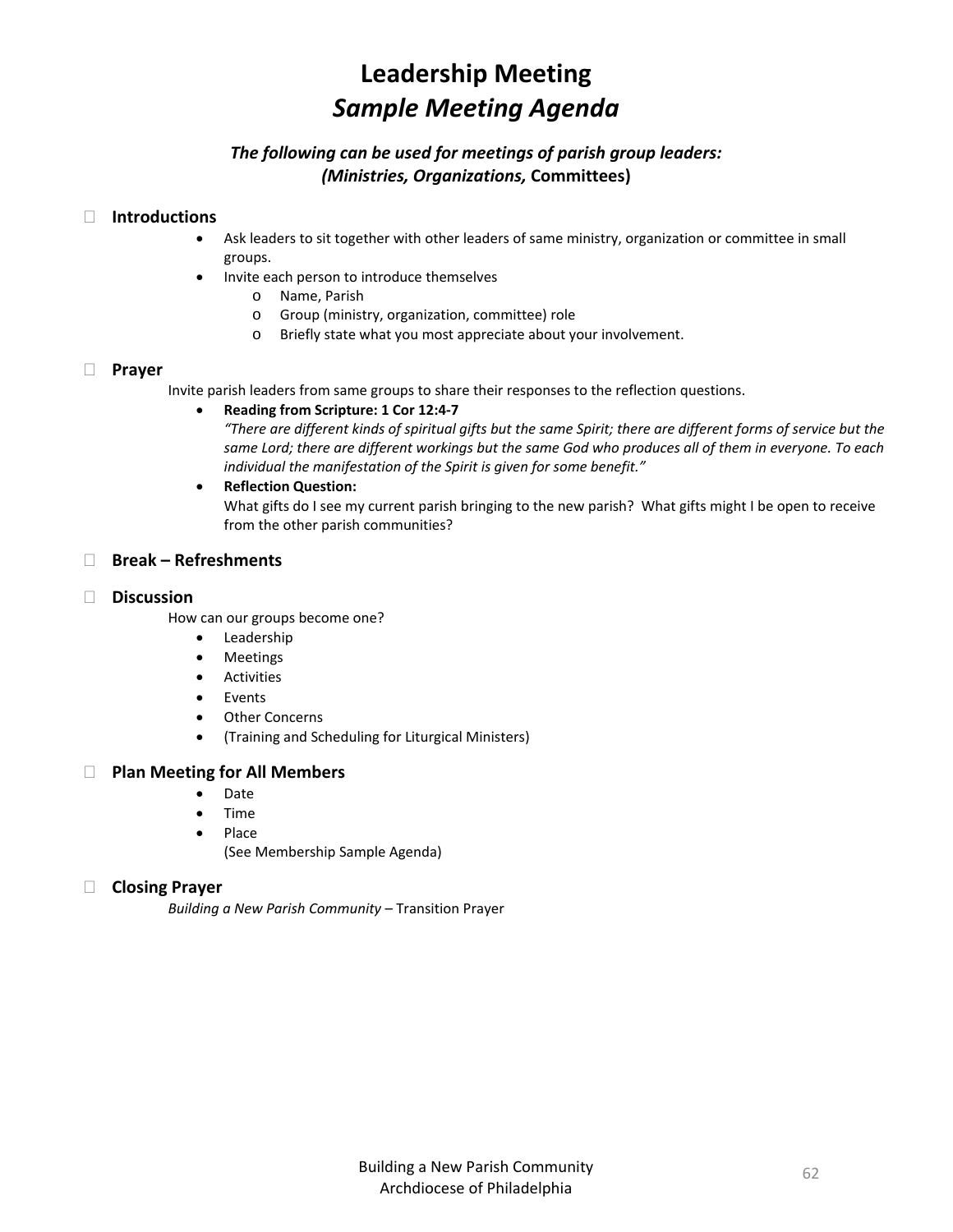# **Membership Meeting**  *Sample Meeting Agenda*

#### **Introductions**

In small groups, invite each person to introduce themselves.

- o Name, Parish
- o Group (ministry, organization, committee) role
- o Briefly state what you most appreciate about your involvement.

#### **Prayer**

Invite members to share their responses to reflection questions with someone from another parish.

#### **Reading from Scripture: Eph 4:1‐6**

"I, then, a prisoner for the Lord, urge you to live in a manner worthy of the call you have received, with all *humility and gentleness, with patience, bearing with one another through love, striving to preserve the* unity of the spirit through the bond of peace: one body and one Spirit, as you were also called to the one hope of your call; one Lord, one faith, one baptism one God and Father of all, who is over all and through *all and in all."*

#### **Reflection Question:**

How will "striving to preserve the unity of the spirit" help us in the process of integrating the many different gifts that each of the parishes will bring to the new parish community? How will the virtues of humility, gentleness, patience and love help me in the process of building a new parish community?

#### **Break – Refreshments**

#### **Discussion**

Leadership reports on the suggested reconfiguration.

- **•** Leadership
- Meetings
- **•** Activities
- Events
- Other important details
- (Training and Scheduling for Liturgical Ministers)

#### **Reminder of Next Meeting/Event**

- Date
- Time
- Place

(See Sample Agenda)

#### **Closing Prayer**

*Building a New Parish Community* – Transition Prayer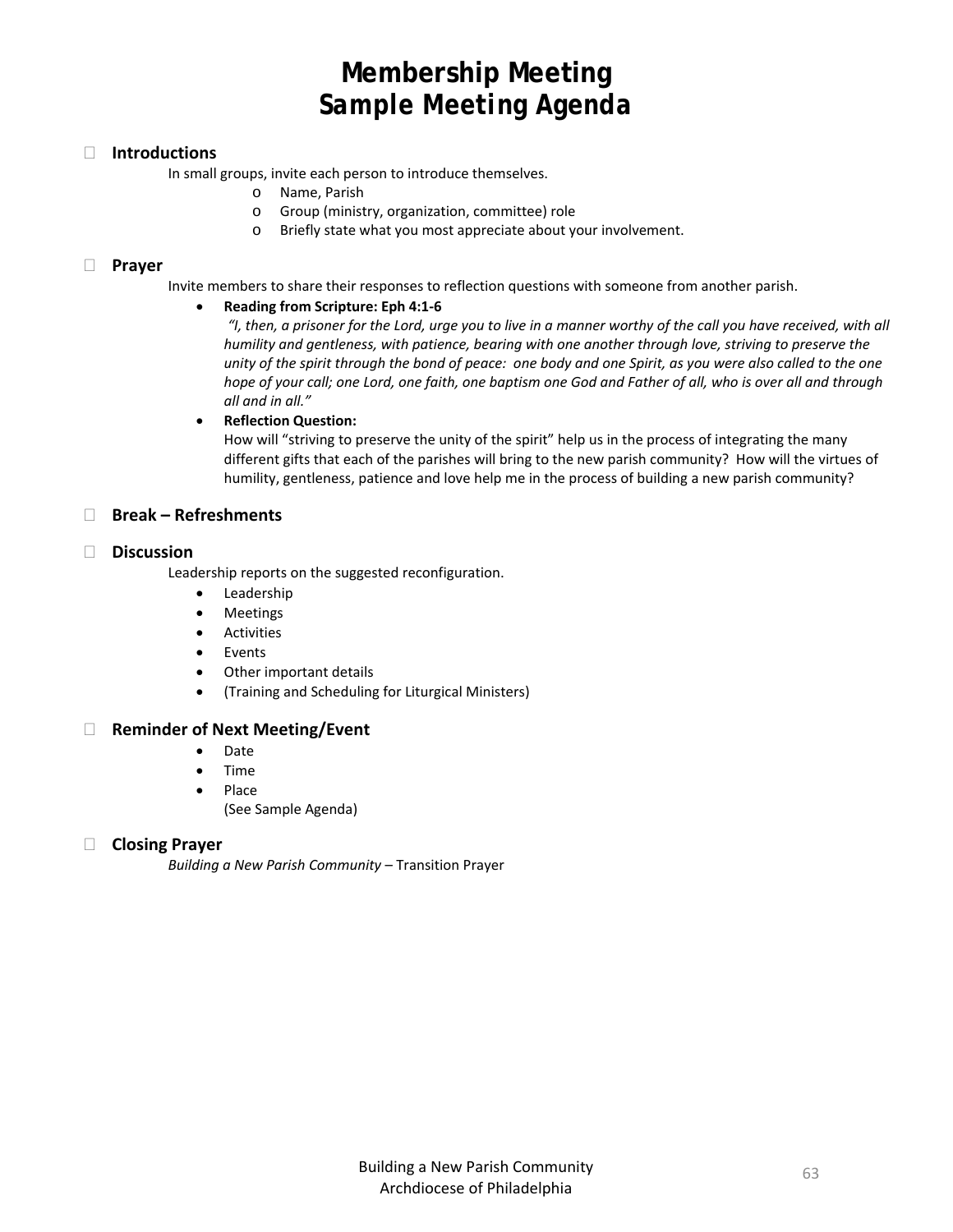*6 Staffing the New Parish* 

# **Assess Current Parishes' Staff Positions**

- Each current pastor should identify how the following functions within the parish are being performed: Administrative/secretarial/receptionist, Business Management, Cemetery, Maintenance/custodial, Parish Outreach Services, Parish Pastoral Services, Religious Education and Sacristan Duties. Include job descriptions and contracts.
- Identify whether these functions are performed by an employee, independent contractor or volunteer. Include employees' resumes and basic hire information.

### **Discuss and Determine Staff Needs for the New Parish**

- The Transitional Team discusses the overall needs of the new parish, examining the needs of the community, rather than attempting to match current positions with incumbent employees, volunteers or independent contracts.
- Develop job descriptions for needed positions (see sample job description Appendix F)
- Determine positions needed by examining current resources, including current positions and budgets.
- A staff person from the Human Resources Office can participate with the committee to facilitate identification of resources, as well as to help with legal and employee relation problems

### **Establish Process for Hiring New Staff**

 Identify a process for filling any vacant or newly created positions (e.g., current staff having the opportunity to apply for any newly created positions).

### **Current Staff Not Continuing Employment**

- If there are members of the staff that will not continue employment as a result of restructuring, they must be informed appropriately. (A sample Lay Off letter is included in Appendix G.) Employees, who are laid off, will receive pay for any accrued but unused vacation.
- Staff, who are laid off as a result of parish restructuring, will continue to receive health benefits at no cost to the employee for three months from the date of their last day of service.

**Please note:** Employees, who are laid off, have the option of converting the Group Life insurance to an individual plan. The time for this conversion is limited, so they must take action immediately after the last day of employment. The Parish Business Manager can provide the necessary forms.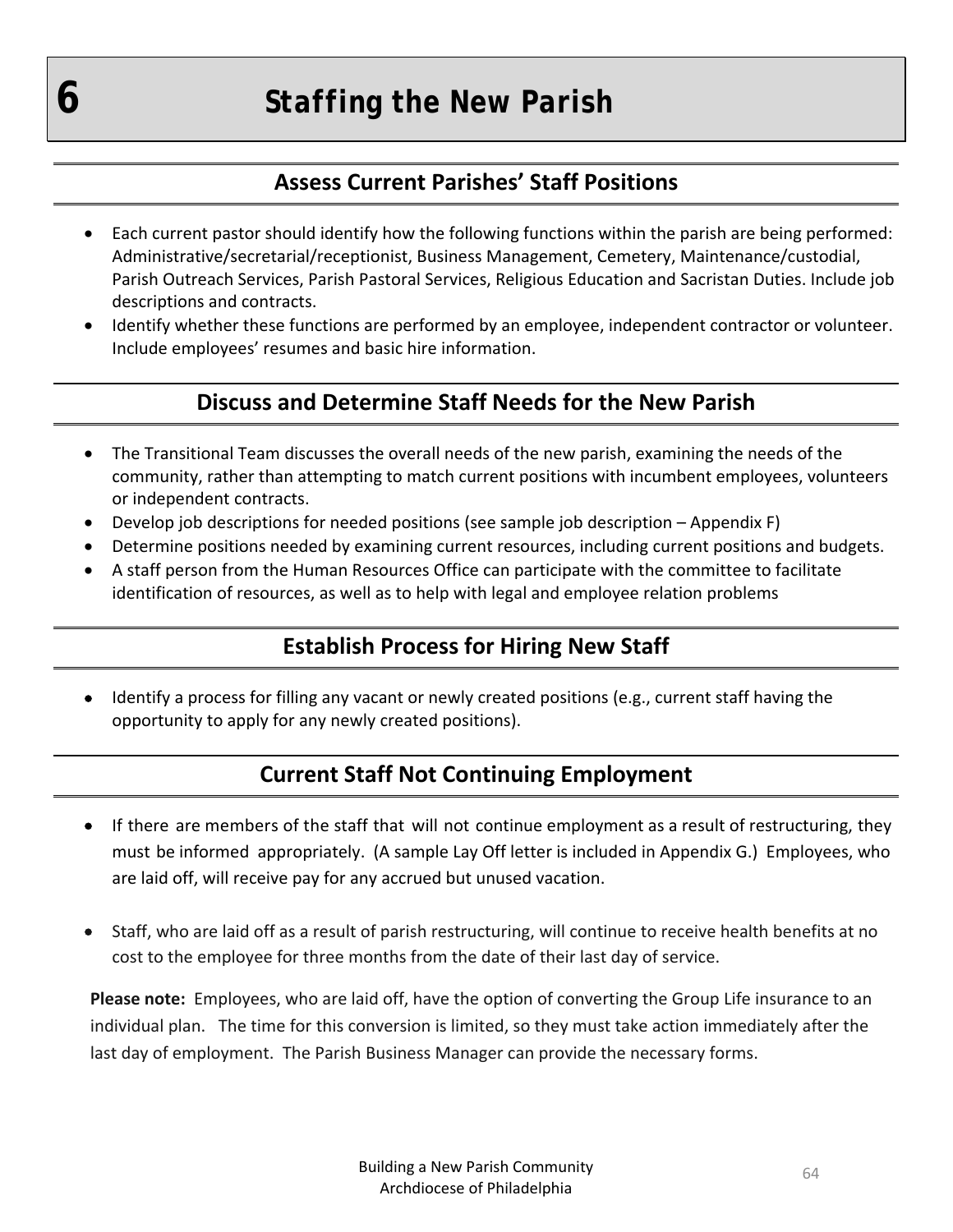# *7 Opening of New Parish Building a New Parish Community*

## **PUBLICIZE**

Publicize new parish information to all parishioners, including Mass times, address/parish contact information, web site by means of:

- Letter or new parish information packet mailed to all parishioners
- All information posted on new parish web site
- Create insert for current parish bulletins

# **CELEBRATE**

Celebrate Mass for Formal Opening of the Parish

- Include music familiar to all parishioners
- Ensure liturgical ministers represent all parishes
- Include in liturgy, sacred vessels, art and environment from all parishes

### **BUILD**

Host open house and other community building events, such as:

- Prayer services
- Socials
- Ministry fairs

### **INTEGRATE**

Continue to integrate the traditions and practices of former parish communities into all new parish events and activities.

### **UNITE**

Continue to unite all ministries, organizations, committees and activities.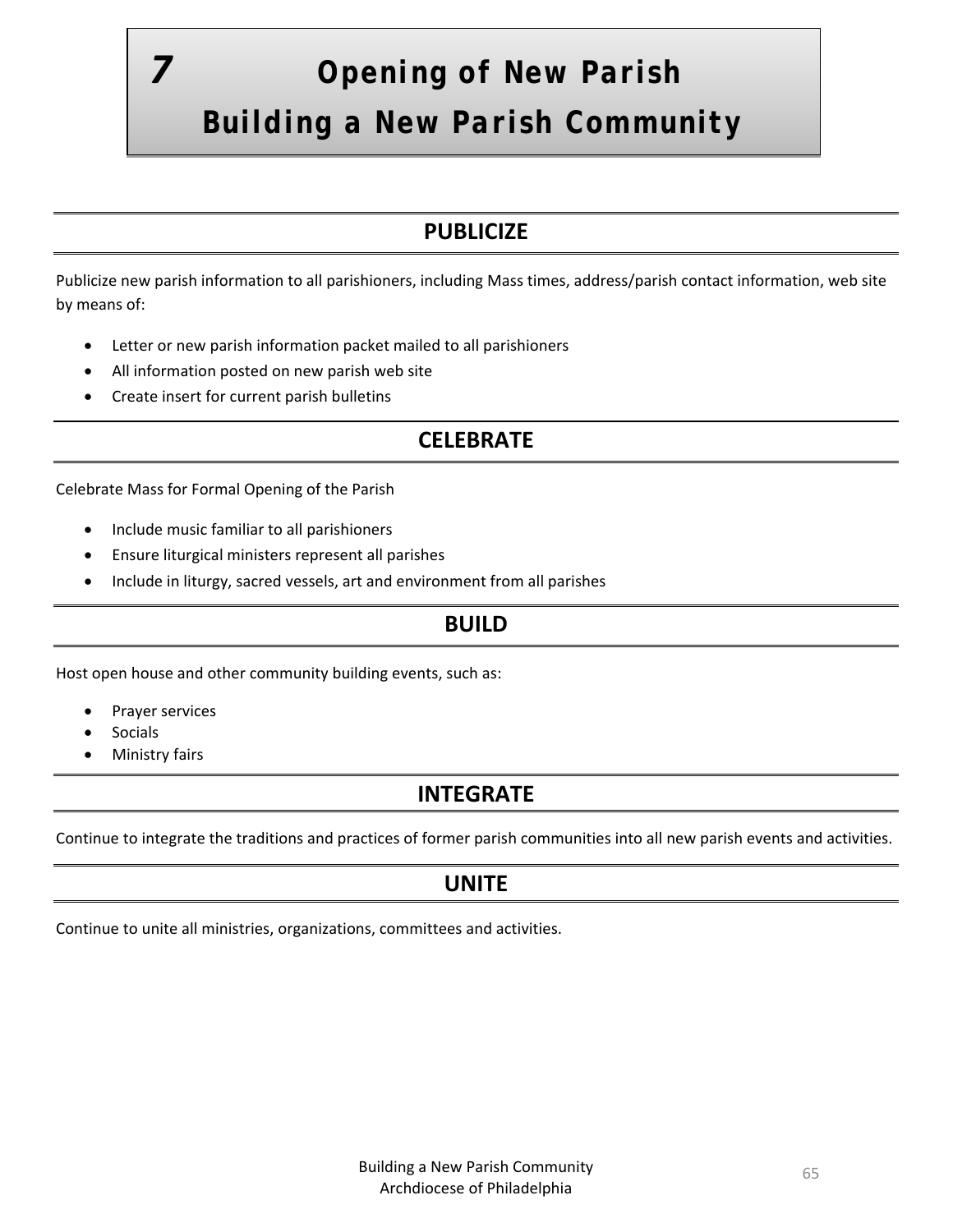### **Appendix A**

### **Recourse Against the Administrative Decree Merging the Parishes**

Church law provides the opportunity for those claiming to be aggrieved by a decree to seek recourse in accord with the Code of Canon Law (canons 1732 through 1739). Before initiating formal recourse, and within ten (10) business days of the legal notification of the decree merging the parishes (canon 1734 §2), a written petition from a person (canon 96) who considers himself or herself aggrieved by the decree merging the parishes must be directed to:

> Most Reverend Charles J. Chaput, O.F.M. Cap. Archbishop of Philadelphia 222 N 17 Street Philadelphia, PA 19103

If the Archbishop's response leaves the person who considers himself or herself aggrieved still dissatisfied, then the author of the initial petition seeking revocation or amendment of the decree has fifteen (15) business days to initiate formal recourse to the Congregation for the Clergy (canon 1737 §2). Should the Archbishop not respond to the initial petition, the time period for the person who considers himself or herself aggrieved to initiate formal recourse begins on the thirtieth day after the petition for revocation or amendment was submitted (canon 1735).

In these instances, the recourse is addressed to the Congregation for the Clergy. This can be submitted directly to the following address:

> His Eminence Beniamino Cardinal Stella Prefect Congregation for the Clergy Piazza Pio XII 3 00193 Rome, Italy

 Or, through the office of the Apostolic Nunciature: Apostolic Nunciature United States of America 3339 Massachusetts Avenue, NW Washington, DC 20008‐3610

Or, through the office of the Archbishop (address above)

The person making recourse against the decree has the right to engage the services of a canon lawyer (canon 1738).

Any questions or comments on these guidelines, please contact the Chancery (215‐587‐4538).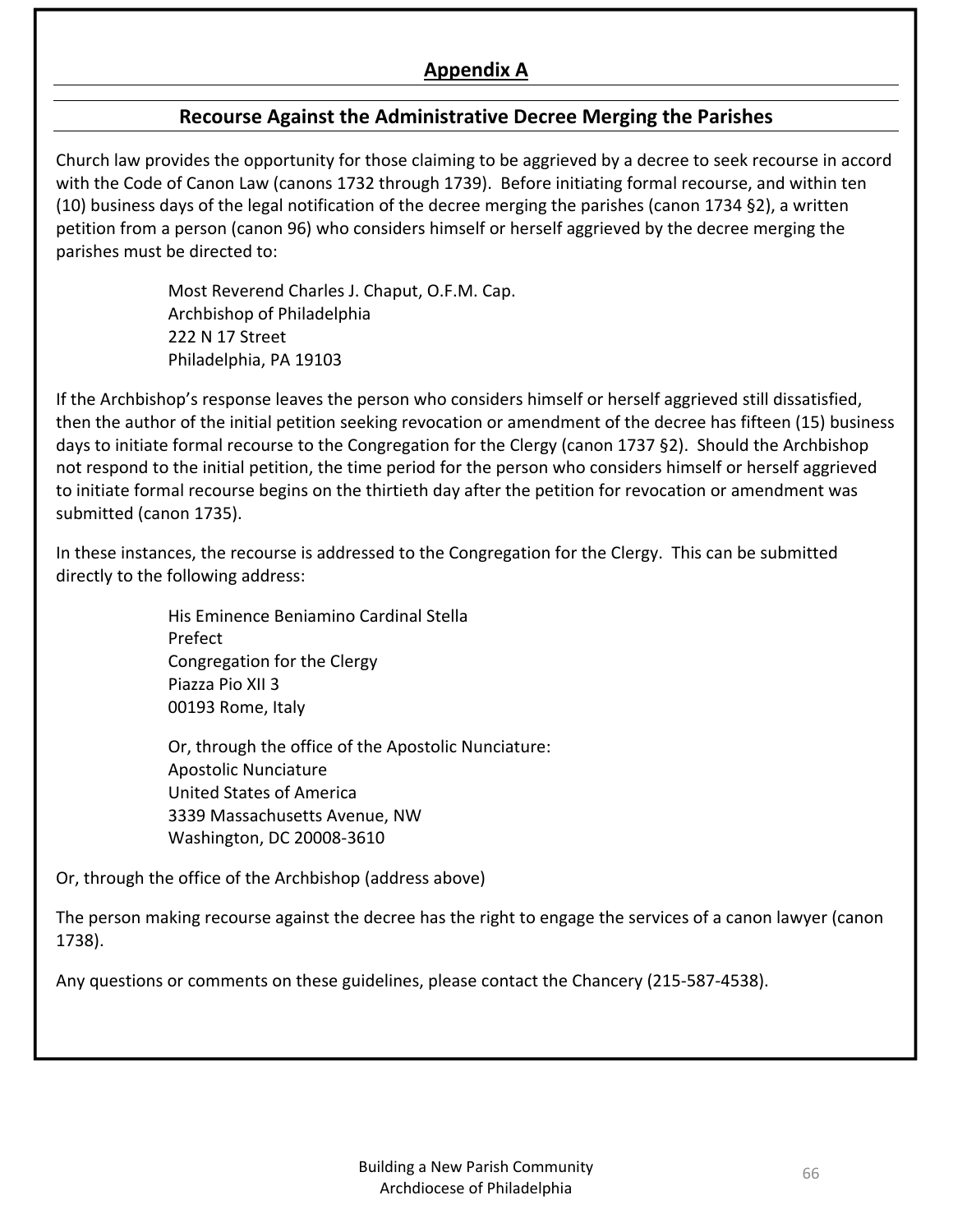### **Appendix B**

### **Merger of Parishes: Canonical Guidelines**

Only the Archbishop can establish, suppress, merge or otherwise notably alter parishes. Before doing so he is required to consult with the council of priests (canon 515§2).

### **Parish Sacramental Records**

New sacramental record books should be started as of the date of the formal opening of the parish. No additional entries are be made into the old sacramental record books. All of these records are to be kept at the new parish office. (Going forward, if weddings or other sacraments are celebrated in those churches used as worship sites, they are to be recorded in the new sacramental records of the new parish.)

When issuing a sacramental certificate for a sacrament which had been administered in one of the parishes joined in the merger: beneath the name and address of the new parish, type in the name of the church where the sacrament was actually administered.

### **Parish Seal**

The parish seal with the name of the new parish and parish church may continue to be used. The seals of the other parishes should not be used. They should be sent to the Philadelphia Archdiocesan Historical Research Center (PAHRC) for preservation.

### **Parish Historical Records**

The historical or financial records of the individual parishes that were joined in the merger should not be destroyed. Non‐sacramental records of the parishes should be sent to the Philadelphia Archdiocesan Historical Research Center (PAHRC) for preservation.

### **Announced Masses**

A new book of Mass intentions should be started as of the date of the formal opening of the parish. The announced Mass intentions of the individual merged parishes should be combined equitably into the new book. Preference should be given to those intentions which are identified as being related to the date scheduled (such as the anniversary of death). Others should be scheduled as close to the original date as possible.

Parishioners should be notified that the dates of announced Masses may have to be changed as the Mass Intention books are merged. Anyone who wishes to cancel a requested intention should be refunded any stipend they gave.

### **Parish Membership and Registration**

All of those living within the boundaries of the new parish are members of that parish. The registration records of merged territorial parishes should be combined. Should parishioners wish to register in some other nearby parish, the pastor is encouraged to be flexible in allowing them to do so.

Members of merged personal parishes should be notified that they have the option of belonging to the newly merged successor parish, the parish in which they actually live (if other than the successor parish),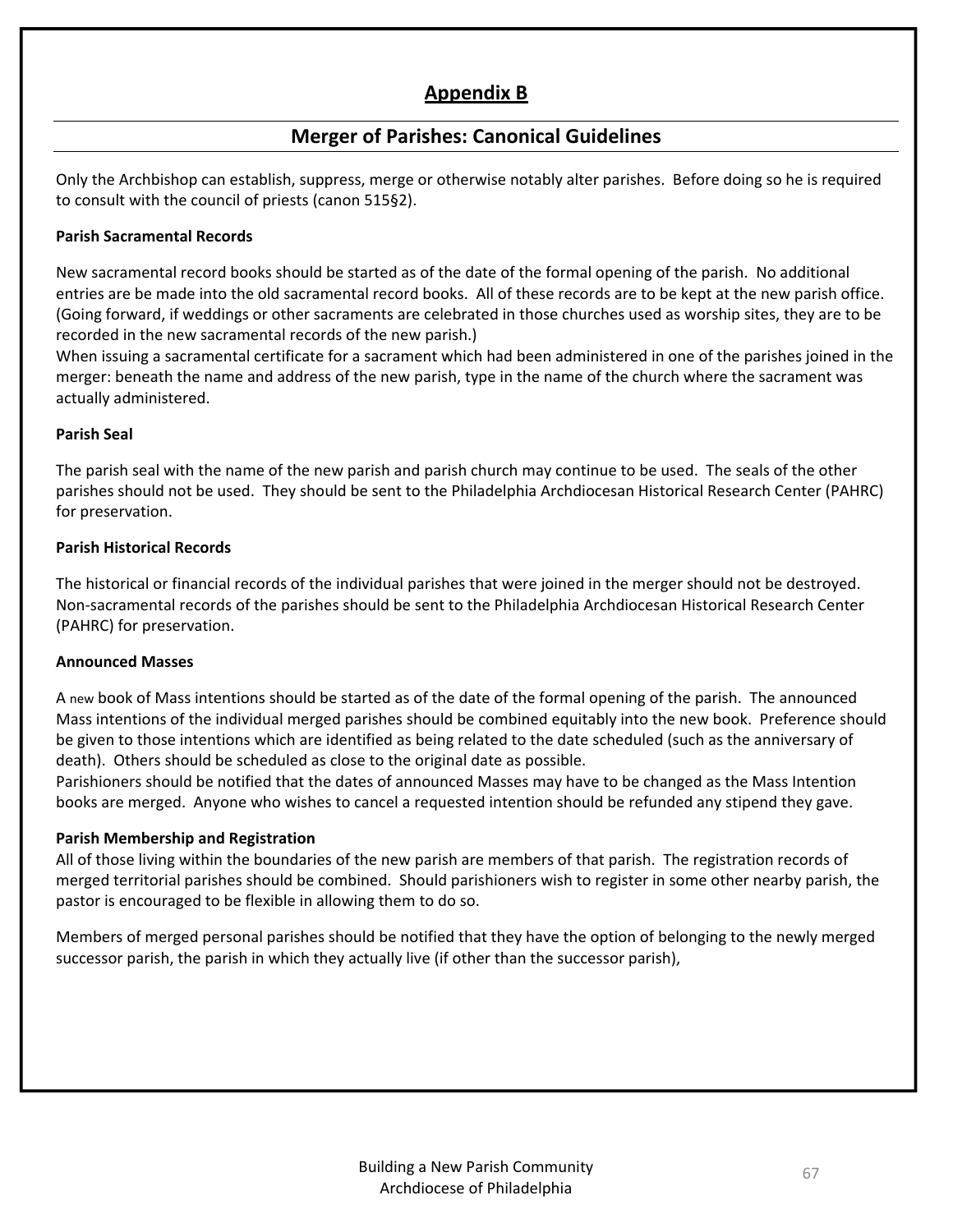### **Appendix B continued**

or in the nearest qualifying personal parish. If they do not make a choice they will automatically be registered as members of the merged successor parish.

Regardless of parish membership or registration, Catholics are always free to attend Mass in any Catholic Church.

### **Use of Non‐Parish Churches** (AKA Worship Site Churches)

The parish church is to be the normal site for the celebration of the Sacraments. Funerals and devotions, however, may always be celebrated in a worship site church.

On special occasions, such as a feast day related to the church patron, the pastor is authorized to have Mass celebrated in a worship site church.

Weddings that are already scheduled for worship site churches may take place as planned. Going forward, weddings should be scheduled only for the parish church, unless permission is obtained from the chancery.

Baptism, Confirmation and the Easter Triduum are to be celebrated only in the parish church.

The Most Blessed Sacrament must be reserved in the parish church. Permission is given to reserve the Most Blessed Sacrament in worship site churches, provided that there is a genuine pastoral advantage in doing so and provided that the Blessed Sacrament is renewed regularly.

The names of all churches are to be maintained, unless otherwise determined.

### **Canonical Ownership of Parish Property and the Intentions of Donors**

All property of the individual parishes becomes the canonical property of the merged successor parish. Items (such as ciboria, vestments, etc.) donated by parishioners of the individual parishes can be used by the merged successor parish as needed.

It is presumed that items were donated for the use of the Church without conditions, unless such conditions were expressed at the time of the donation. It is not necessary, therefore, to consult with those who made donations about their current wishes for such objects. Sensitivity, however, should be shown in the disposition of donated items. Items donated for use in worship should not be returned to the donor. They may, however, be transferred for use in another parish.

When conditions were placed upon donations, such as with funds donated for a particular purpose, the intention of the donors must be respected.

### **Chapels**

Should there be a chapel or oratory in a rectory, convent, or a within a worship site church which is no longer going to be used, please notify the chancery so that a decree can be issued relegating the space for non-religious use.

Contact: Rev. Monsignor Gerard Mesure, Chancellor**….**215‐587‐4538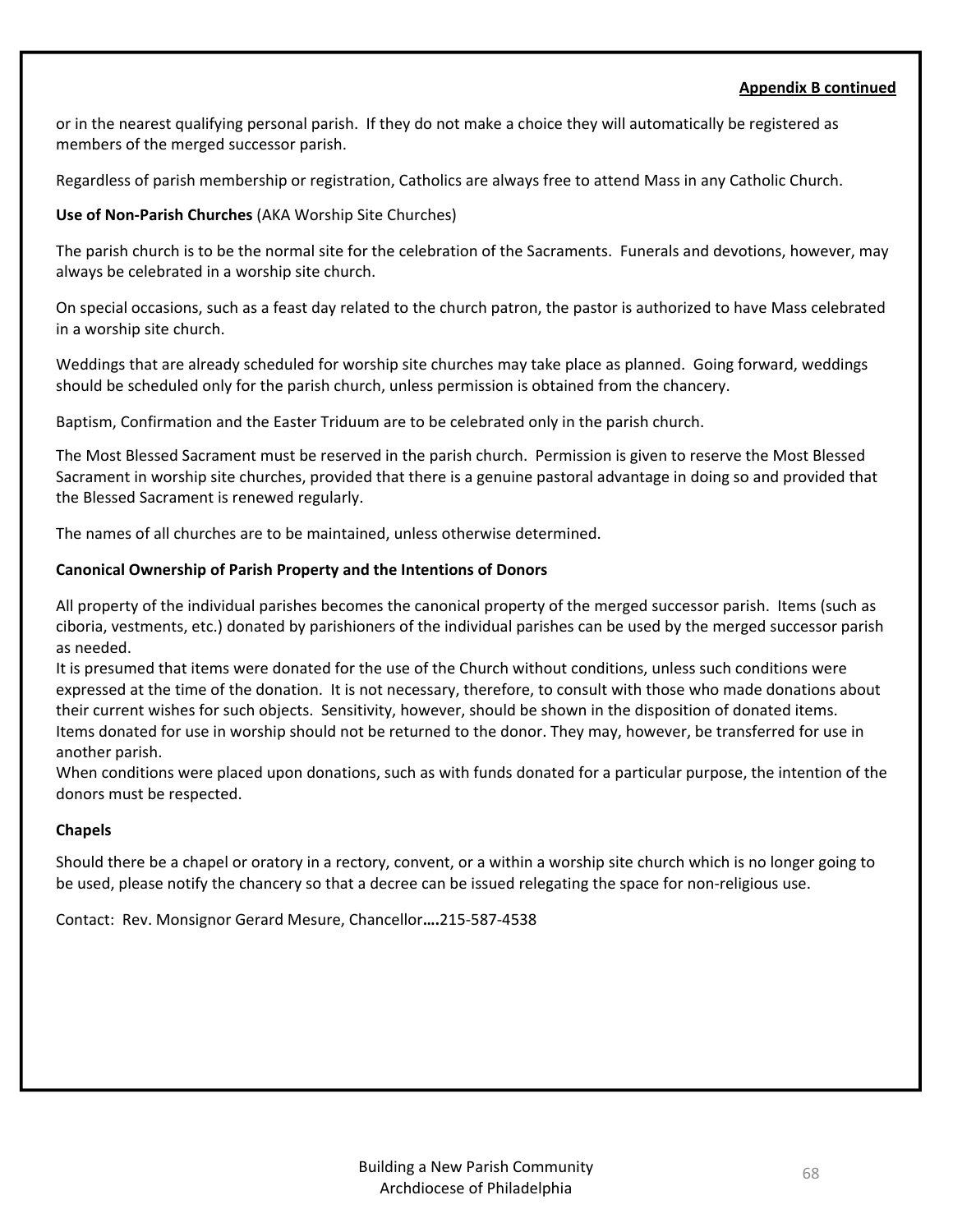### **Appendix B‐1**

### **REGULATIONS FOR THE USE OF A WORSHIP SITE WITHIN A PARISH OTHER THAN THE PARISH CHURCH**

[Originally promulgated by Cardinal Bevilacqua on June 28, 2000; confirmed by Cardinal Rigali on November 1, 2006; revised and promulgated by Cardinal Rigali on June 3, 2011; revised and promulgated by Archbishop Charles J. Chaput, O.F.M. Cap. on March 12, *2012*.]

The Archdiocese of Philadelphia has established the following regulations regarding parishes which have a worship site in addition to the parish church. These regulations apply to all parish worship sites, other than the parish church, established on or after July 1, 2011. All other parishes having parish worship sites in addition to the parish church are to strive to conform to these regulations as circumstances permit.

- 1. The parish church is the primary place of worship of a particular parish where the sacraments and other religious services are celebrated throughout the liturgical year. The pastor is responsible to assure the availability of the parish church for the sacramental life of all the members of the parish community. A worship site other than the parish church, on the other hand, is a church situated within a parish's boundaries and used primarily for devotional services.
- 2. Among the just causes for the establishment of a worship site in addition to the parish church are:
	- a. to allow greater accessibility of the faithful to devotional services;
	- b. to accommodate larger numbers of the faithful, particularly if the parish church is too small for a particular liturgical or devotional celebration.
- 3. In keeping with canon law and existing archdiocesan guidelines, the Paschal Triduum, the sacraments of Christian Initiation (Baptism, Confirmation, first Eucharist), weddings, and other sacramental rites (including first Penance, communal penance services, communal celebrations of the Anointing of the Sick, etc.) are to be celebrated in the parish church and are not to be celebrated in any other worship site within the parish that is in addition to the parish church.
- 4. The Rite of Christian Funerals, including the Funeral Mass, may be permitted in a worship site within the parish other than the parish church.
- 5. Permission in individual cases may be given by the Chancery for a wedding to be celebrated in the worship site.
- 6. For pastoral reasons, sacramental rites (including first Penance, communal penance services, communal celebrations of the Anointing of the Sick, etc.) may be celebrated in the worship site.
- 7. For pastoral reasons, devotional services (such as ceremonies associated with a patronal feast, a public novena, stations of the cross, etc.) may also be permitted in a worship site.
- 8. In situations where worship sites have been created as a result of the merger of two or more parishes, every effort must be made to prepare the parishioners to celebrate every Sunday Liturgy together in the Parish Church. If the Pastor of the new parish in consultation with his Parish Councils would determine that providing Sunday Mass in a Worship Site for a short period will help parishioners to make the transition to one worshiping community in the parish Church, Sunday Mass may be offered in the Worship Site(s) during the one year of transition.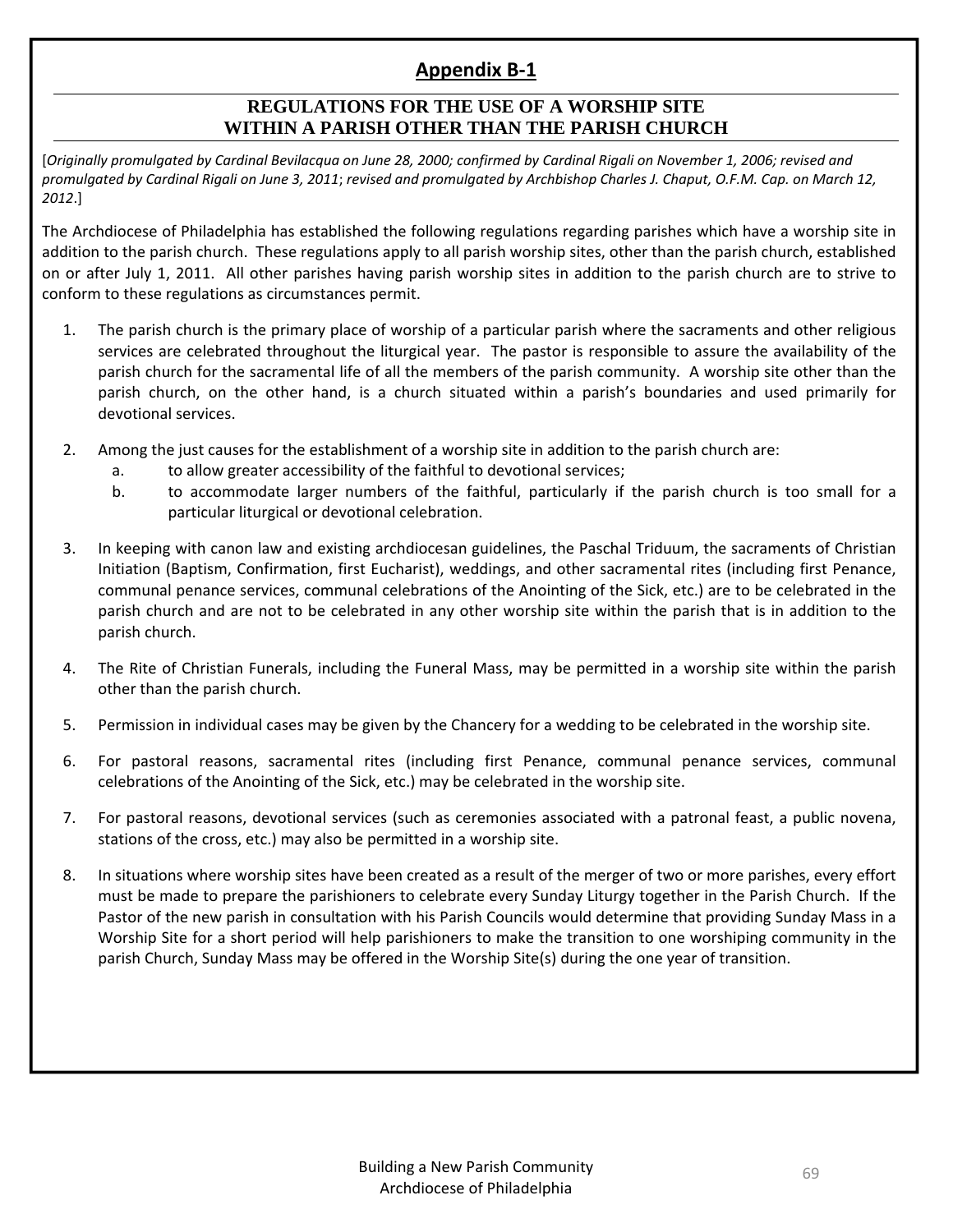### **Appendix C**

### **Office for Parish Service & Support Procedures**

- Review "Preliminary" Annual Parish Financial Report (APFR) for the current parishes as of the merge date. In certain situations, audits can be as of June in preparation for the September submission of the APFR. Business Manager of the new parish will be responsible for completion of final APFR.
- Determine whether payroll function is performed internally or by an outside service provider.
- Ensure that all payroll of the current parishes will be processed prior to the opening date. This would include teachers who are normally paid over 12 months.
- Determine who will file final quarterly tax filings. "Final" return must be checked off on the last return for the parish.
- Determine that all tax filings with respective federal, state and local municipalities are current as of audit.
- Determine who will file W‐2's for the current parishes. This information should be provided to new parish.
- Determine who will file 1099 Forms for the current parishes. This information should be provided to new parish.
- Determine who will file pension information with Pension Office. This could be done by the current parishes. Parish should complete termination pension form and return to Pension Office.
- Ensure that all bank accounts are reconciled as of audit date. It is advisable that all accounts other than the Parish Operating Account be closed out prior to the merger date.
- Ensure that all banking activity is ceased as of merger date.
- Investigate all remaining outstanding transactions and ask Business Manager to contact appropriate parties regarding outstanding items.
- All census data should be maintained at the new parish.
- Ensure that the current parishes receive and pay all diocesan invoices where feasible prior to merger date, if possible. If not, the new parish will be responsible for payment.

### **Office for Parish Service & Support ‐ Follow Up**

- Determine that appropriate financial records are forwarded to new parish.
- Follow‐up: Determine that "final" tax filings with federal, state and local municipalities are made.
- Transfer hard copies of payroll records (941, check register, etc.) to new parish.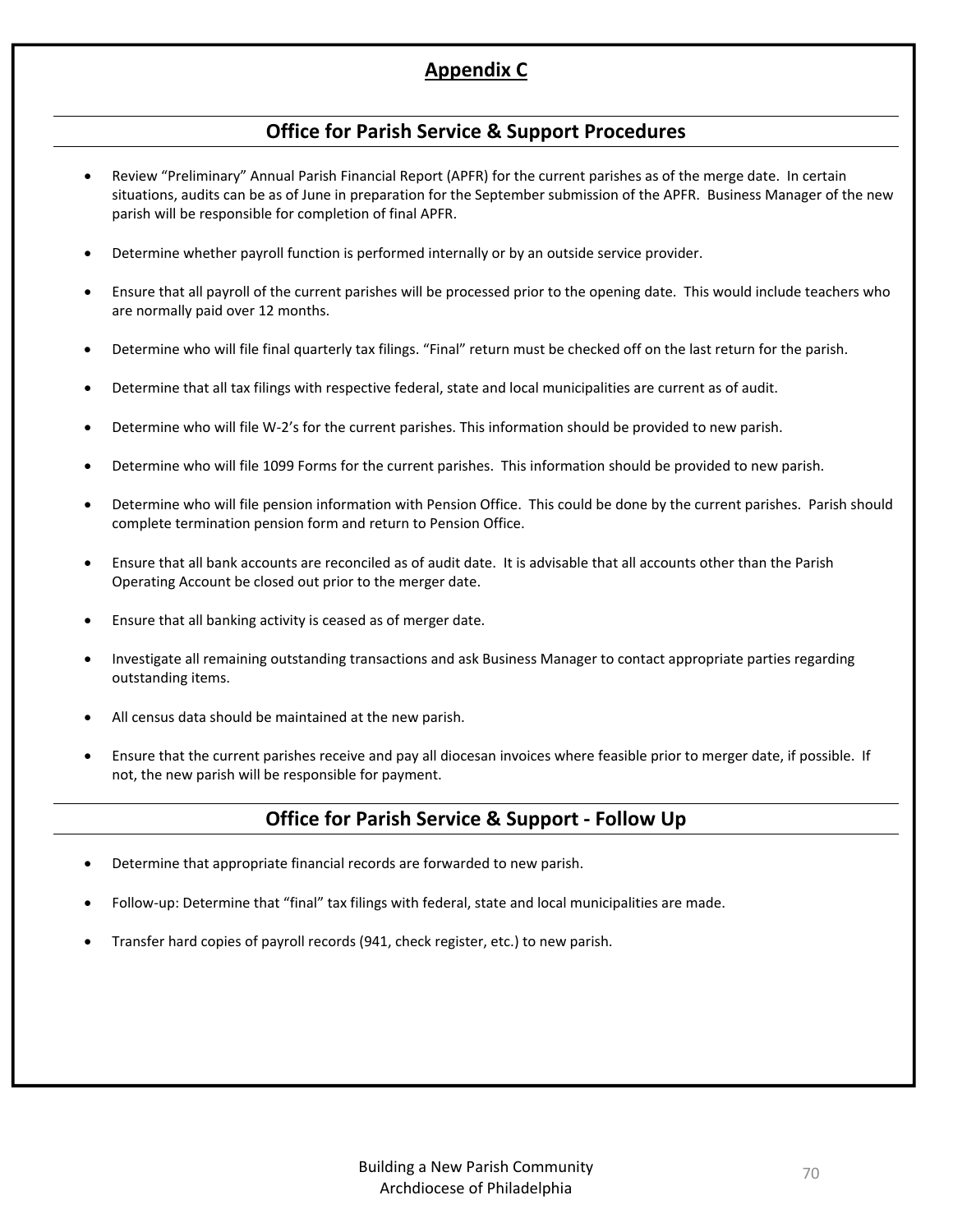### **Appendix D**

### **Liturgical Celebration to Mark the Formal Closure of a Parish**

The Mass to mark the formal closure of a parish should be as inclusive of the whole parish community as possible. Those entrusted with planning this celebration might consider the use of the Rite of Blessing and Sprinkling Holy Water, a procession with the *Book of Gospels,* and Holy Communion under Both Kinds. These elements highlight the essential bonds of communion within the parish – Baptism, the proclamation of the Word of God and participation in the saving death and resurrection of the Lord in the Mystery of the Eucharist. If the liturgical calendar permits, the *Roman Missal* and *Lectionary for Mass* texts can be taken from the Masses and Prayers for Various Needs and Occasions (for example, For Giving Thanks to God, ), which might be more suited to the occasion.

#### **Introduction after the Greeting**

*After the greeting, the priest celebrant may possibly speak to the assembly in these or similar words:*

We gather today to give thanks to God for the many years that (NAME) Parish has served us as a community of faith. While there is sadness in the closing of this parish, we can be grateful for all that it has provided us.

Although this is our last celebration in (NAME) Parish, we will continue to hear God's Word and share the Eucharist as a people of faith. In a spirit of gratitude, let us bring to this celebration of the Mass the memories of all the many blessings and graces we have received in this parish and trust in the providence of God as we soon become members of a new parish.

#### **Rite for the Blessing and Sprinkling of Water**

*This rite is found in Appendix II of the* Roman Missal.

#### **Possible Petitions to be included in the Prayer of the Faithful**

For the pastors, priest and deacons, religious and lay staff who have faithfully served in this parish in so many ways throughout its history, let us pray to the Lord.

For ourselves, the members of (NAME) Parish, that the gifts and graces we have received here in this holy place will guide us as we become members of a new community of faith, let us pray to the Lord.

#### **Possible Ceremony to follow the Dismissal**

#### **Priest Celebrant:**

My brothers and sisters,

Now that this Mass has ended and we leave this church to become parishioners of a new parish, let us turn to the Father in thanksgiving for the many ways the sacred images and places in this building have formed us as the Body of Christ and have led us to deeper grasp of the presence of God in our lives.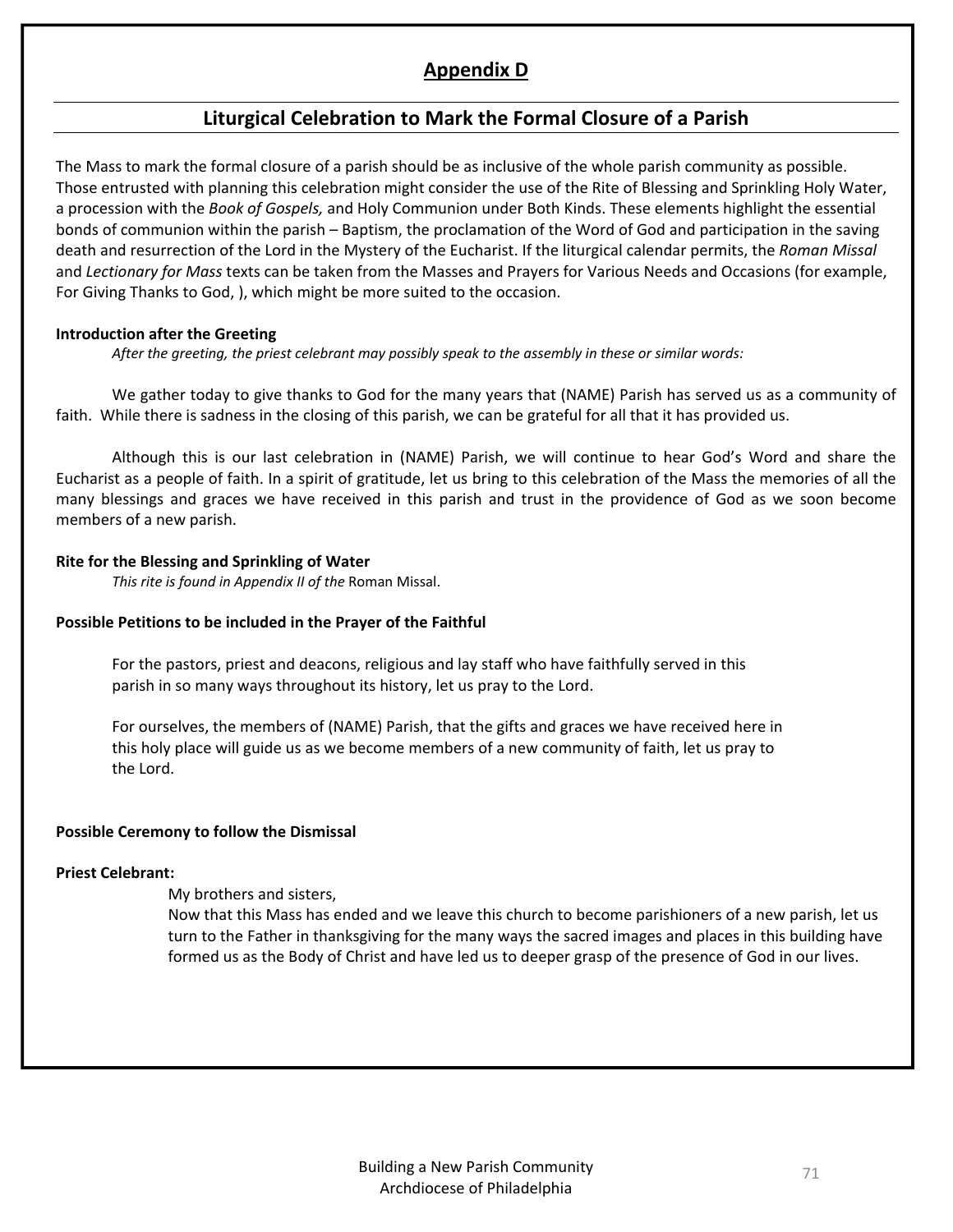#### **At the Image or Statue of the Parish's Patron**

Priest: Let us remember our parish patron (NAME) and the many blessings we have received through his/her intercession.

*Pause for a moment of silence.*

- Priest: We thank you for the inspiration and spiritual patronage bestowed on us through our devotion to (NAME OF PATRON).
- All: Blessed be God forever!

#### **At the Shrine of Our Lady**

Priest: Let us remember the generations of prayer and devotion that this sacred image of Mary has inspired over the years.

*Pause for a moment of silence.*

- Priest: We thank you for the comfort and the consolation we have received through the intercession of Mary, the Mother of God and our Mother.
- All: Blessed be God forever!

#### **At the Twelfth Station of the Cross**

Priest: Let us remember those who walked these stations of prayer and devotion over the years.

*Pause for a moment of silence.*

- Priest: The twelfth station of Christ's Way of the Cross, "Jesus Dies on the Cross." We adore you O Christ, and we bless you, because by your holy cross, you have redeemed the world.
- All: Blessed be God forever!

#### **At the Font**

Priest: Let us remember the Sacrament of Baptism celebrated over the years here at this font.

*Pause for a moment of silence.*

Priest: We thank you for the life of faith given to all who have passed through the waters of new life at this font.

#### All: *Blessed be God forever!*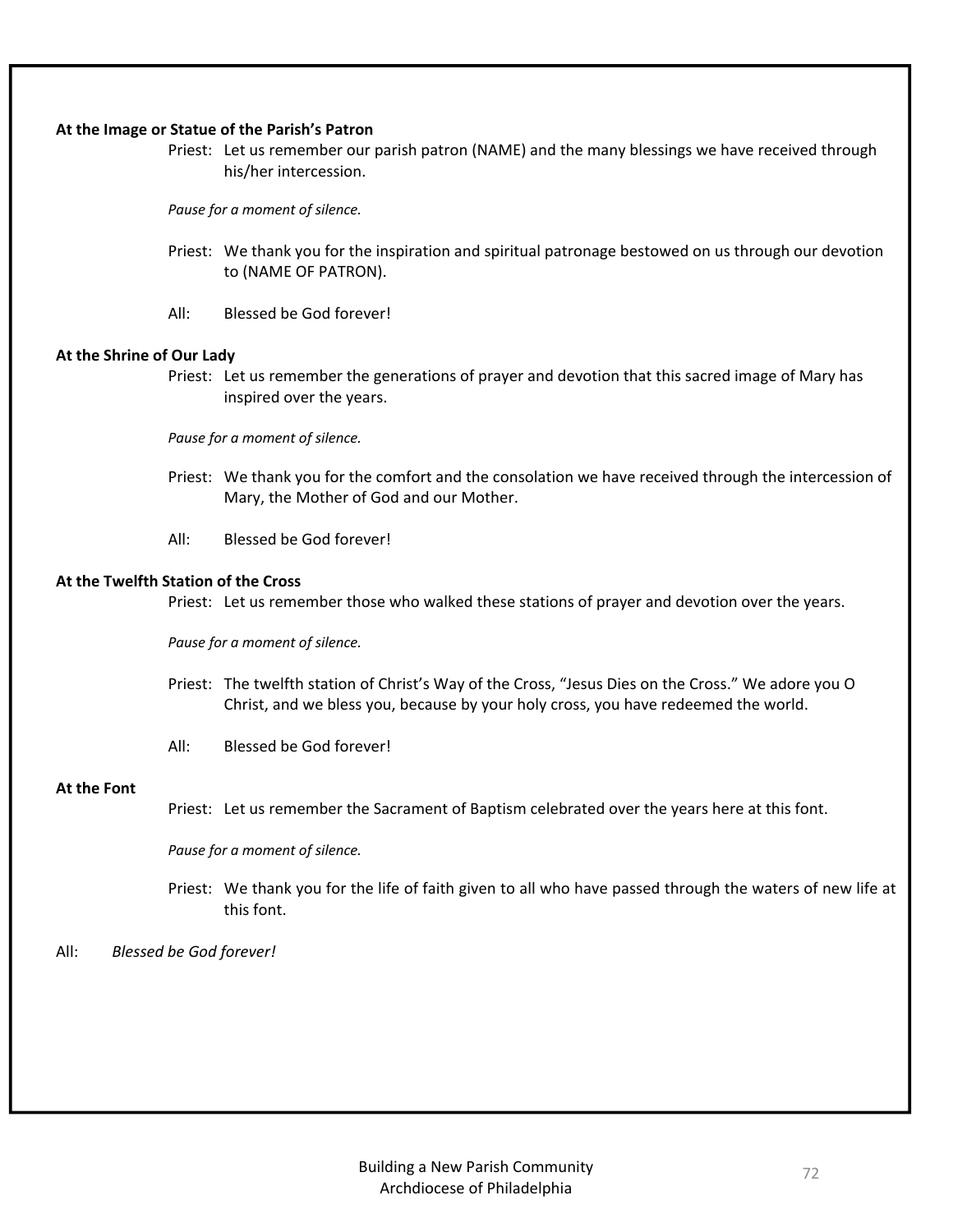#### **At the Confessional or Reconciliation Chapel**

Priest: Let us remember the times we have been forgiven, comforted and consoled in the Sacrament of Penance and Reconciliation.

*Pause for a moment of silence.*

- Priest: We thank you for the healing and reconciling love that has been given through the Sacrament of Penance and Reconciliation.
- All: *Blessed be God forever!*

#### **At the Ambo**

Priest: Let us remember the power of God's Word proclaimed here at the ambo.

*Pause for a moment of silence.*

Priest: We thank you for your holy Word. May it always echo in our hearts and lives.

All: *Blessed be God forever!*

#### **At the Altar**

Priest: Let us remember the many times we have gathered at the altar of the Sacrifice of Jesus.

*Pause for a moment of silence.*

Priest: We thank you for nourishing us with the body and blood of your Son. May this saving mystery lead us to the joys of eternal life. Strengthened by this sacrament may we be open to what lies ahead.

All: Blessed be God forever!

### **Priest Celebrant:**

My brothers and sisters,

Our thanksgiving for the sacred images and places in this church reminds us of the enduring reality they represent. Mary and all the Saints continue to intercede for us that we may be faithful to all that God asks of us in this time and in all times. The Word of God guides us and the Holy Body and Blood nourishes us to love and serve Him now and throughout our lives and one day in glory.

May our thanksgiving strengthen and encourage us to walk bravely the new path set before us with confidence in God's providence as members of a new family of faith.

*A suitable hymn or instrumental music may follow.*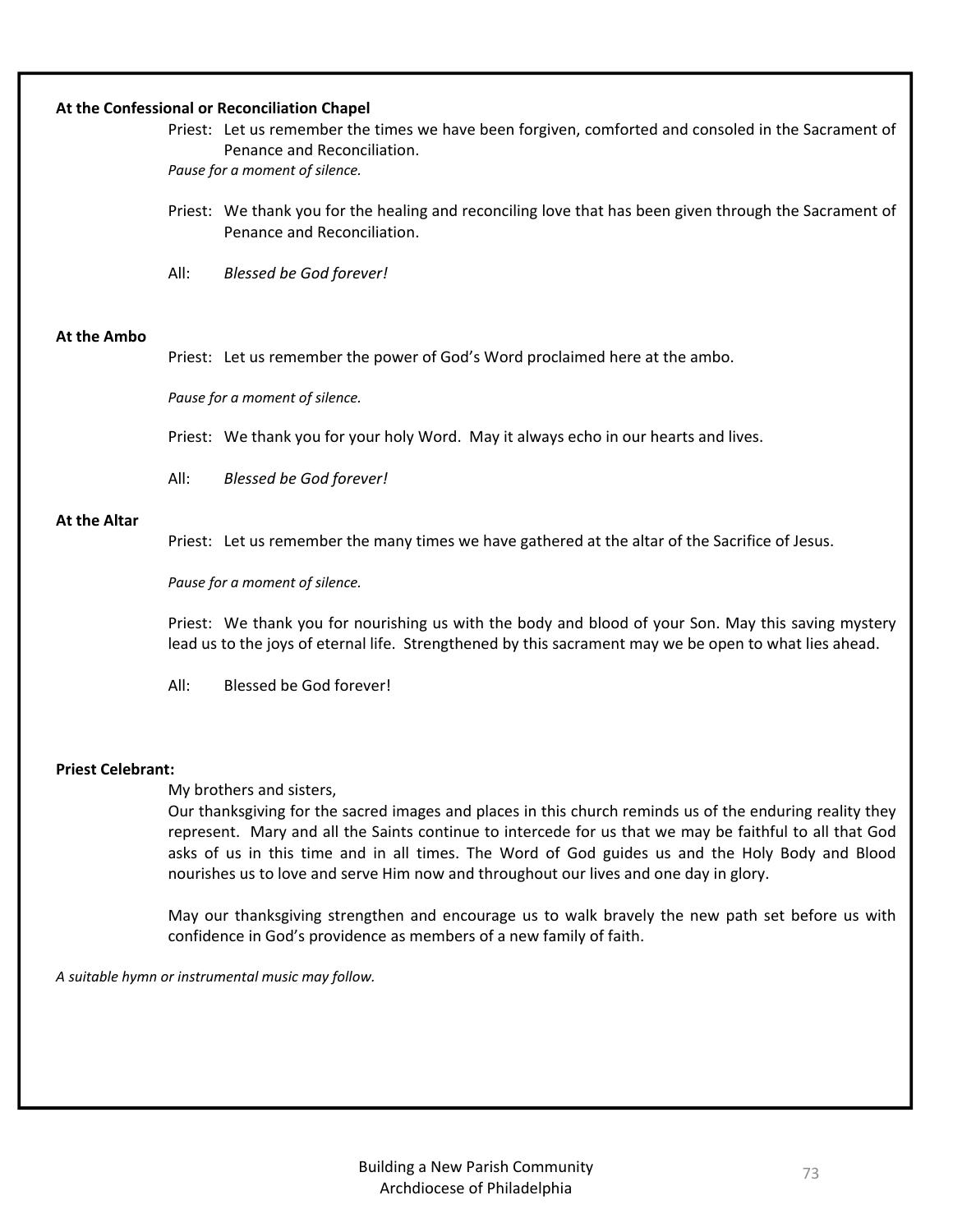# **Appendix E**

# **Liturgical Celebration to Mark the Formal Opening of a New Parish**

The Mass to mark the formal opening of a new parish should be as inclusive of the whole new parish community as possible. Those entrusted with planning this celebration might consider the use of the Rite of Blessing and Sprinkling Holy Water, a procession with the *Book of Gospels*, and Holy Communion under Both Kinds. These elements highlight the essential bonds of communion within the parish – Baptism, the proclamation of the Word of God and participation in the saving death and resurrection of the Lord in the Mystery of the Eucharist. If the liturgical calendar permits, the *Roman Missal* and *Lectionary for Mass* texts can be taken from the Masses and Prayers for Various Needs and Occasions (for example, For the Holy Church), which might be more suited to the occasion.

It is most important that for this celebration of the formal opening of a new parish that there is a blend of liturgical ministries from all the former parishes that have now become the new parish. The liturgical music that is planned should be familiar to all those assembled for the celebration of Mass. Hospitality on this occasion includes signage for rest rooms and other directional information for those who may be in the church building for the first time. Finally, and perhaps a sensitive point, greeters and ushers should assist with arranging for seating for all in all parts of the church building.

# **Introduction after the Greeting**

*After the greeting, the priest celebrant might possibly speak to the assembly in these or similar words:*

We assemble for this first Sunday as a community of faith in our new parish to give thanks to Almighty God for his continued providence. Many of us have passed through a time of grief and loss and now we have arrived at a time of grace and blessing as members of this new parish. In this church, we find a new unity as God's people from our bonds in the Sacraments of Baptism and the Eucharist, especially as we receive the Holy Body and Blood of Christ. May the Word of God today and always form and guide us as the family of faith in the parish of (NAME).

#### **Rites for the Blessing and Sprinkling of Water**

*This rite is found in Appendix II of the* Roman Missal*.*

#### **Possible Petitions to be included in the Prayer of the Faithful**

That Monsignor/Father (NAME PASTOR), our new pastor, our deacons, religious and lay staff may be filled with the fire of God's love to lead this new parish community in faith, fidelity to the Gospel, and in service to one another. Let us pray to the Lord.

That all of us, members of this new parish community, may rejoice in hearing God's Word and celebrating the Sacraments and become stronger witnesses to Christ in his Church and in the world. Let us pray to the Lord.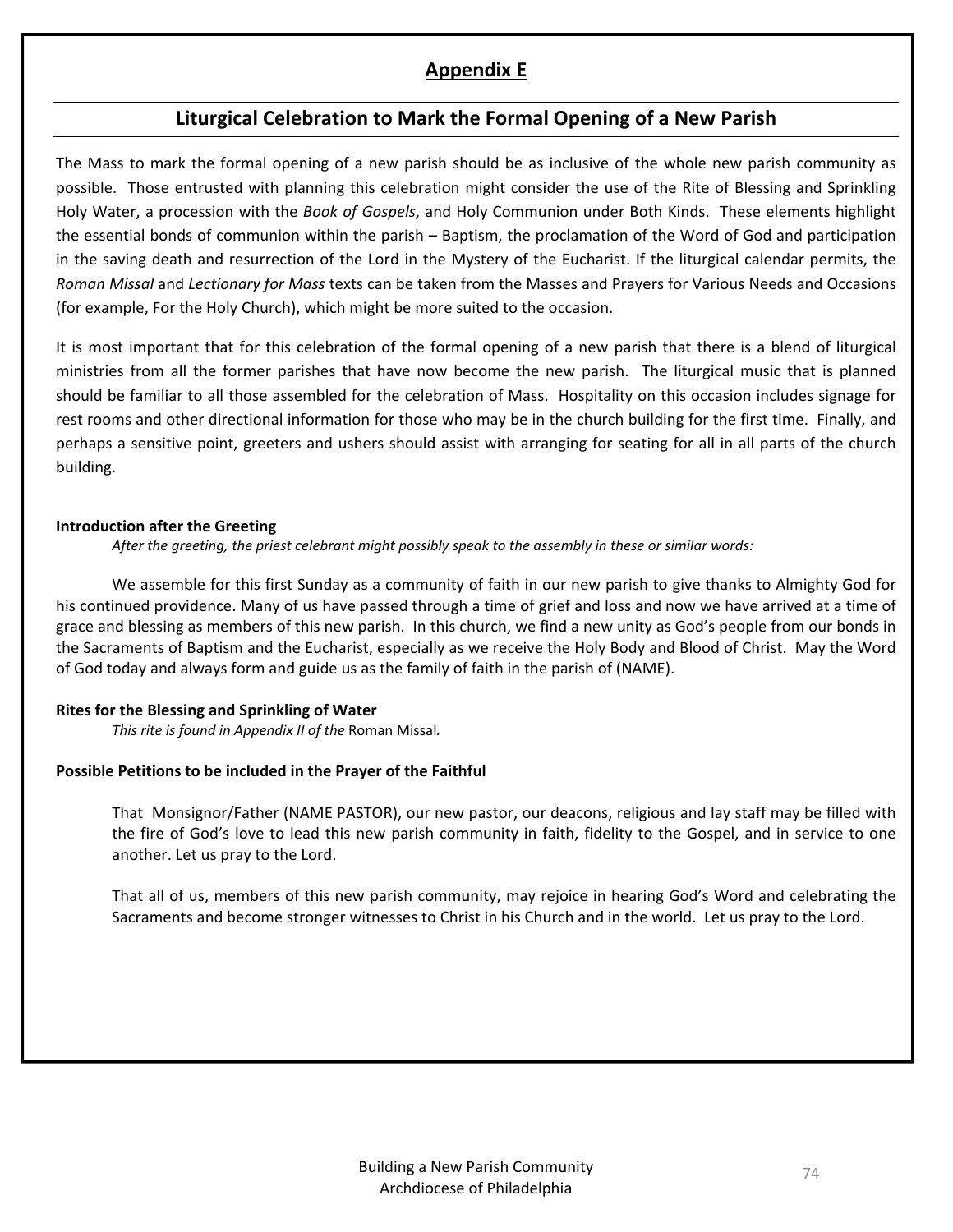# **Appendix F**

# **SAMPLE JOB DESCRIPTION**

### **TITLE**: Receptionist

### **CLASSIFICATION:**

Regular, Full Time, Non‐Exempt

#### **MAJOR RESPONSIBILITIES**:

To welcome visitors and parishioners, receive and route telephone calls, and provide clerical support in an office.

### **SUPERVISION RECEIVED**:

On‐going direct supervision from Office Manager and/or designated Supervisor.

#### **SUPERVISION GIVEN:**

Position does not provide supervision for any other employees.

#### **POSITION CHARACTERISTICS:**

 Work is generally routine; most tasks are well defined, but with considerable variation; some phases of the work are less well-defined and may require independent action.

#### **DUTIES AND RESPONSIBILITIES:**

- Welcomes visitors to the office, assists them in making appointments, assures their comfort, and directs them to the proper staff or service; maintains a calendar of staff location and appointments as needed.
- Answers telephones; screens calls, forward calls and/or records and forwards messages accurately; may transcribe messages from telephone answering machine.
- Receives, sorts, and distributes mail within the office; files correspondence and other materials as required.
- Types forms, letters and other documents as required at acceptable levels of speed and accuracy; collates and photocopies materials as necessary; maintains supply of forms and charts as needed.
- Maintains necessary files; sorts, files, and retrieves documents and records.
- Maintains parishioner confidentiality in conformance with parish's confidentiality policy
- and State laws and regulations.
- Other duties as assigned.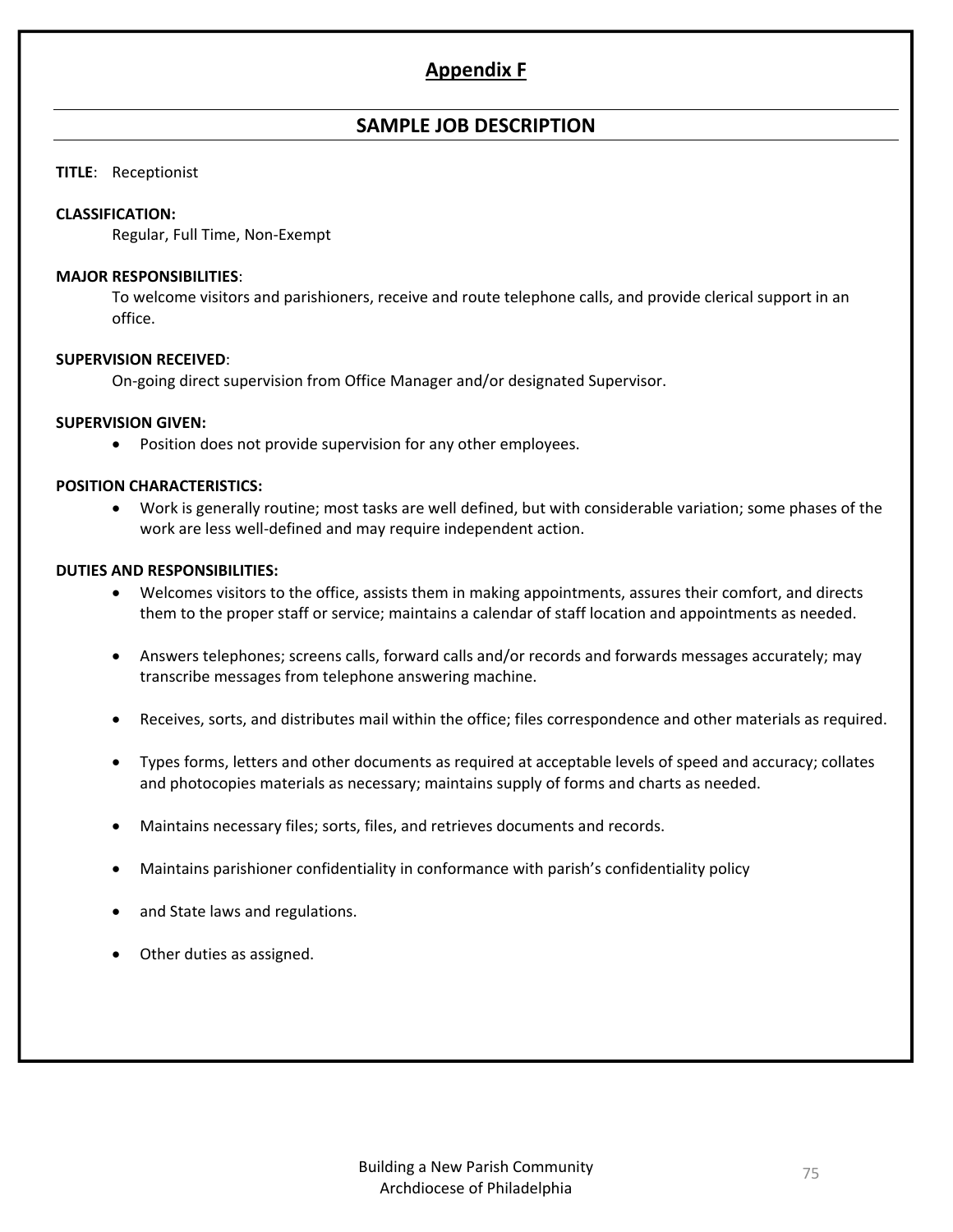#### **REPRESENTATIVE KNOWLEDGE, SKILLS AND ABILITIES:**

- Knowledge of and orientation to the mission of the parish as presented in Mission statements.
- Ability to establish and maintain a positive and professional relationship with co-workers, parishioners, and visitors; cultural sensitivity and ability to relate well and effectively in a diverse workplace and with a diverse population.
- Typing ability at required speed and accuracy
- Considerable knowledge of English, spelling and punctuation, office practices and procedures.
- Ability to organize, efficiently document and routinely update information; ability to apply procedures to work problems and situations.
- Familiarity with DOS/Windows/Windows XP operating system (as applicable) and proficiency in required software, including currently supported versions of Microsoft Office Suite, WordPerfect, etc.)
- Ability to operate and trouble-shoot general office equipment (e.g., copier, fax, calculator, etc.).
- Flexibility in responding courteously to immediate needs of visitors and callers; ability to establish priorities and maintain productivity despite numerous interruptions.
- May require fluency in predominant language of parishioner population served.

#### **OTHER REQUIREMENTS:**

- High School graduate with one year of experience in clerical work or any equivalent combination of acceptable training and experience for Receptionist
- One to three years of experience as Secretary/Receptionist

Contact: Human Resources Office, 215‐587‐3911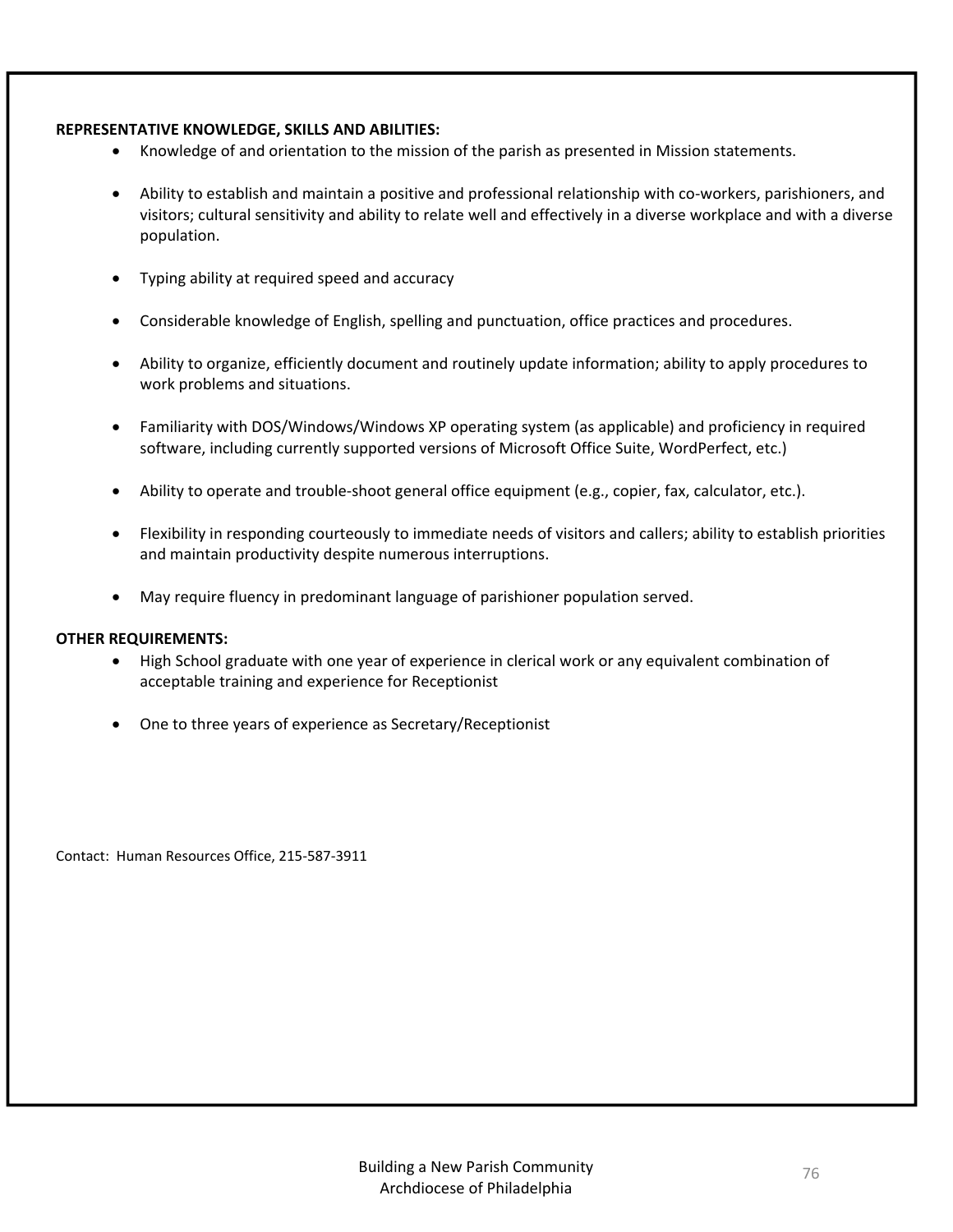# **Appendix G**

# **Sample Letter: Notification of Layoff**

*Insert Parish Letterhead*

Date

Name

Street Address

City, State Zip Code

Dear :

As has been discussed with you, your position will be eliminated in conjunction with organizational changes taking place within {PARISH}. Please be assured that this action is due to operational and financial necessity. It in no way should be construed as a reflection of your job performance or service to {PARISH}. The effective date will be {DATE}.

You will receive your remaining pay according to the regular pay cycle. You are also eligible to apply for unemployment compensation benefits through the Commonwealth of Pennsylvania Office of Employment Security. All decisions regarding the eligibility for benefits are made by that office. {PARISH} will verify that your employment has ended in conjunction with a layoff.

# Medical/Dental Coverage

You will remain on the medical and dental plans at the employer's expense until {insert date ‐ 3 months from the last day of service}. At that time you may opt to continue coverage for an additional six months at your own expense. The monthly premium for your {PLAN} medical coverage is currently {PRICE}. Your {PLAN} dental coverage is {PRICE}.

Therefore, if you elect to continue medical and dental coverage beyond {insert date ‐ 3 months from the last day of service} you must send a check payable to {---} in the amount of {Medical + Dental} to {Address} by DATE. Subsequent payments must be received by the first of each month for which you wish to continue coverage. Otherwise your coverage will cease at the end of the month for which payment was last received.

# Voluntary Group Term Life Insurance

If you wish, you may apply to convert your voluntary group term insurance with CIGNA to an individual policy. If you choose this option, the enclosed APPLICATION FOR CONTINUATION OF INSURANCE UNDER LIFE INSURANCE COMPANY OF NORTH AMERICA provides you with detailed information concerning conversion. To be eligible, you must complete this application and submit it to the address listed on the form within one month from your date of termination.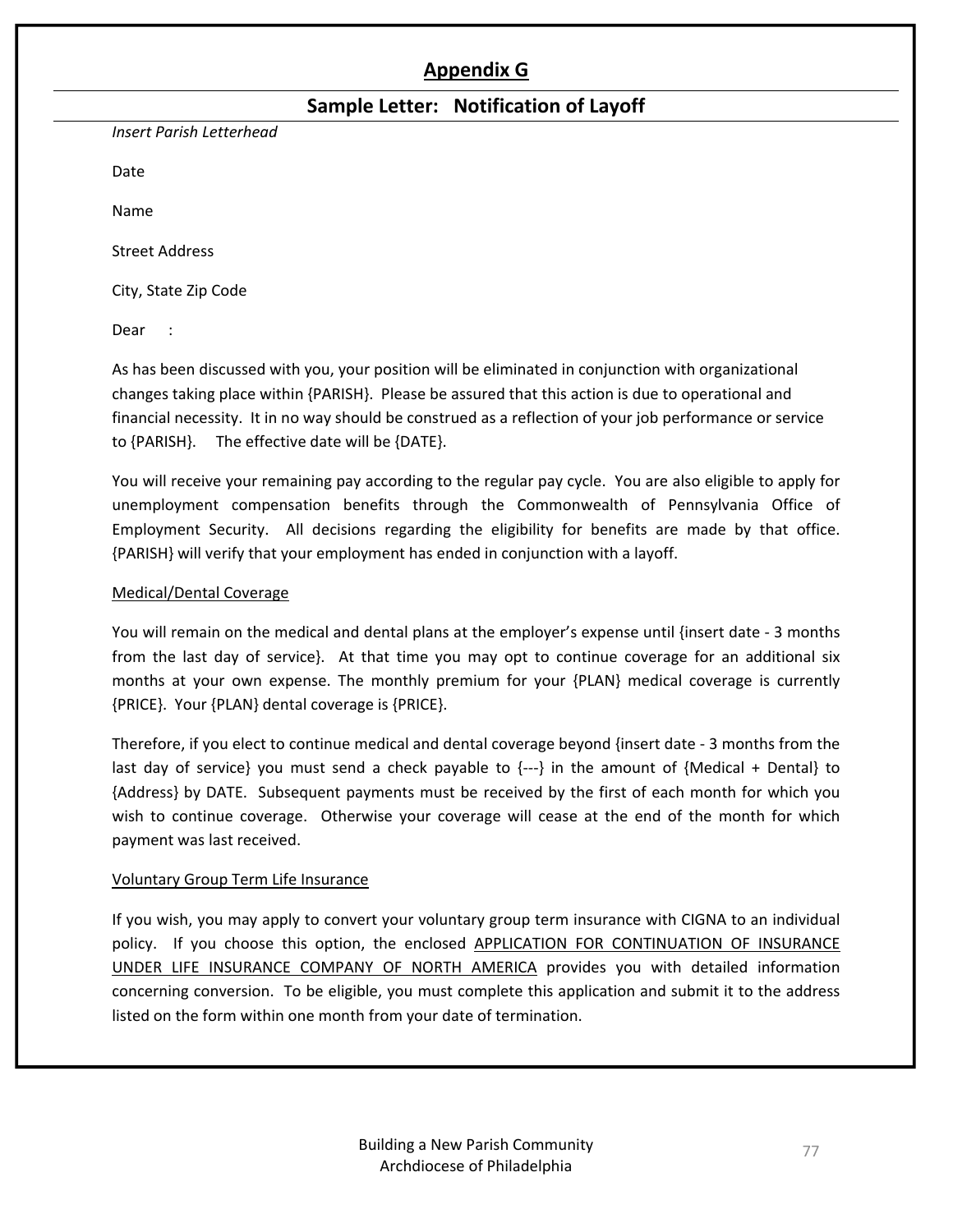Sample letter – page 2:

# Pension Plan

In order to be vested in the pension plan, an employee must have five years of service. Your date of hire was (insert date). Therefore, you have not (OR have) met the service requirement for vesting and will not (OR will) be entitled to receive a benefit.

# Long Term Disability

This coverage terminates on your last day of employment, which is will be {DATE}.

# Vacation

You will be paid for any accrued but unused vacation time.

# Miscellaneous

Please be sure to return your photo identification card, keys and any other items belonging to (insert name of Parish).

{Name}, please be assured that this very difficult decision in no way is meant to indicate anything about your abilities, skills and commitment to the {PARISH}. The service you provided is appreciated. Thank you again for all your service to our parish community.

If you have any questions regarding the content of this letter, or the terms listed, or would like any assistance in your job search, please do not hesitate to contact {PARISH} at (insert parish phone number).

Sincerely,

Pastor